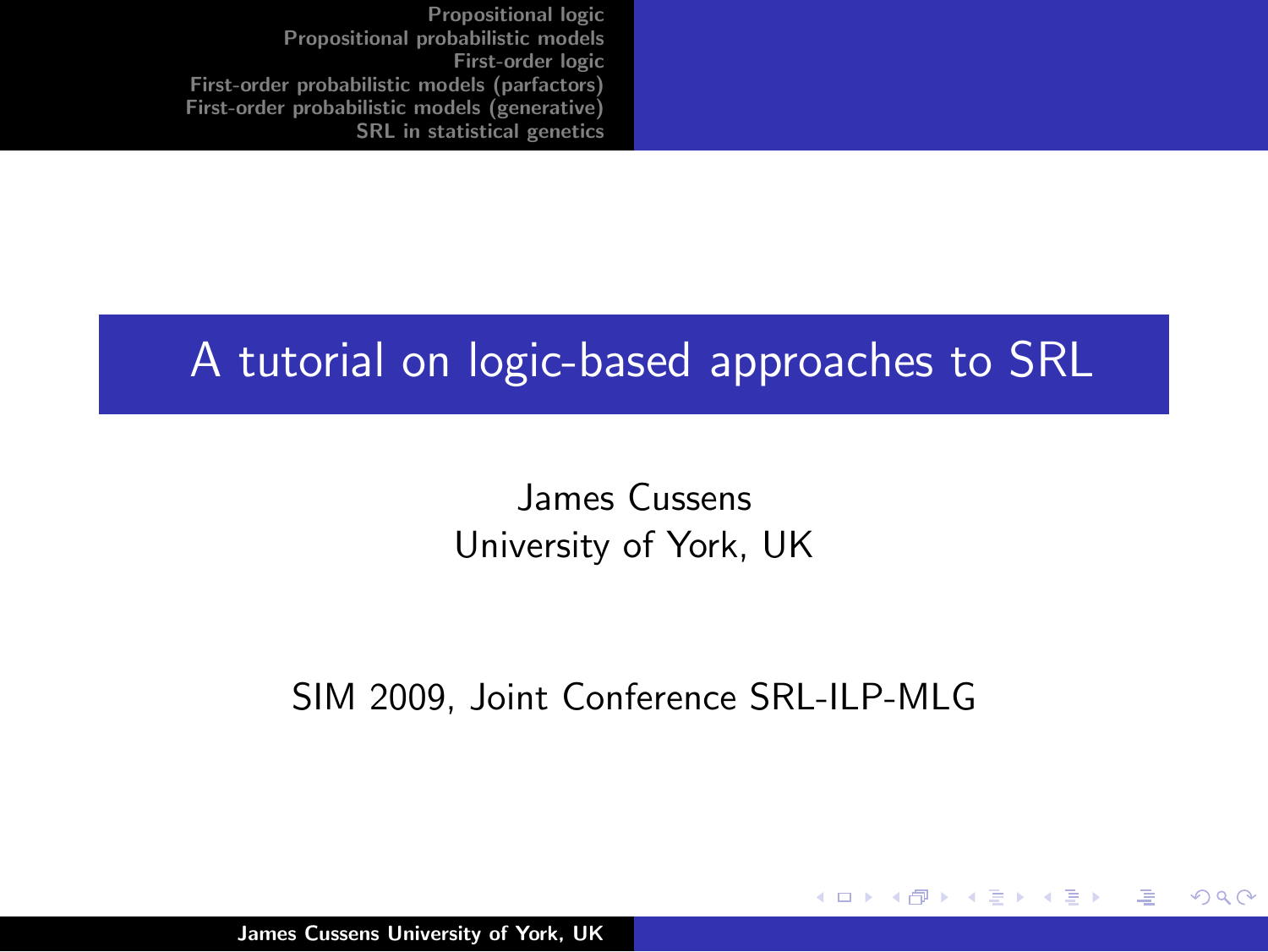

- $\triangleright$  Some connections between logic and probability
- $\triangleright$  Briefly: first-order probabilistic models using 'parfactors' (e.g. Markov logic)

メロメ メ御 メメ ミメ メミメ

つくい

- In more detail: a generative approach for first-order probabilistic models (PRISM)
- $\triangleright$  An example of using SRL in statistical genetics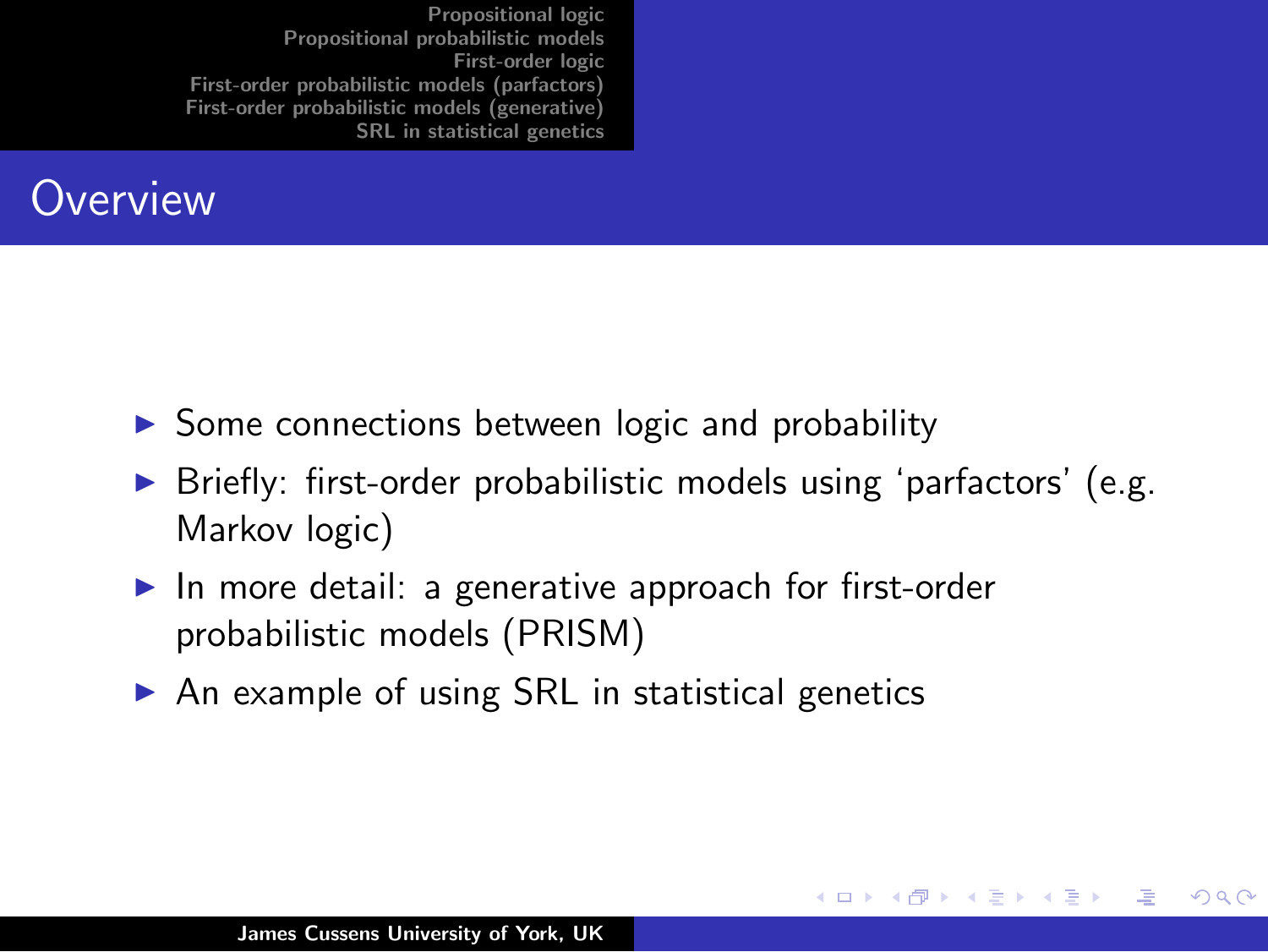#### Making the connections

# First-order logic  $\longrightarrow$  First-order probabilistic models

Propositional logic  $\longrightarrow$  Propositional probabilistic models

K ロ ⊁ K 倒 ≯ K ミ ⊁ K ミ ⊁

へのへ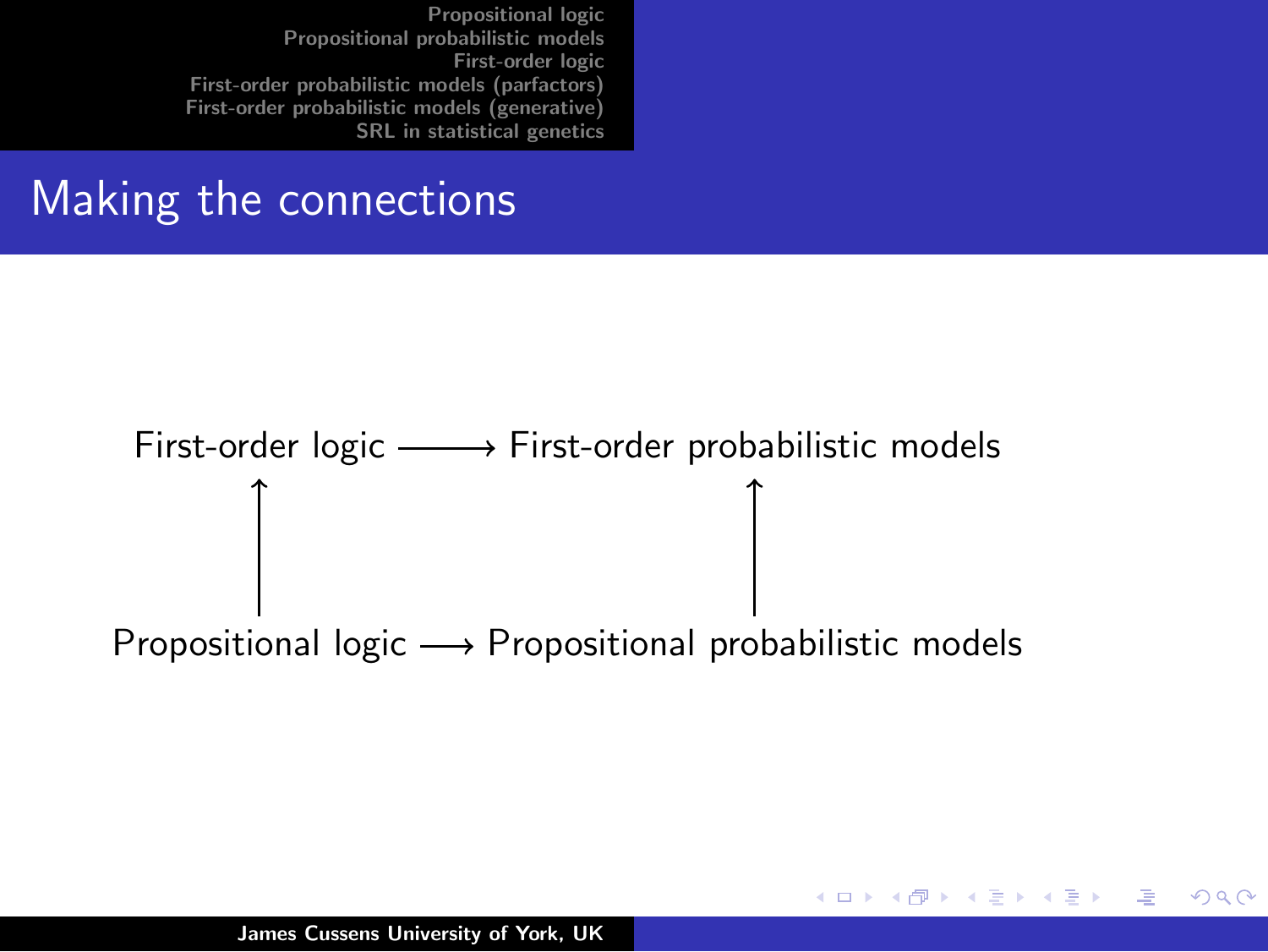#### [Propositional logic](#page-3-0)

[Propositional probabilistic models](#page-5-0) [First-order logic](#page-11-0) [First-order probabilistic models \(parfactors\)](#page-16-0) [First-order probabilistic models \(generative\)](#page-24-0) [SRL in statistical genetics](#page-45-0)

#### Propositional logic

# First-order logic  $\longrightarrow$  First-order probabilistic models Propositional logic  $\longrightarrow$  Propositional probabilistic models

メロメ メ御 メメ ミメ メミメー

<span id="page-3-0"></span> $\Omega$ 

James Cussens University of York, UK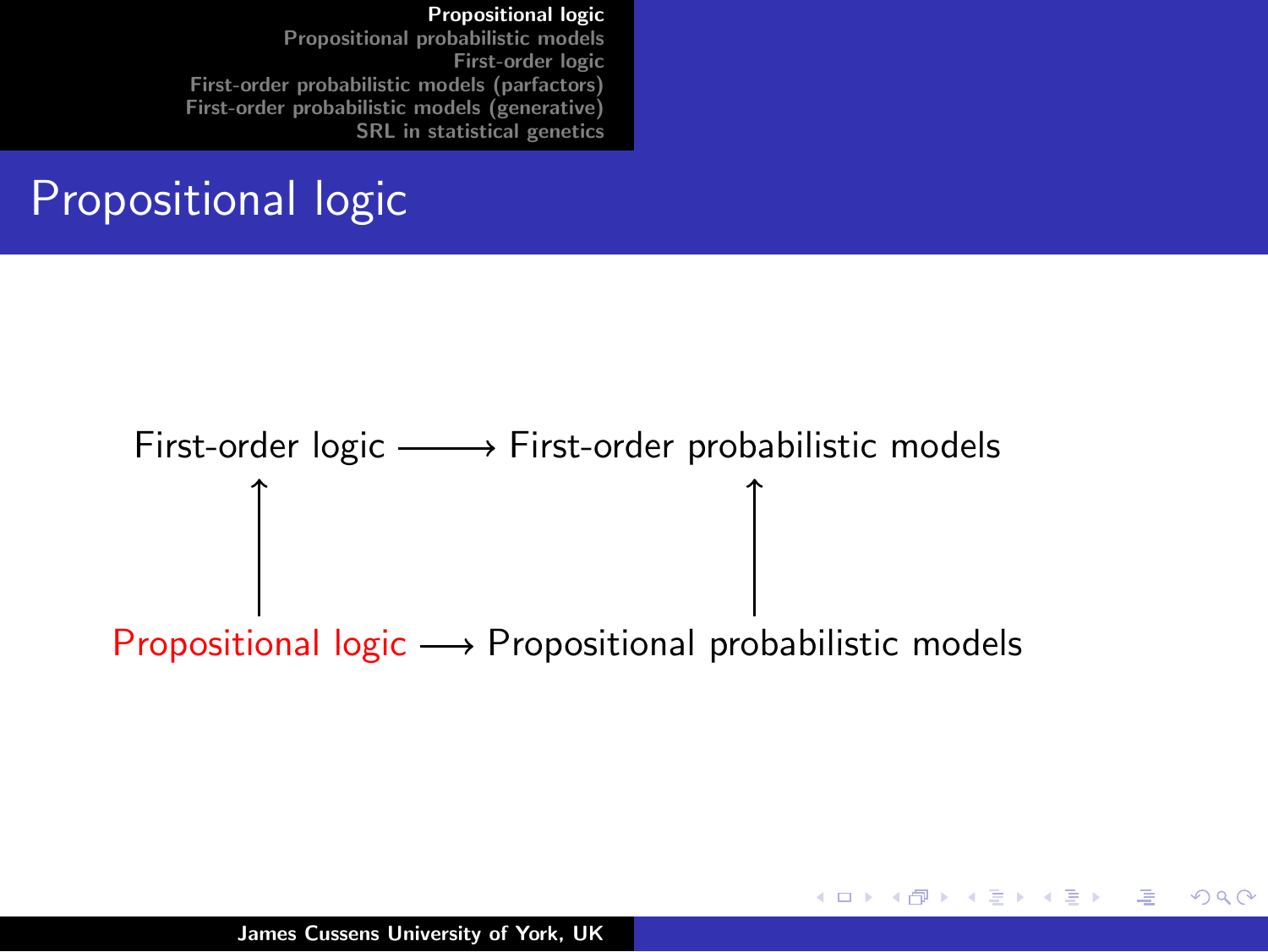#### Propositional formulae as zero-one factors

- $\blacktriangleright$  Propositional atoms are binary (0-1) variables.
- $\triangleright$  A joint instantiation of all atoms/variables satisfying a propositional formula is a model of that formula.
- If A and B are the only propositions in our language then  $A, \neg A \lor B$  has only one model.

K ロ ⊁ K 倒 ≯ K ミ ⊁ K ミ ⊁

つくい

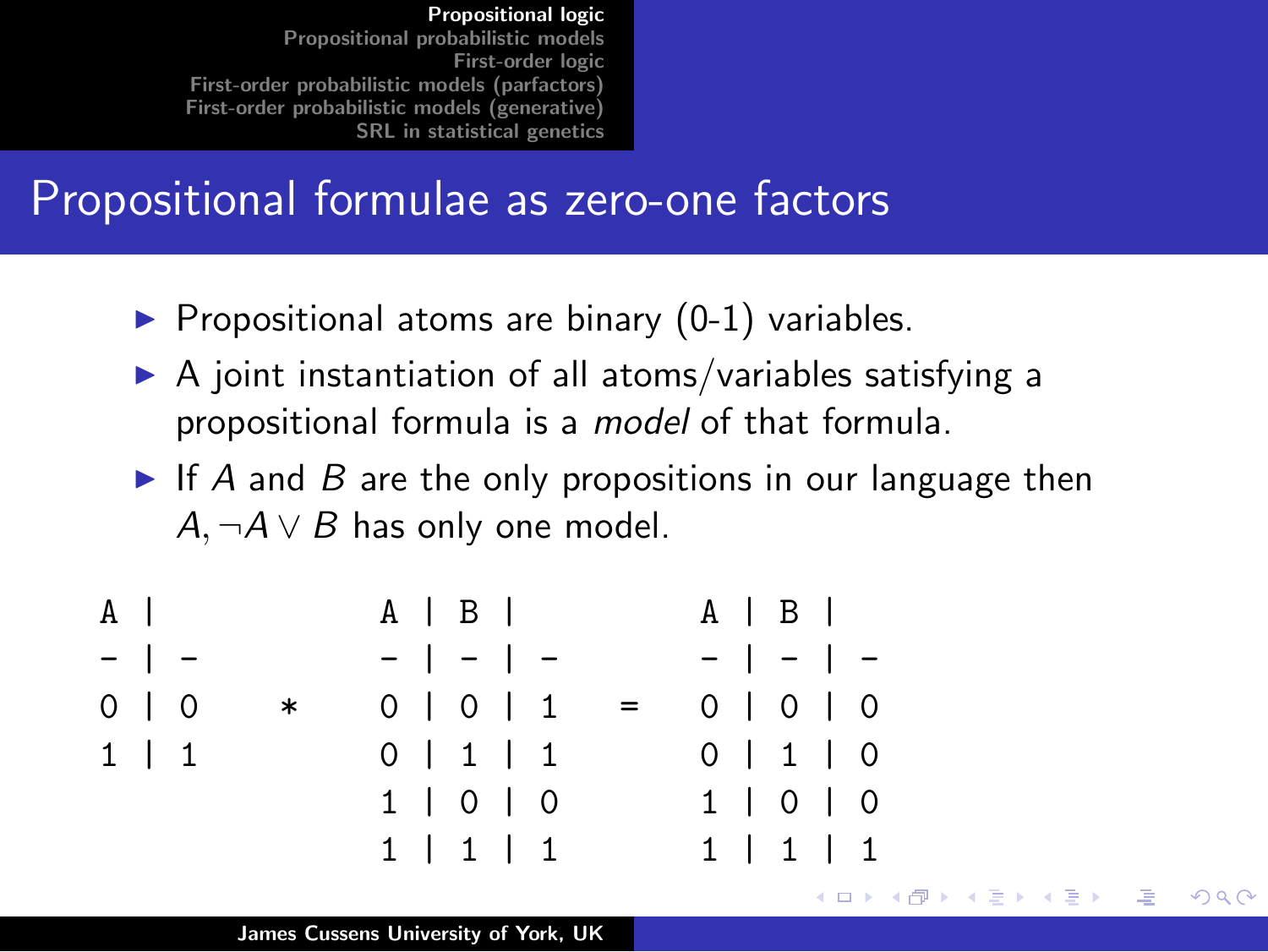#### Propositional probabilistic models

# First-order logic  $\longrightarrow$  First-order probabilistic models Propositional logic  $\longrightarrow$  Propositional probabilistic models

K ロ ⊁ K 倒 ≯ K ミ ⊁ K ミ ⊁

<span id="page-5-0"></span>へのへ

James Cussens University of York, UK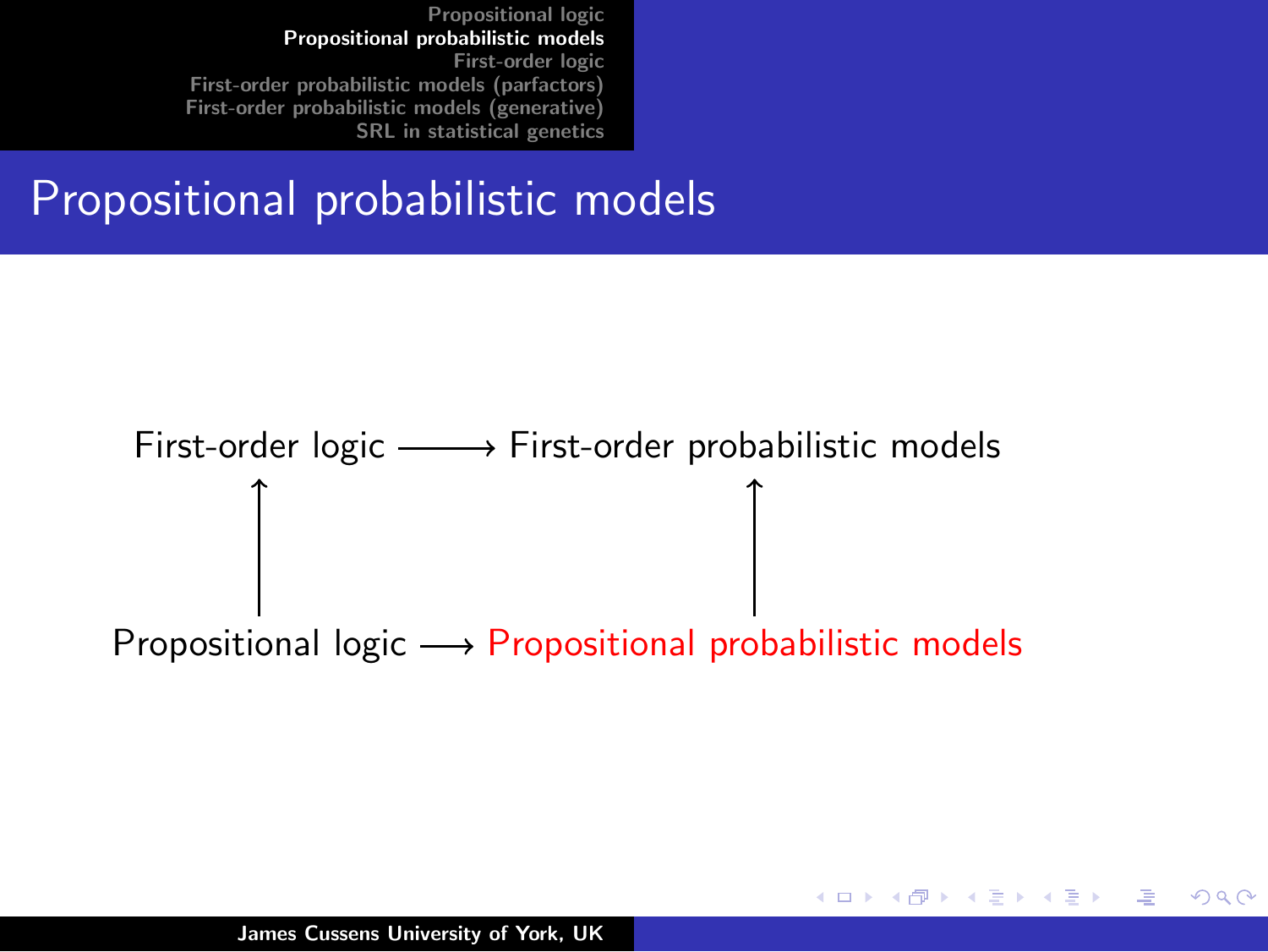#### Generalising propositional logic

- $\blacktriangleright$  Allow arbitrary non-negative values in the factors.
- $\triangleright$  Allow variables to have more than 2 values.

| $A \mid$   |  |        |  | $A \mid B \mid$   |  |  |  | $A \mid B \mid$ |                    |
|------------|--|--------|--|-------------------|--|--|--|-----------------|--------------------|
| $-$   $-$  |  |        |  | $-$   -   -       |  |  |  | $-$   -   -     |                    |
| $0 \mid 4$ |  | $\ast$ |  | $0 1 0 1 5$       |  |  |  |                 | 0   0   20         |
| $1 \mid 6$ |  |        |  | 0   1   5         |  |  |  |                 | $0$   1   20       |
|            |  |        |  | $1 \mid 0 \mid 0$ |  |  |  |                 | $1 \mid 0 \mid 0$  |
|            |  |        |  | 1   1   7         |  |  |  |                 | $1 \mid 1 \mid 42$ |

Dividing by a normalising constant  $Z$  defines a probability distribution over full joint instantiations (when  $Z > 0$ ). Here  $Z = 20 + 20 + 0 + 42 = 82$ . 

つくい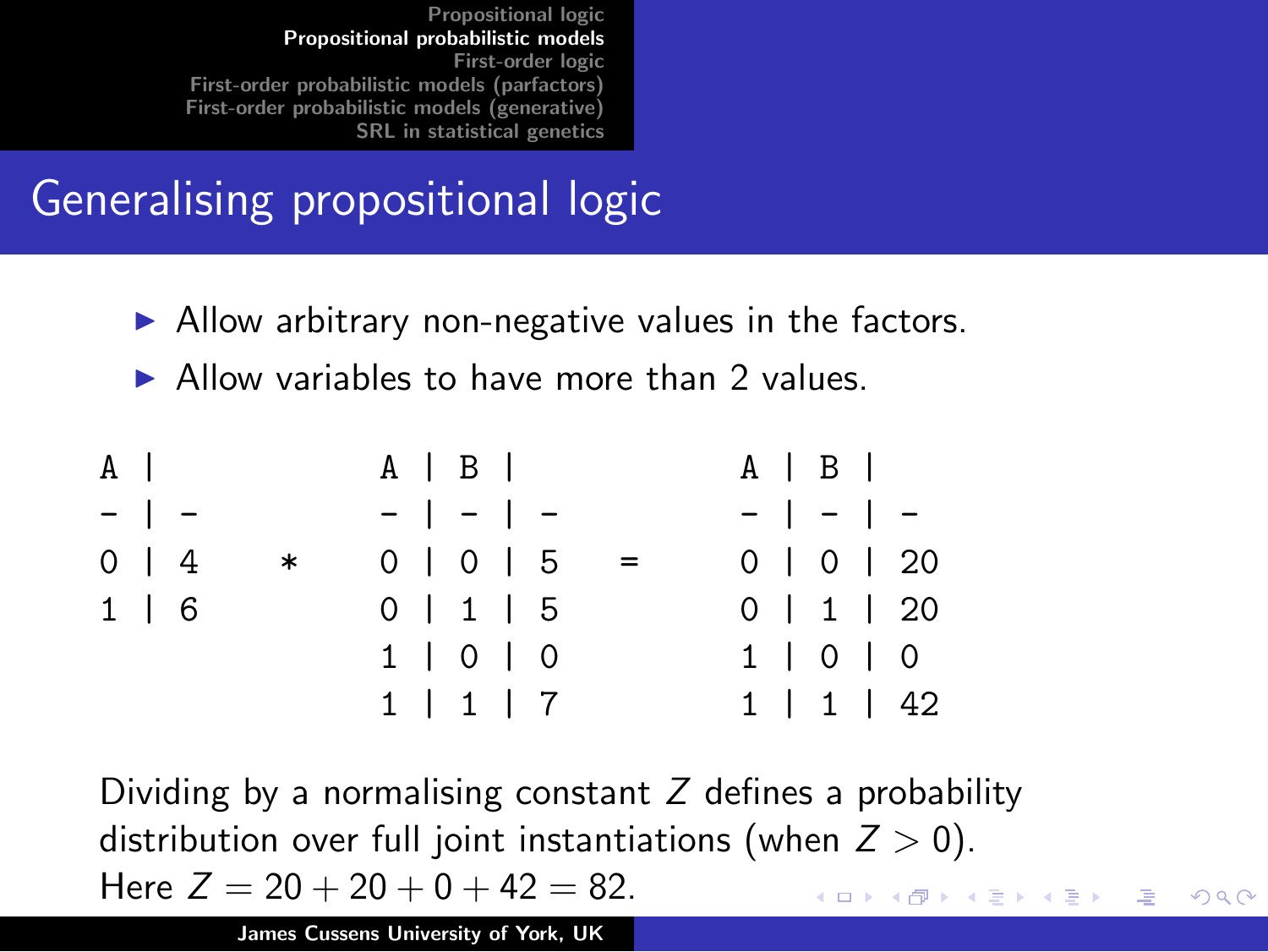#### Further examples

|                        |                                                 | $A \mid B \mid$ $A \mid D \mid$ $B \mid C \mid$ $C \mid D \mid$                     |                      |
|------------------------|-------------------------------------------------|-------------------------------------------------------------------------------------|----------------------|
|                        |                                                 |                                                                                     |                      |
| 0 0 0 0.10             |                                                 | 0   0   0.90 0   0   0.40 0   0   0.50                                              |                      |
| $0 \mid 1 \mid 0.20$ * | $0 \mid 1 \mid 0.20$ *                          | $0 \mid 1 \mid 0.70$ *                                                              | $0 \mid 1 \mid 0.20$ |
|                        |                                                 | $1   0   0.30$ $1   0   0.70$ $1   0   0.30$ $1   0   0.40$                         |                      |
|                        |                                                 | $1 \mid 1 \mid 0.20$ $1 \mid 1 \mid 0.10$ $1 \mid 1 \mid 0.10$ $1 \mid 1 \mid 0.10$ |                      |
|                        | $A \mid B \mid$ $A \mid C \mid$ $B \mid C \mid$ |                                                                                     |                      |
|                        | -   -   ----   -   ----   -   ----              |                                                                                     |                      |
| 0 1 0 1 0.46           |                                                 |                                                                                     |                      |
|                        | 0 1 0 1 0.90                                    | 0 1 0 1 0.40                                                                        |                      |
| $0 \mid 1 \mid 0.92$ * | $0 \mid 1 \mid 0.20$ *                          | $0 \mid 1 \mid 0.70$                                                                |                      |
|                        | $1   0   1.39 1   0   0.70 1   0   0.30$        |                                                                                     |                      |

メロメ メ都 メメ きょくきょう

佳

 $2Q$ 

James Cussens University of York, UK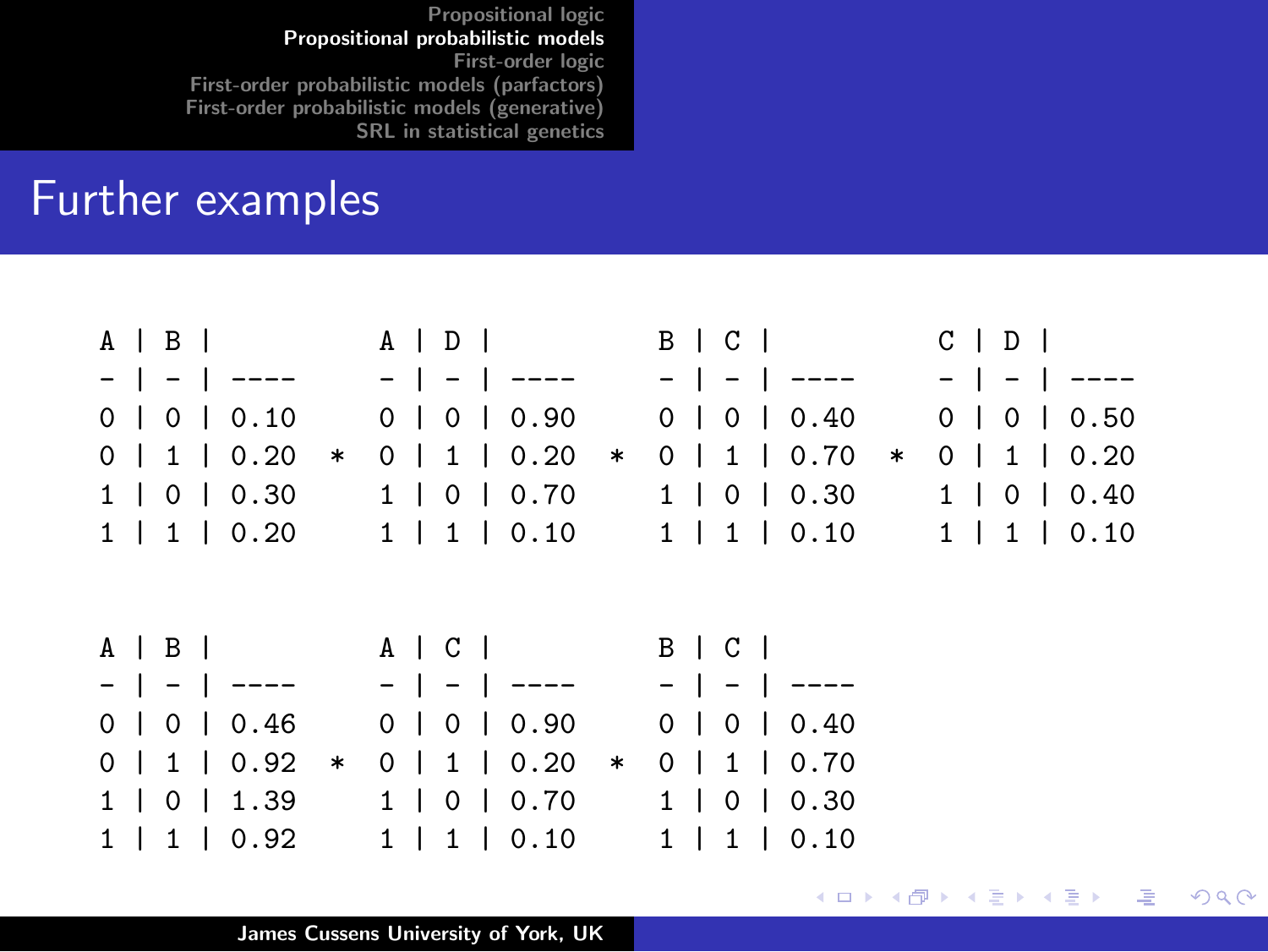#### Weighted clauses

 $\infty$  : A and 2 :  $\neg A \vee B$ 

| $A \mid$   |           |                   |  | $A \mid B \mid$ |                   | $A \mid B \mid$   |
|------------|-----------|-------------------|--|-----------------|-------------------|-------------------|
|            | $-$   $-$ |                   |  | $-$   -   -     |                   | $-$   -   -       |
| $0 \mid 0$ |           | $\ast$            |  | $0$   0   1     | $=$               | $0 0 0 0$         |
| $1 \mid 1$ |           | $0 \mid 1 \mid 1$ |  |                 |                   | 0 1 1 0           |
|            |           |                   |  |                 | $1   0   exp(-2)$ | $1   0   exp(-2)$ |
|            |           |                   |  |                 | 1   1   1         | 1   1   1         |

Finding the most probable instantiation (highest weighted model) is the weighted MAX-SAT problem.

K ロ ⊁ K 倒 ≯ K ミ ⊁ K ミ ⊁

 $2Q$ 

哇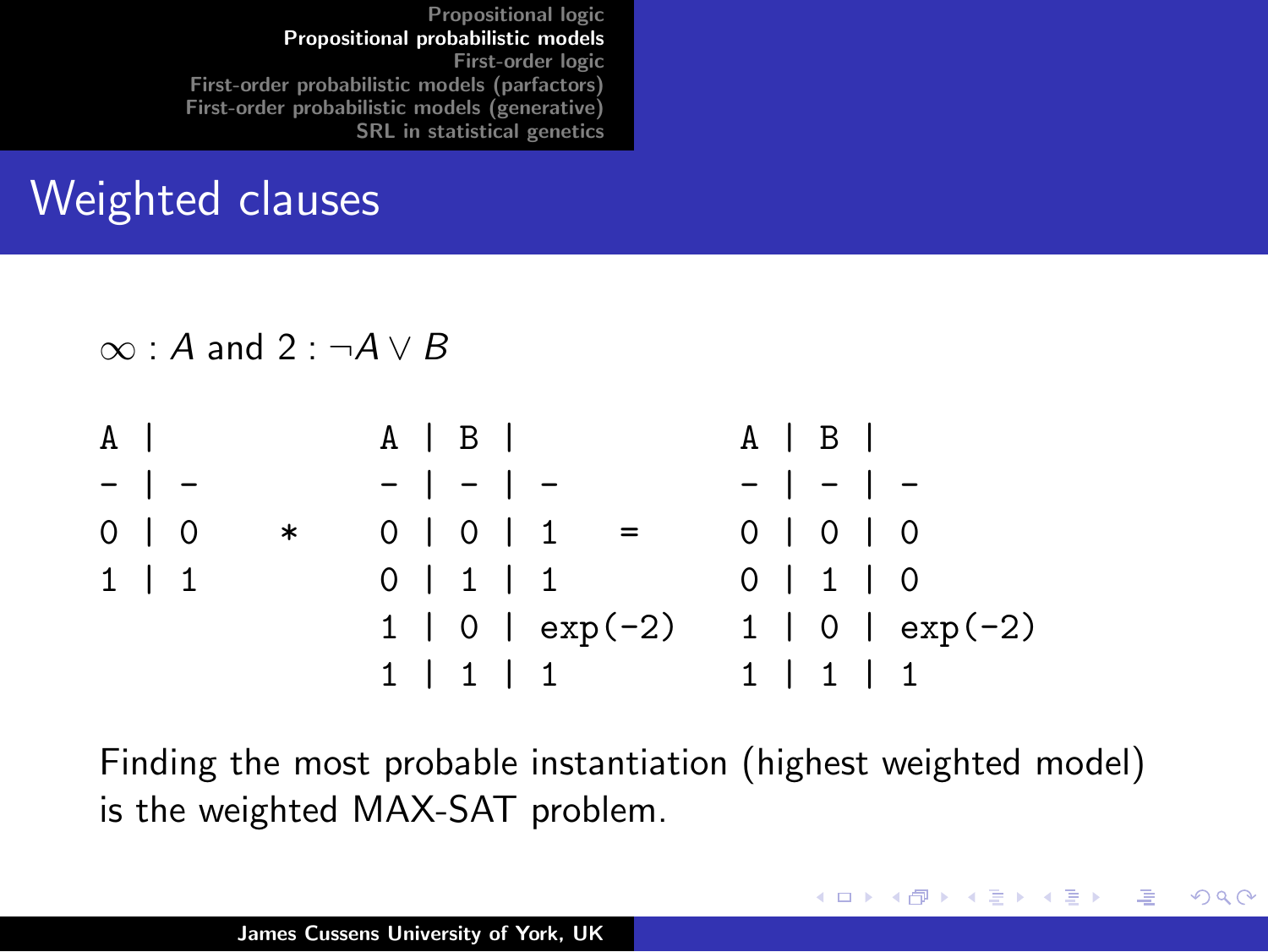#### Bayesian networks



If we restrict so that:

- 1. each variable has an associated factor,
- 2. this factor is a probability distribution for the variable conditional on its 'parents', and

**∢ ロ ▶ : ⊀ 母 ▶ : ∢ ヨ ▶** 

つくい

3. the associated directed graph is acyclic

then we have a Bayesian network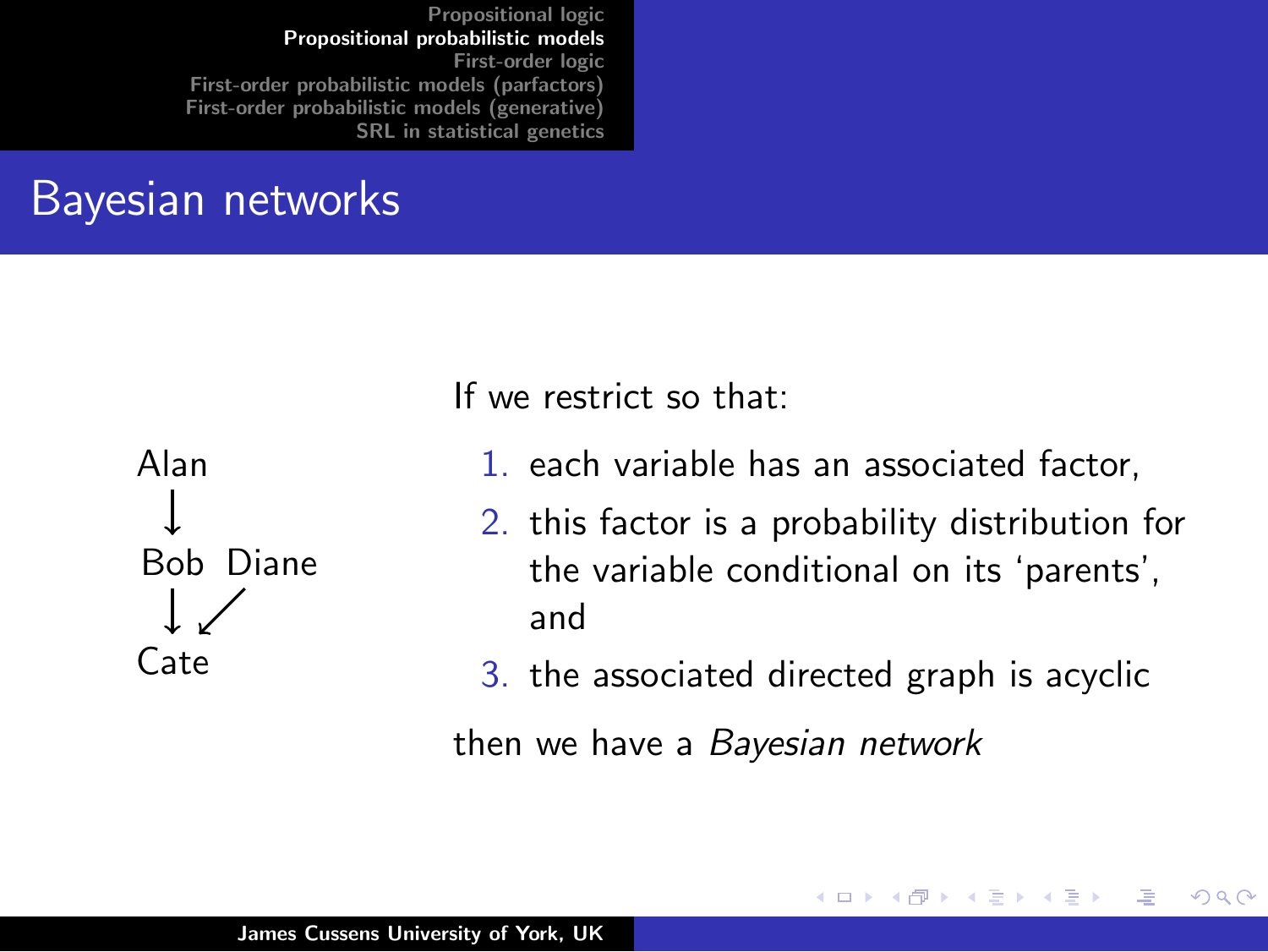#### Inference in propositional probabilistic models

Key problems are:

- $\triangleright$  Compute the marginal distribution of one or more variables.
- $\blacktriangleright$  Find the instantiation with the highest probability.

Variable elimination:

- $\triangleright$  Can replace two factors by their product.
- If a variable is in only one factor then can sum it out of the distribution by summing it out of this factor.

へのへ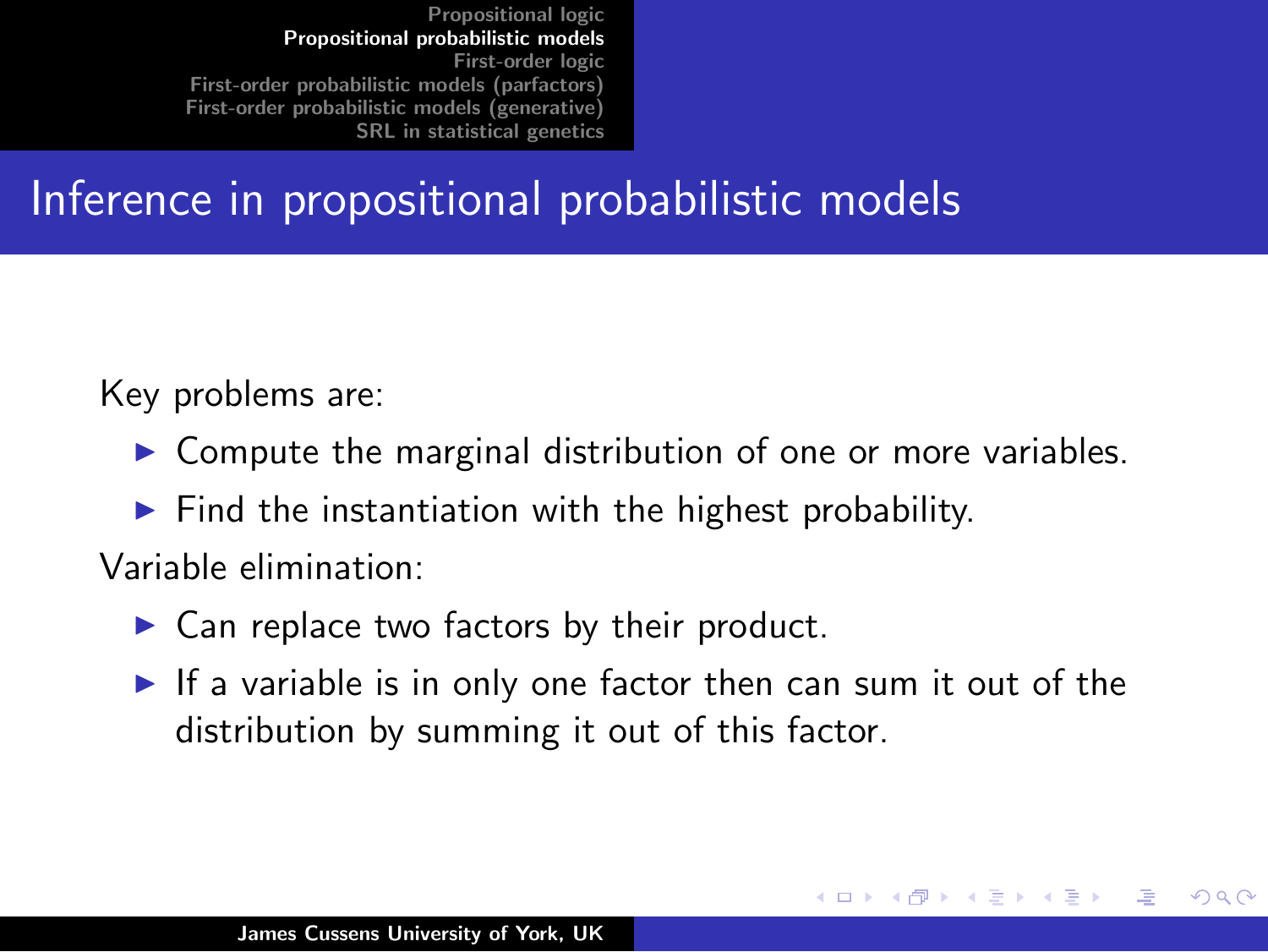#### First-order logic

## First-order logic  $\longrightarrow$  First-order probabilistic models Propositional logic  $\longrightarrow$  Propositional probabilistic models

メロメ メ御 メメ ミメ メミメー

<span id="page-11-0"></span> $\Omega$ 

James Cussens University of York, UK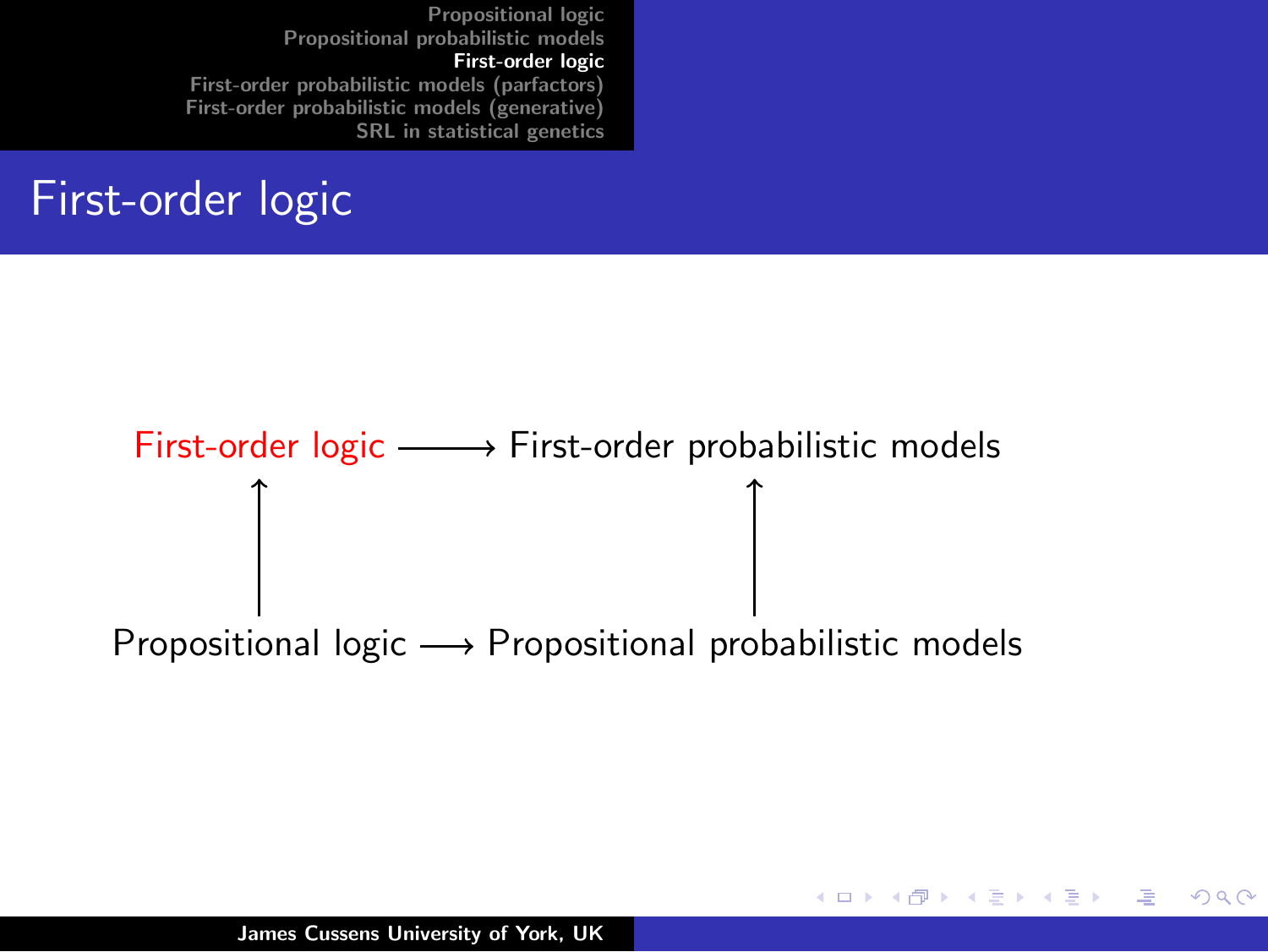#### Characteristics of first-order logic

- $\blacktriangleright$  Propositions now assert:
	- $\blacktriangleright$  Properties of objects
	- $\blacktriangleright$  Relations between objects
- $\triangleright$  Objects are represented by ground terms
- $\blacktriangleright$  Can quantify over objects
- $\triangleright$  Universally quantified formula  $\approx$  template for all its ground instances.

$$
\forall X : even(X) \rightarrow odd(s(X)) \vdash \text{ even}(0) \rightarrow odd(s(0))
$$
  

$$
\forall X : even(X) \rightarrow odd(s(X)) \vdash \text{ even}(s(0)) \rightarrow odd(s(s(0)))
$$
  

$$
\forall X, Y : p(X, Y) \land p(Y, Z) \rightarrow p(X, Z) \vdash p(a, b) \land p(b, c) \rightarrow p(a, c)
$$
  

$$
\forall X, Y : p(X, Y) \land p(Y, Z) \rightarrow p(X, Z) \vdash p(a, e) \land p(e, c) \rightarrow p(a, c)
$$

 $4.17 \times$ 

 $\leftarrow$   $\leftarrow$   $\leftarrow$ 

へのへ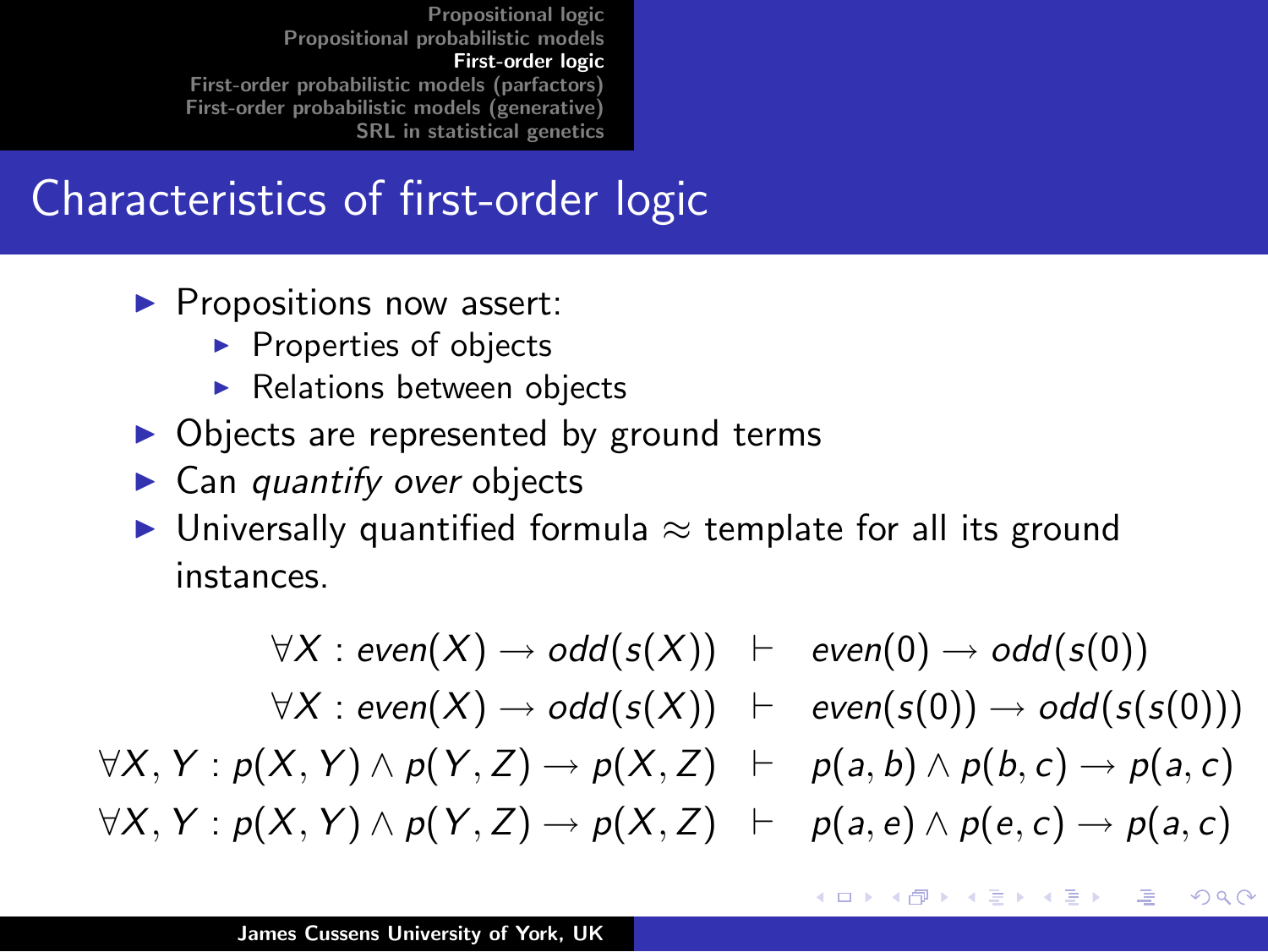#### Factor representation of universally quantified formulae



James Cussens University of York, UK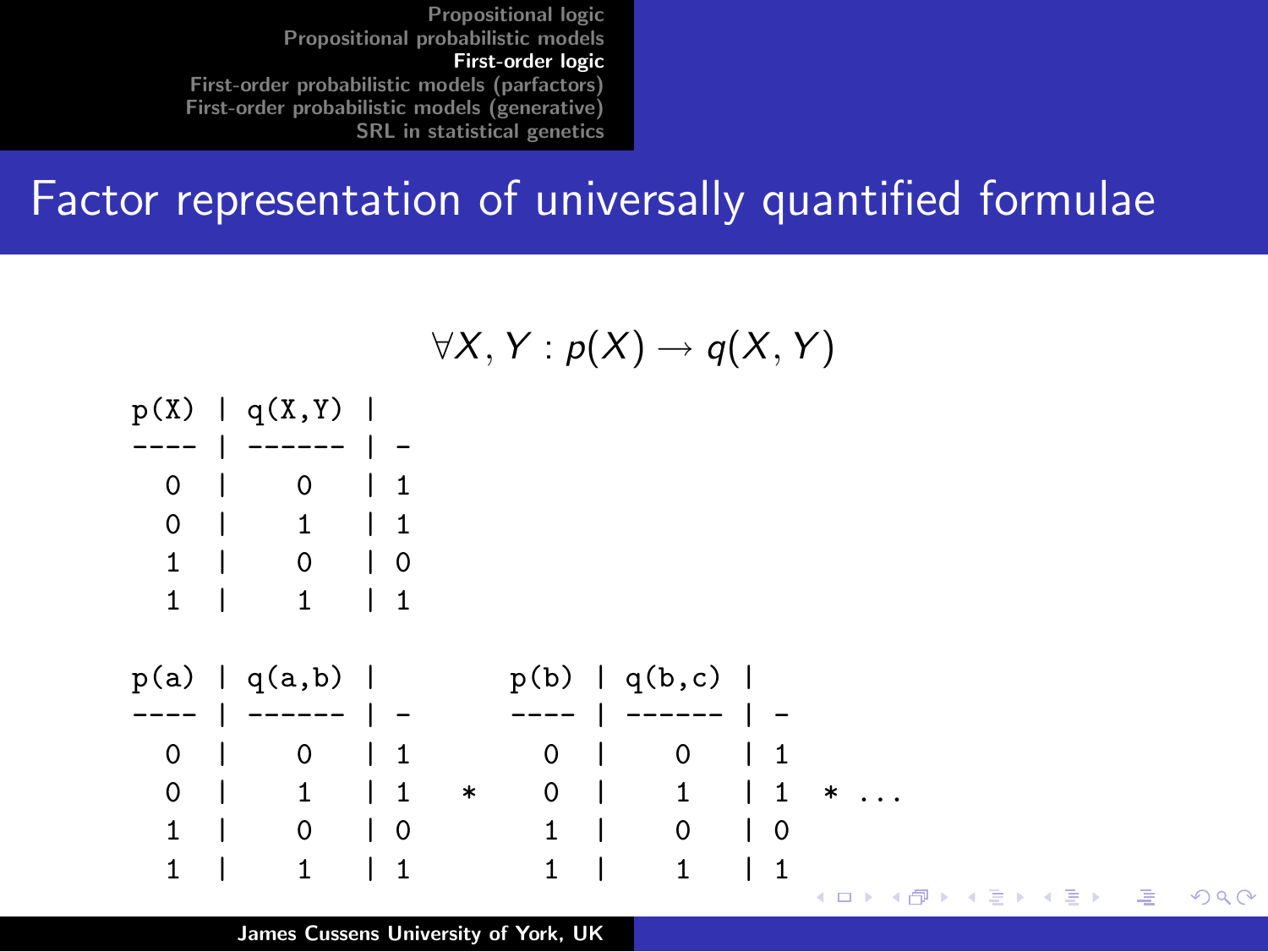#### First-order models

- $\blacktriangleright$  Restrict attention to Herbrand models.
- ► Each Herbrand model assigns TRUE or FALSE to each ground atomic formula (atom for short).
- $\triangleright$  So ground atoms act like binary variables.

$$
M_1 : p(a) = T, p(b) = F, q(a, b) = T, ...
$$
  

$$
M_2 : p(a) = T, p(b) = T, q(a, b) = F, ...
$$

**∢ ロ ▶ : ⊀ 母 ▶ : ∢ ヨ ▶** 

つくい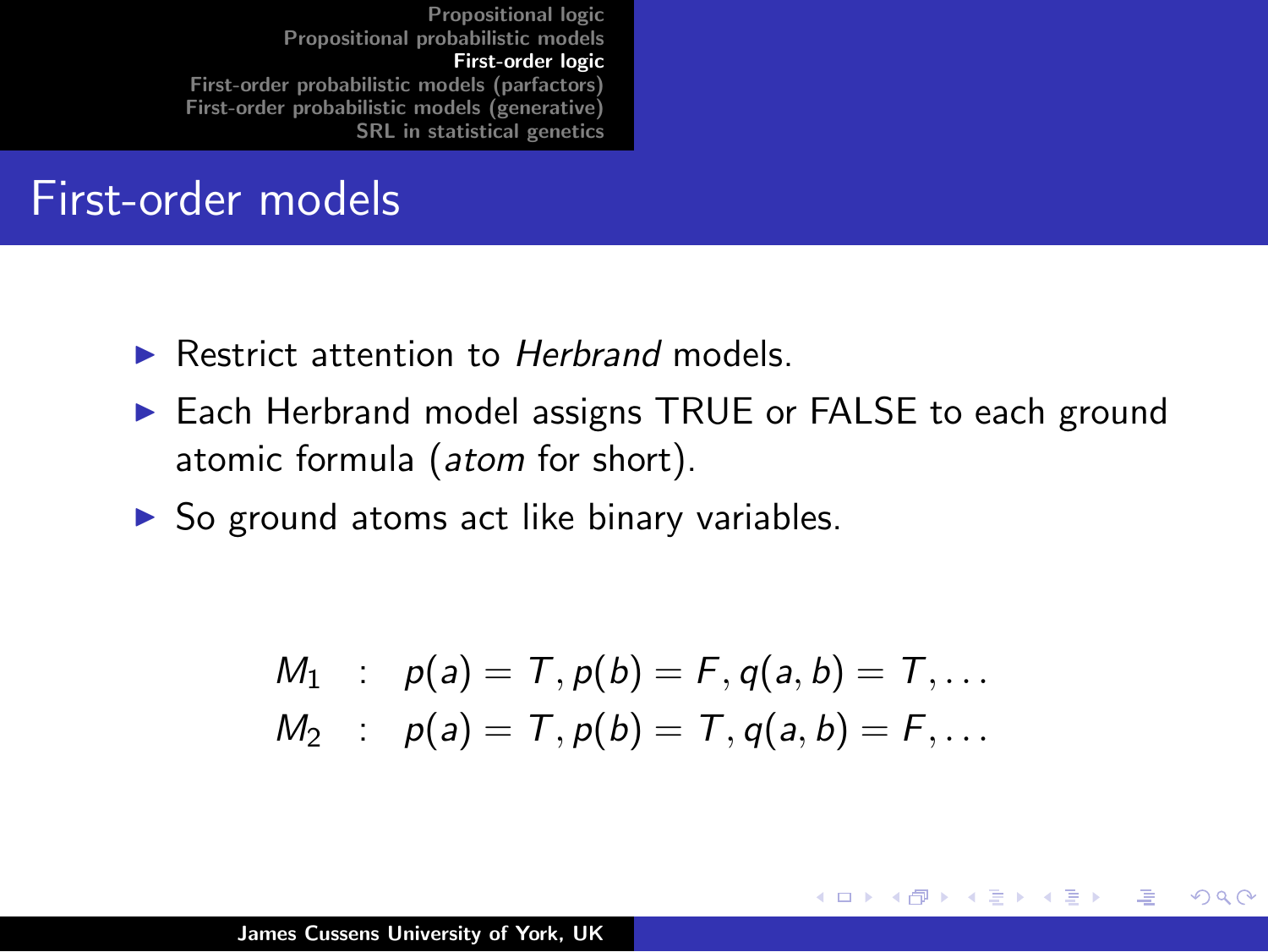#### Inference in first-order logic

- $\triangleright$  Crucially, we can stay first-order when doing inference.
- $\blacktriangleright$  Here's an example of resolution

$$
\frac{\forall X,Y: p(X,Y) \vee q(X), \qquad \forall X,Y: \neg p(X,a) \vee r(Y,b)}{\forall X: q(X) \vee r(a,b)}
$$

K ロ ⊁ K 倒 ≯ K ミ ⊁ K ミ ⊁

哇

 $2Q$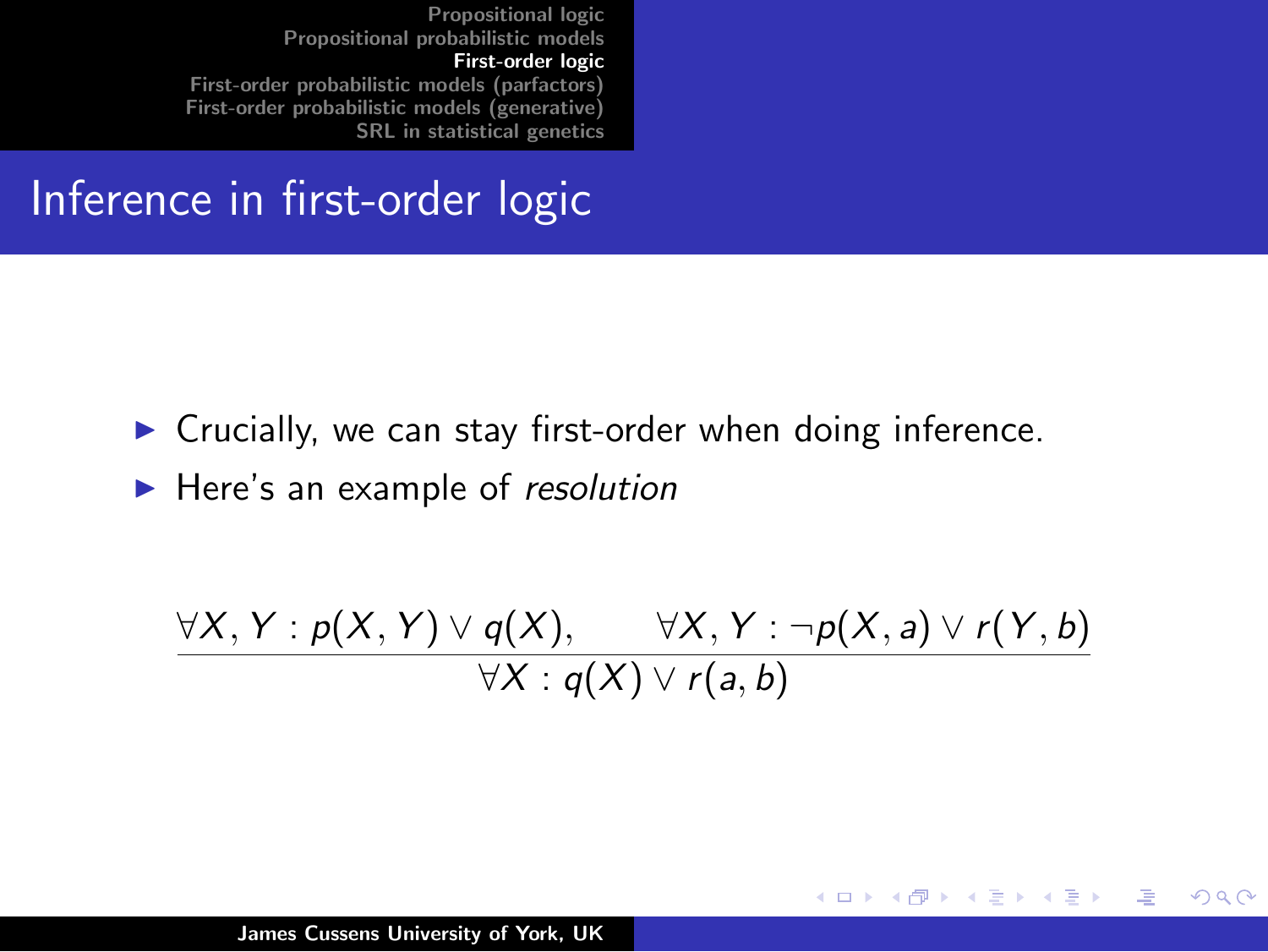#### First-order probabilistic models (parfactors)



K ロ ⊁ K 倒 ≯ K ミ ⊁ K ミ ⊁

<span id="page-16-0"></span>へのへ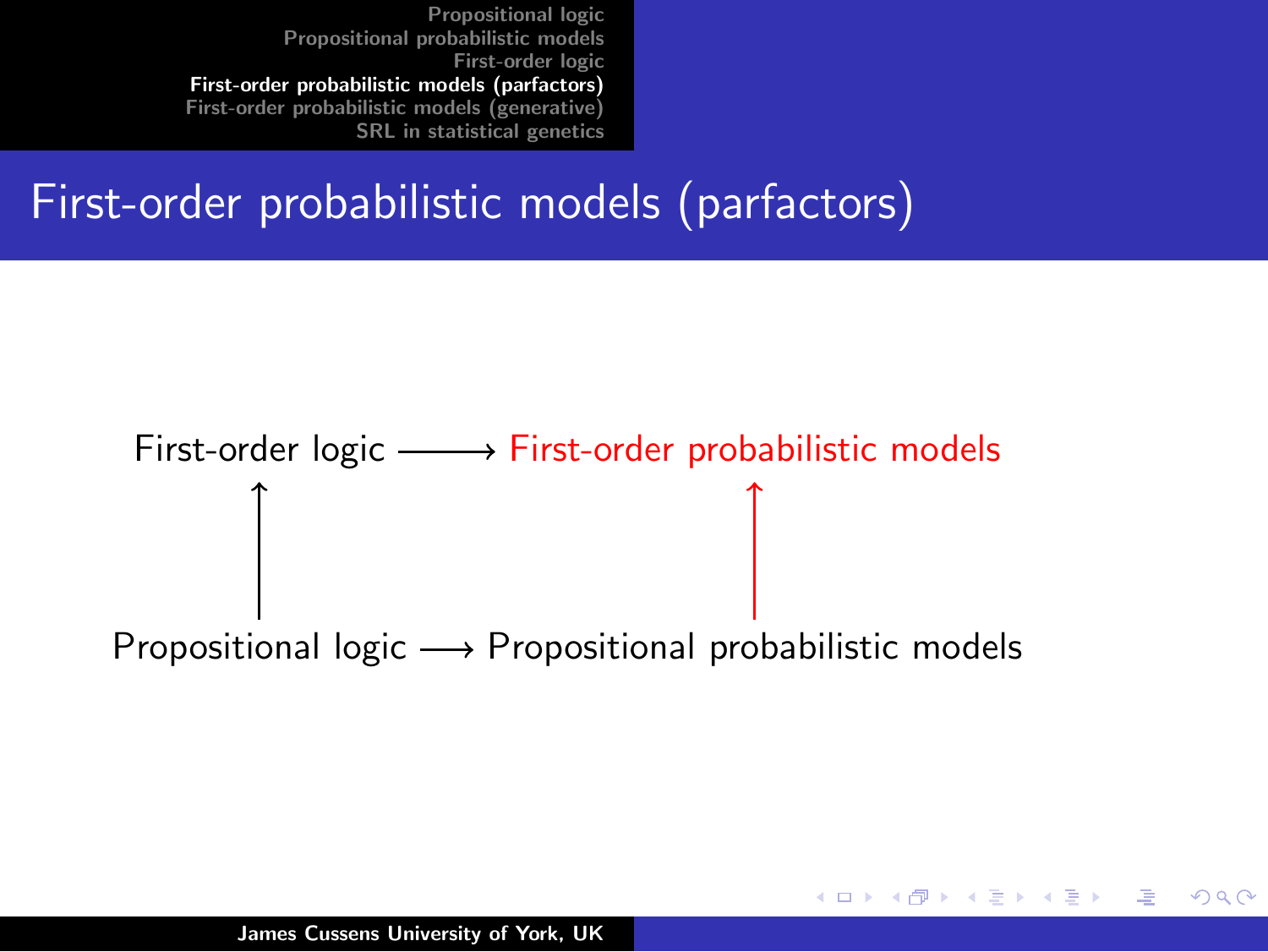#### Quantifying over random variables

Parfactors represent many factors with a single factor parameterised by logical variables (and constraints).

| $X = Y$                        |                                                                                           |  |
|--------------------------------|-------------------------------------------------------------------------------------------|--|
| p(X)   q(X, Y)                 |                                                                                           |  |
| ------   ----                  |                                                                                           |  |
| $\mathsf{O}$<br>0 <sub>1</sub> | $\vert 0.10$                                                                              |  |
| $0 \mid$                       | 1 0.20<br>stands for the product of all its                                               |  |
| $1 \quad  $                    | $0 \quad 0.30$<br>ground instances where $X := Y$ :                                       |  |
| $1 \quad$<br>$\mathbf{1}$      | 10.20                                                                                     |  |
|                                |                                                                                           |  |
|                                | $p(a)   q(a,b)  $ $p(b)   q(b,c)  $                                                       |  |
|                                | ----   ------   ----     ----   ------   ----                                             |  |
| 0                              | $0 \mid 0.10$<br>$\begin{array}{ccc} & & 0 & \end{array}$<br>$\mathbf{0}$<br>$\vert 0.10$ |  |
| $\Omega$<br>$\Box$             | $0 \mid$<br>$1 \t 0.20$<br>$1 \quad 0.20$<br>$\ast$<br>$*$                                |  |
| $1 \quad  $                    | $1 \mid 0 \mid 0.30$<br>$0 \mid 0.30$                                                     |  |
|                                |                                                                                           |  |
| 1<br>$\mathbf{1}$              | $\mathbf{1}$<br>$\vert 0.20 \vert$<br>$\mathbf{1}$<br>0.20<br>メ何 トメミメメミメーミー め             |  |

 $Q$  $Q$ 

James Cussens University of York, UK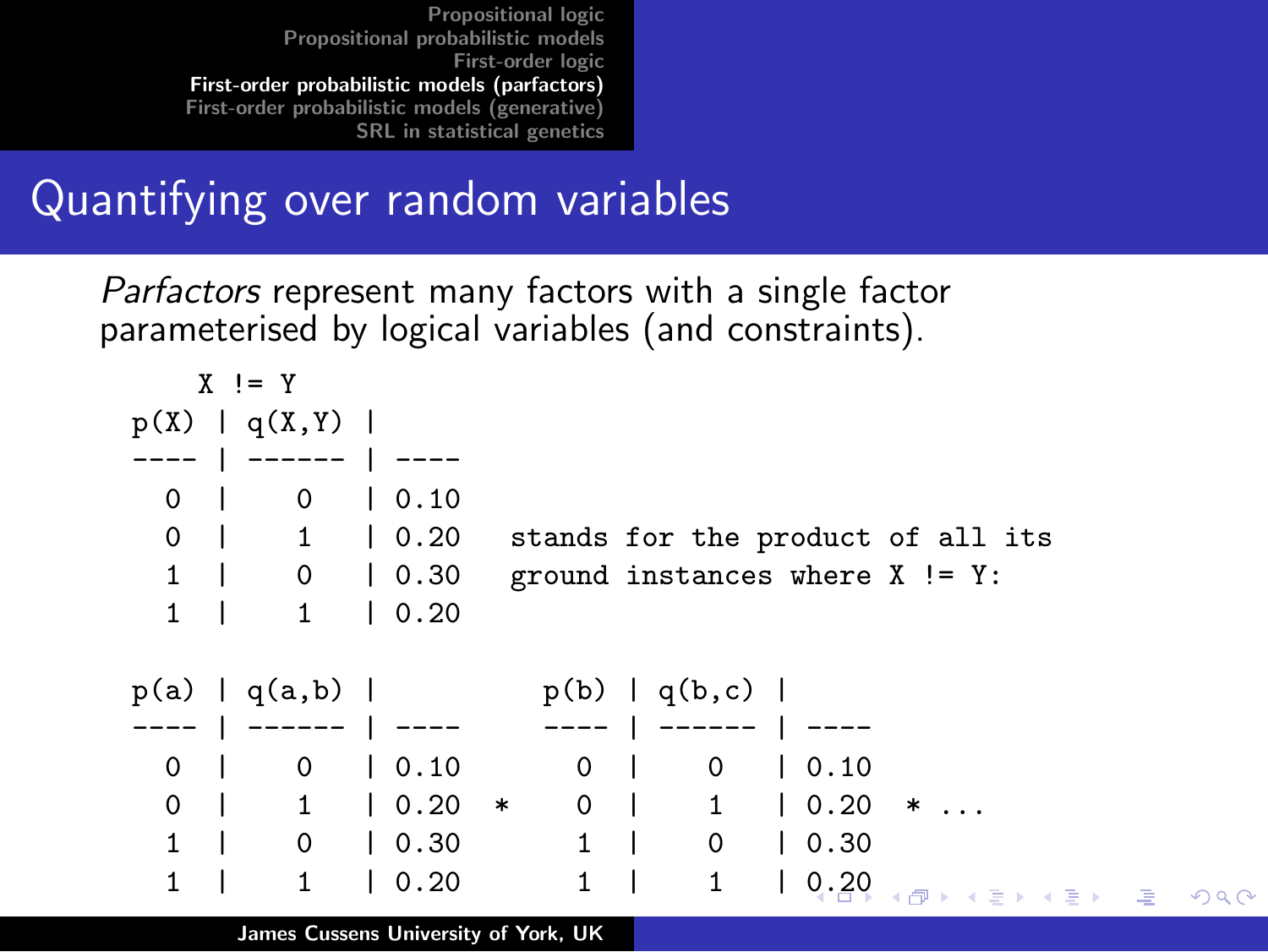#### What sort of probability distribution is defined?

- $\blacktriangleright$  Each ground atom becomes a random variable.
- If these are binary), the distribution is over Herbrand models: possible worlds.
- $\triangleright$  A parfactor with only finitely many instances can be replaced by these instances: grounding out.
- It's just a probability distribution: don't *necessarily* have to use logic to analyse/manipulate it.

- 4 周 ) 4 三

<span id="page-18-0"></span>へのへ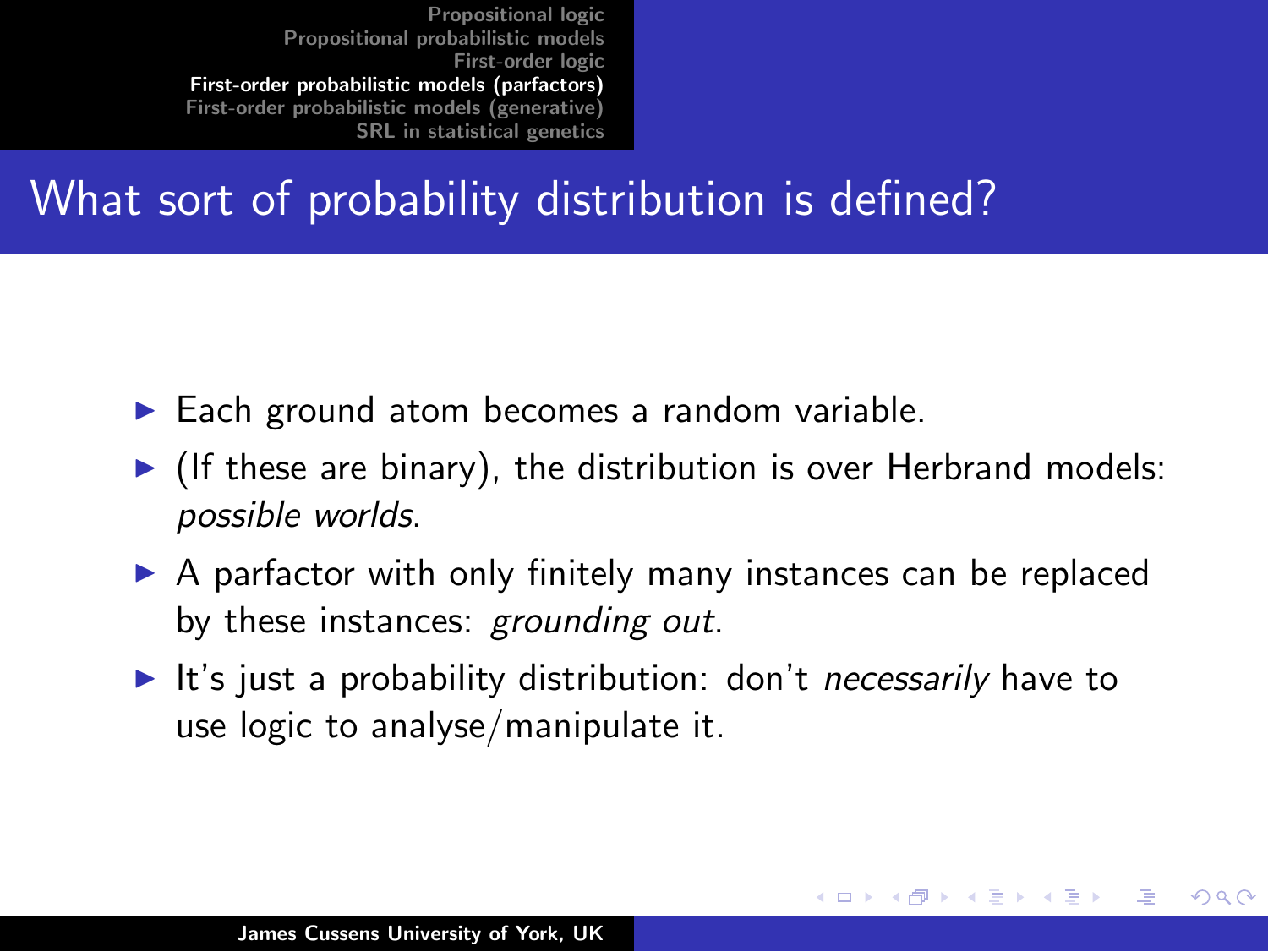#### Lifted inference in first-order probabilistic models

 $\triangleright$  Can we maintain the first-order representation when doing inference (marginalisation, maximisation) in FOPMs?

メロメ メ団 メメミメメ ミメ

へのへ

**Can we implicitly sum out**  $p(a), p(b), \ldots$ **, the ground** instances of  $p(X)$ , by summing out  $p(X)$ ?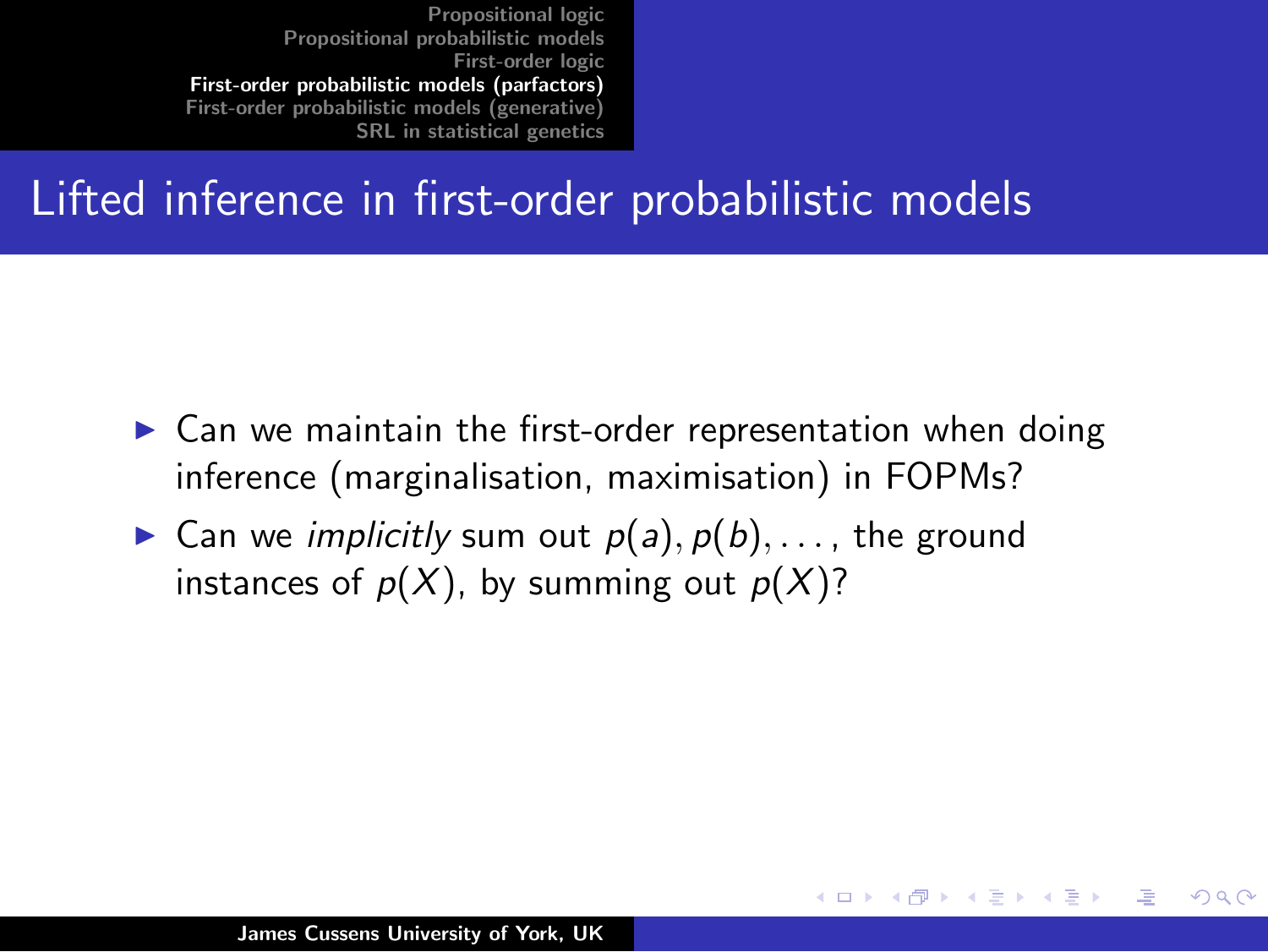#### Lifted inference in first-order probabilistic models

- $\triangleright$  Can we maintain the first-order representation when doing inference (marginalisation, maximisation) in FOPMs?
- **Can we implicitly sum out**  $p(a), p(b), \ldots$ **, the ground** instances of  $p(X)$ , by summing out  $p(X)$ ?
- $\triangleright$  You're in the right place (wrong talk) to get the full story!

イロト イ団 トラ ミッシュライ

へのへ

 $\blacktriangleright$  Exploit repeated structure when it's available.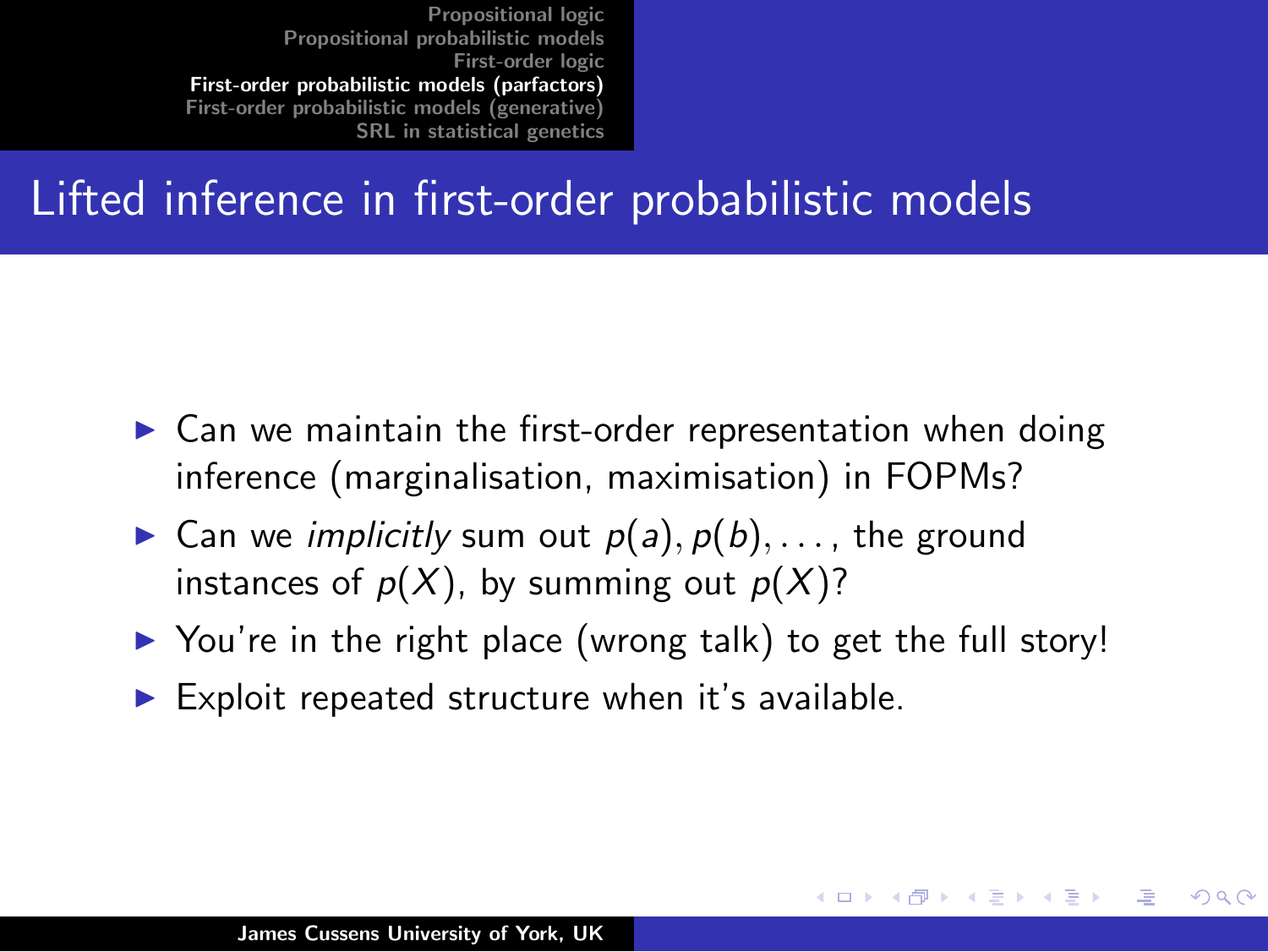#### Markov logic parfactors

| 2 : $\neg A \vee B$ | $2: \forall X, Y: p(X, Y) \rightarrow q(X, Y)$ |  |  |  |  |  |
|---------------------|------------------------------------------------|--|--|--|--|--|
| $A \mid B \mid$     | p(X, Y)   q(X, Y)                              |  |  |  |  |  |
| $-$   -   -         | $--- -   --- -   -$                            |  |  |  |  |  |
| $0$   0   1         | $0 \quad 0 \quad 1$                            |  |  |  |  |  |
| 0   1   1           | 0 1 1 1                                        |  |  |  |  |  |
| $1   0   exp(-2)$   | 1   0   $exp(-2)$                              |  |  |  |  |  |
| 1   1   1           | $1 \quad 1$<br>$1 \quad \Box$                  |  |  |  |  |  |

メロトメ団 トメミトメミト

哇

 $2Q$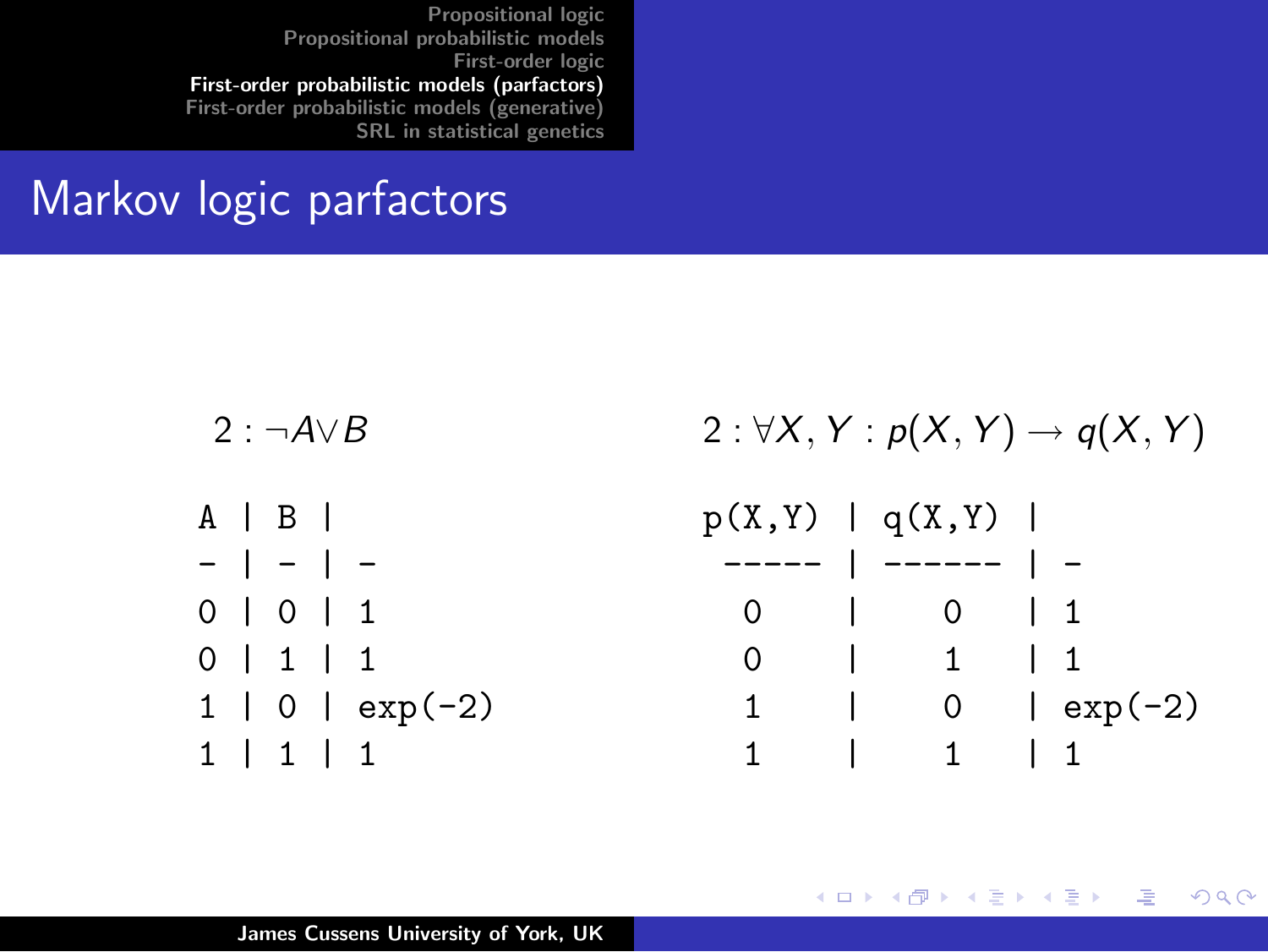#### Markov logic distribution

Let  $n_i(x)$  be the number of ground instances of clause  $F_i$  which hold in world x.

$$
P(x) = Z_w^{-1} \exp\left(\sum_i w_i n_i(x)\right) \tag{1}
$$

K ロ ⊁ K 倒 ≯ K ミ ⊁ K ミ ⊁

つくい

An MLN defines an exponential-family distribution where  $(n_1(x), n_2(x), \ldots, n_k(x))$  is the canonical statistic.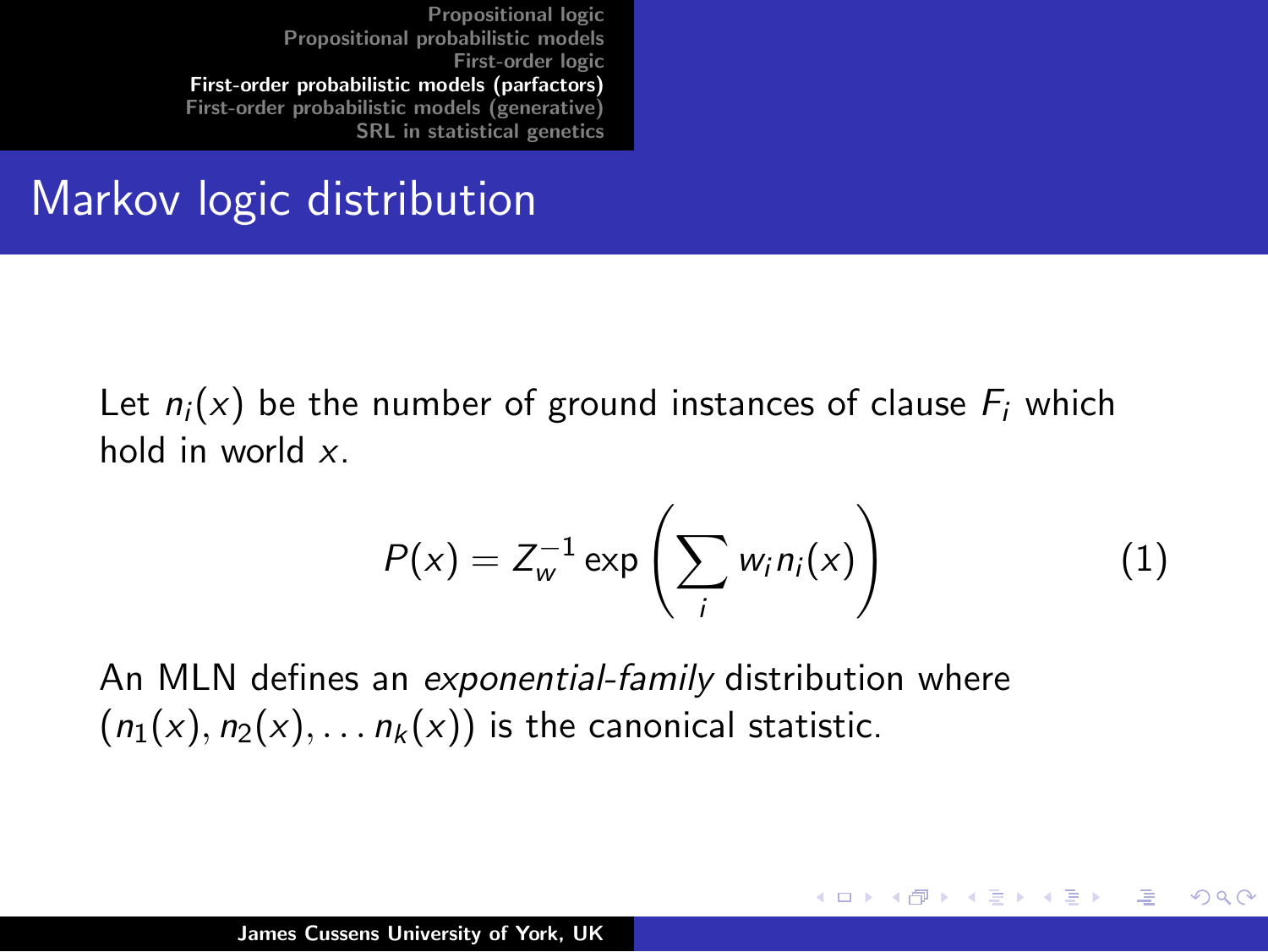#### What's the data?

 $\triangleright$  The distribution is over possible worlds, so the obvious option is to assume independent and identically distributed (iid) instances of possible worlds.

メロメ メ団 メメミメメ ミメ

つくい

- $\triangleright$  A single observed world—a relational database—can be enough, due to parameter sharing.
- $\triangleright$  For Markov logic networks we just need counts of true groundings.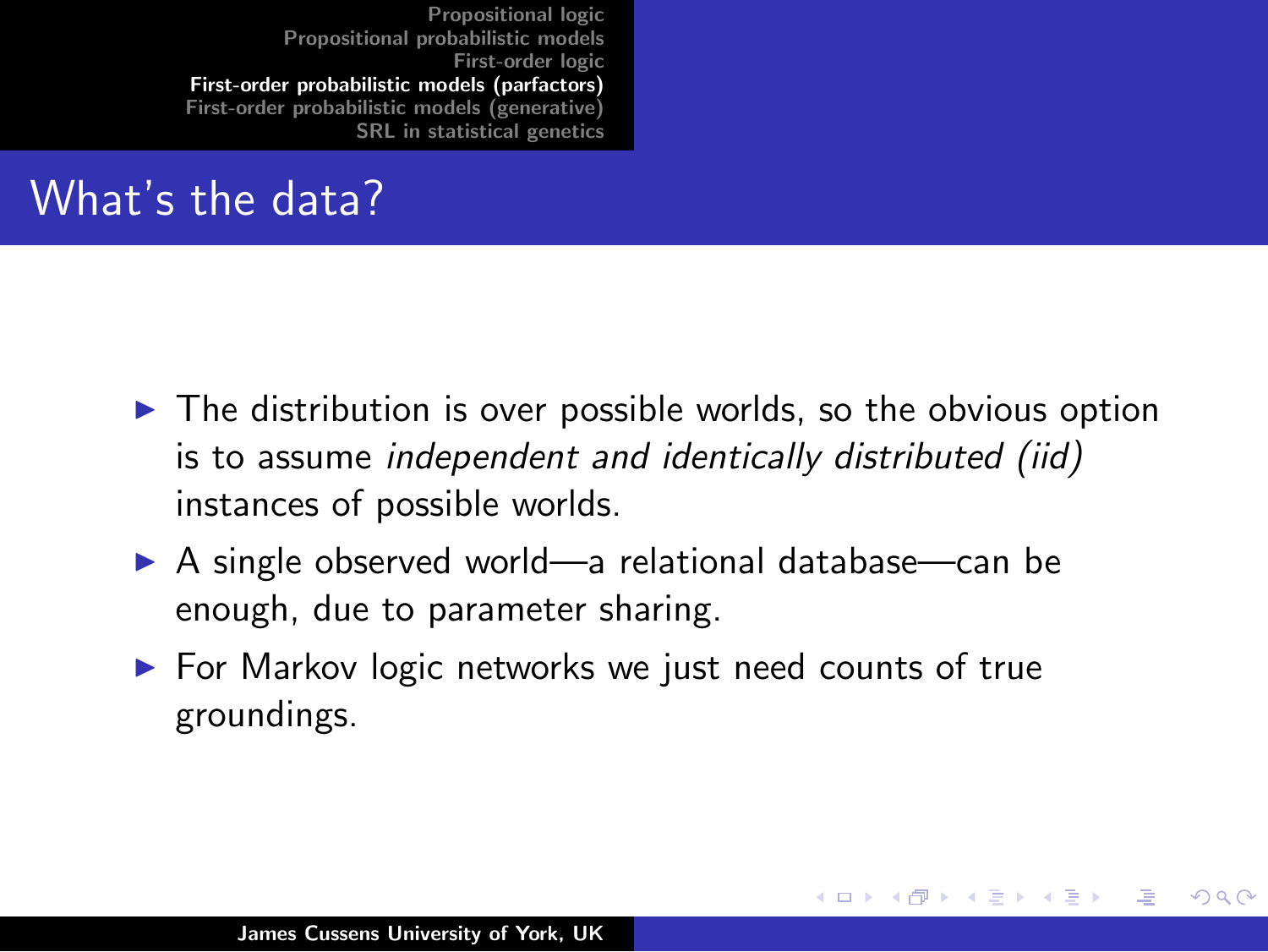[The base distribution](#page-27-0) [The target predicate distribution](#page-30-0) [PRISM pragmatics](#page-32-0)

メロメ メ御 メメ ミメ メミメー

<span id="page-24-0"></span>へのへ

#### First-order probabilistic models (generative)

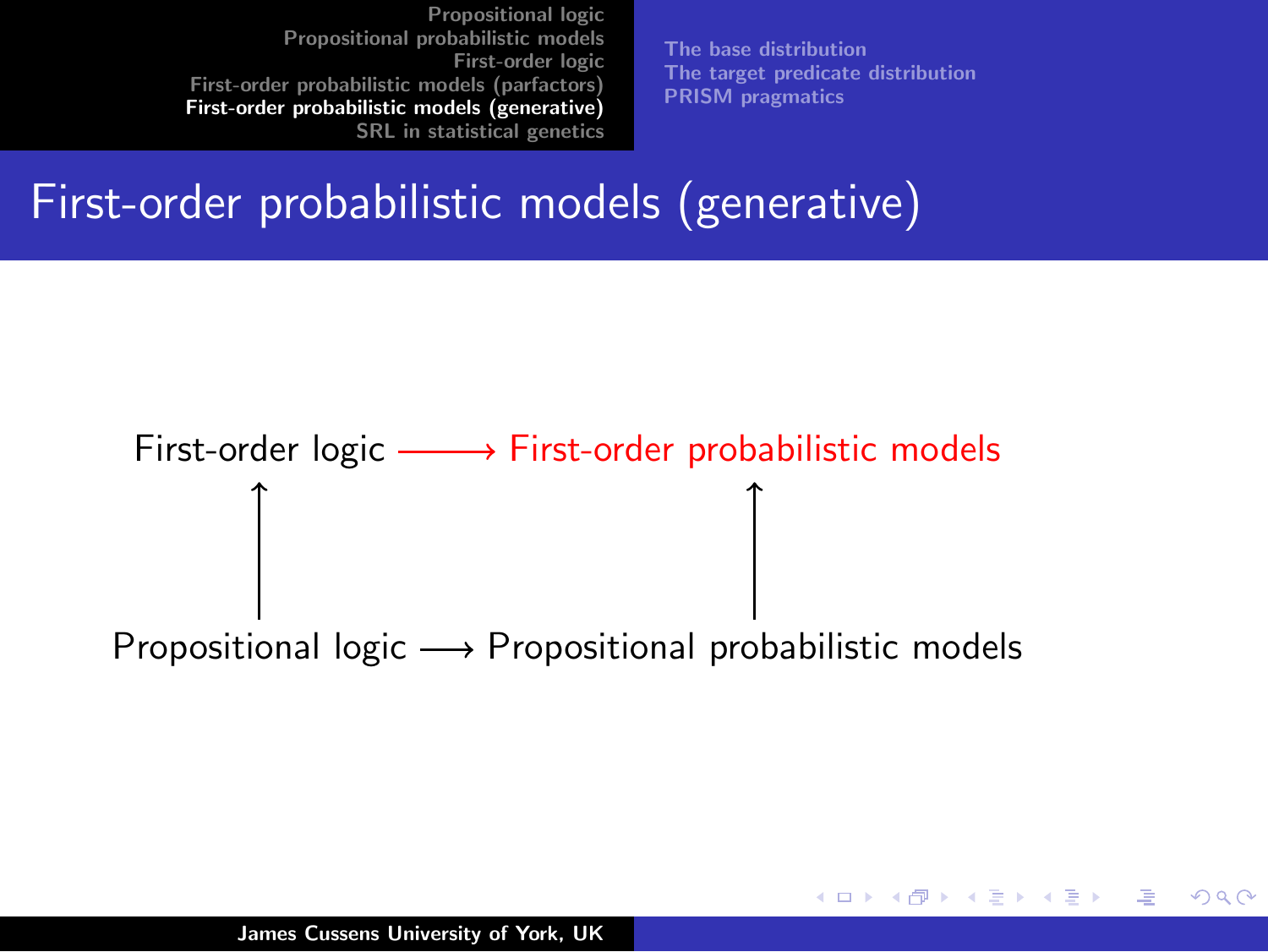[The base distribution](#page-27-0) [The target predicate distribution](#page-30-0) [PRISM pragmatics](#page-32-0)

K ロ ⊁ K 倒 ≯ K ミ ⊁ K ミ ⊁

へのへ

#### Dynamic probabilistic models

We already quantify over random variables (sometimes impliclitly) in dynamic probabilistic models:

- **F** Time series:  $\forall t : X_t \sim aX_{t-1} + \epsilon$
- $\blacktriangleright$  Similarly in spatial statistics
- $\triangleright$  Stochastic grammars, including HMMs
- $\blacktriangleright$  Dynamic Bayesian networks

A number of formalisms (e.g. ICL, SLPs, PRISM) generalise this approach.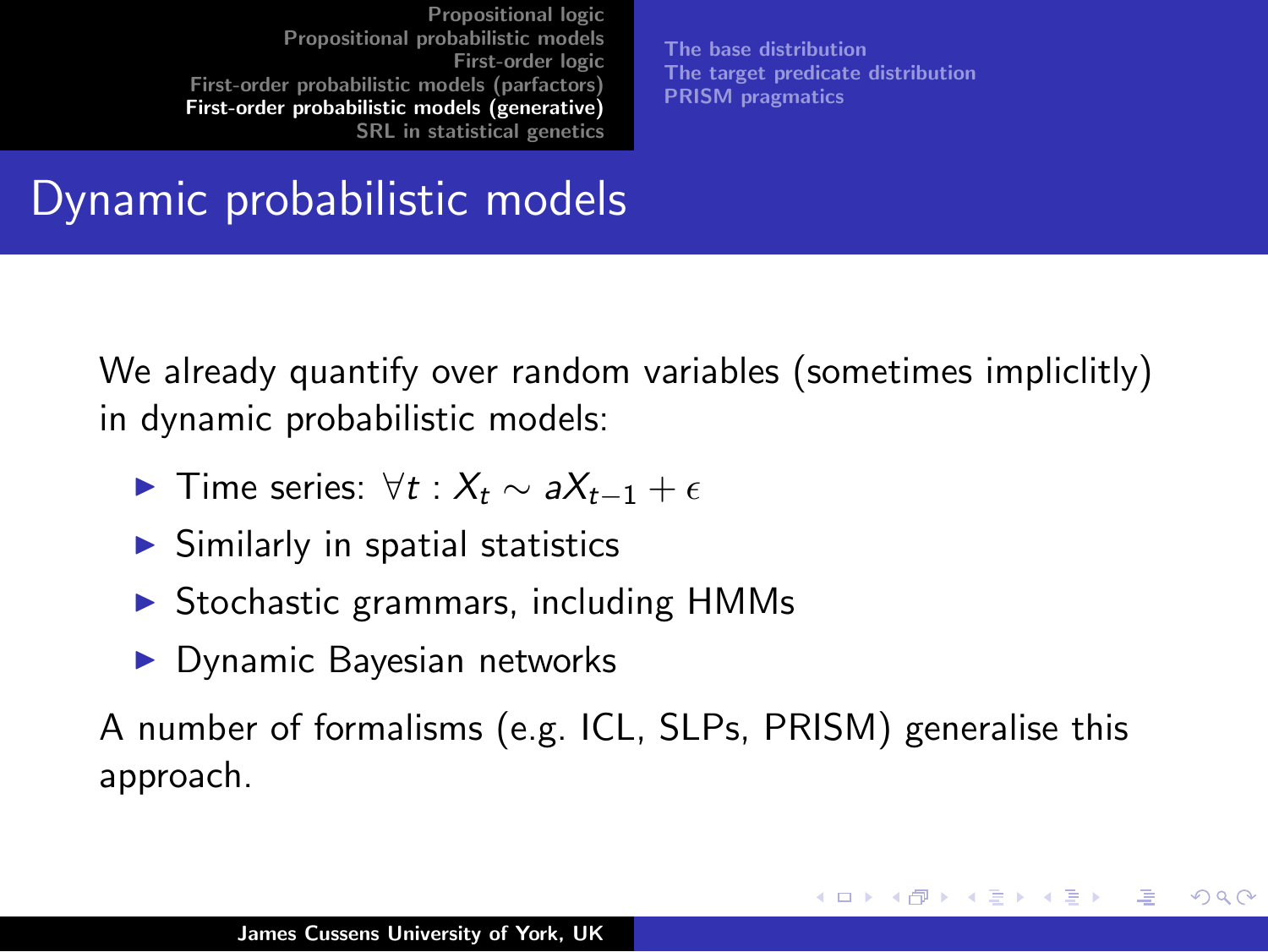[The base distribution](#page-27-0) [The target predicate distribution](#page-30-0) [PRISM pragmatics](#page-32-0)

 $2Q$ 

メロメ メ団 メメミメメ ミメ

#### The PRISM approach

The division of labour is:

- Probability Very simple—families of independent and identically distributed random variables.
	- Logic Arbitrarily complex—using a standard first-order theory.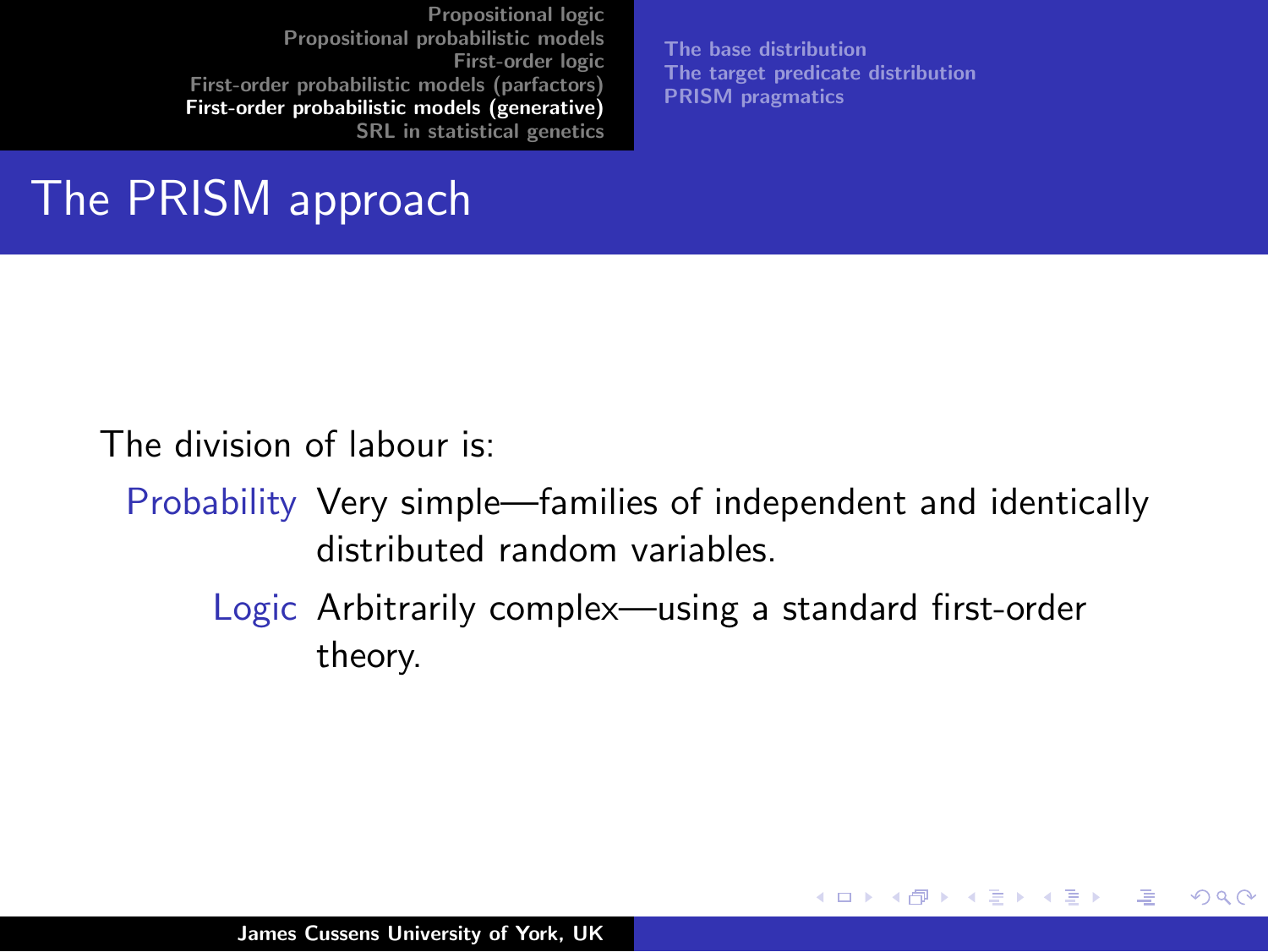[The base distribution](#page-27-0) [The target predicate distribution](#page-30-0) [PRISM pragmatics](#page-32-0)

∢ 重う

<span id="page-27-0"></span> $\Omega$ 

#### An example 'base' probability distribution

- In Let  $X_1, X_2, X_3, \ldots$  be an infinite collection of independent and identically distributed (iid) random variables taking values 'y' and 'n'. Suppose  $P(X_i = y) = 0.3$ .
- $\triangleright$  Similarly let  $Y_1, Y_2, Y_3, \ldots$  and  $Z_1, Z_2, Z_3, \ldots$  also be iid families with values in  $\{0, 1\}$  and  $\{0, 1, 2, \ldots 9\}$ , respectively.
- $\blacktriangleright$  Here's (the beginning) of a joint instantiation of all these variables:

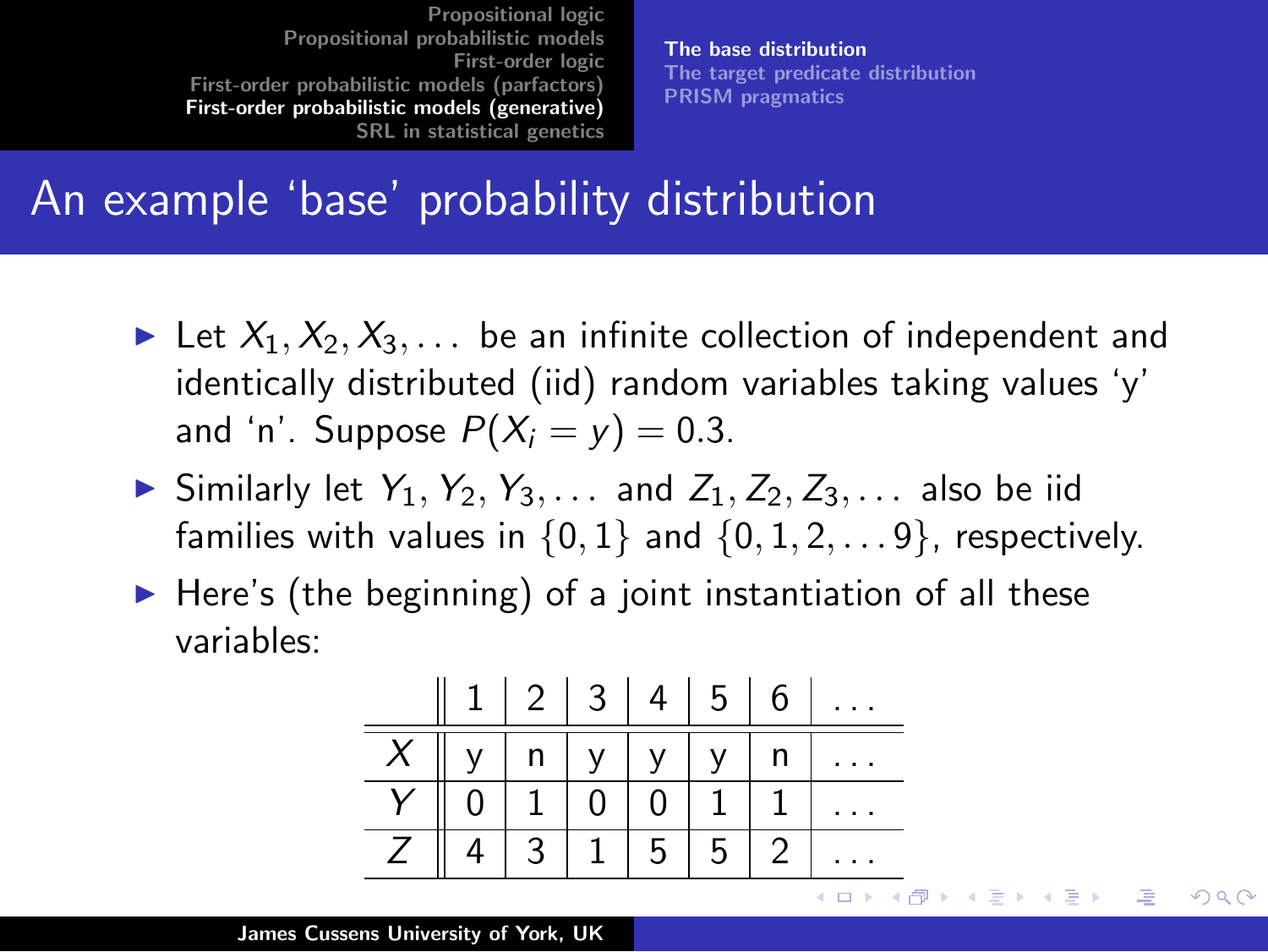[The base distribution](#page-27-0) [The target predicate distribution](#page-30-0) [PRISM pragmatics](#page-32-0)

メロト メ母 トメ ミトメ ミトー

つくい

#### Defining a 'base' distribution in PRISM

 $\blacktriangleright$  Here's the PRISM source defining the example distribution:

```
values('X', [y,n]).
values('Y', [0,1]).
values('Z',[0,1,2,3,4,5,6,7,8,9]).
:- set sw('X'.0.3+0.7).
:- set sw('Y',0.4+0.6).
:- set_sw('Z',0.1+0.1+0.1+0.1+0.1+0.1+0.1+0.1+0.1).
```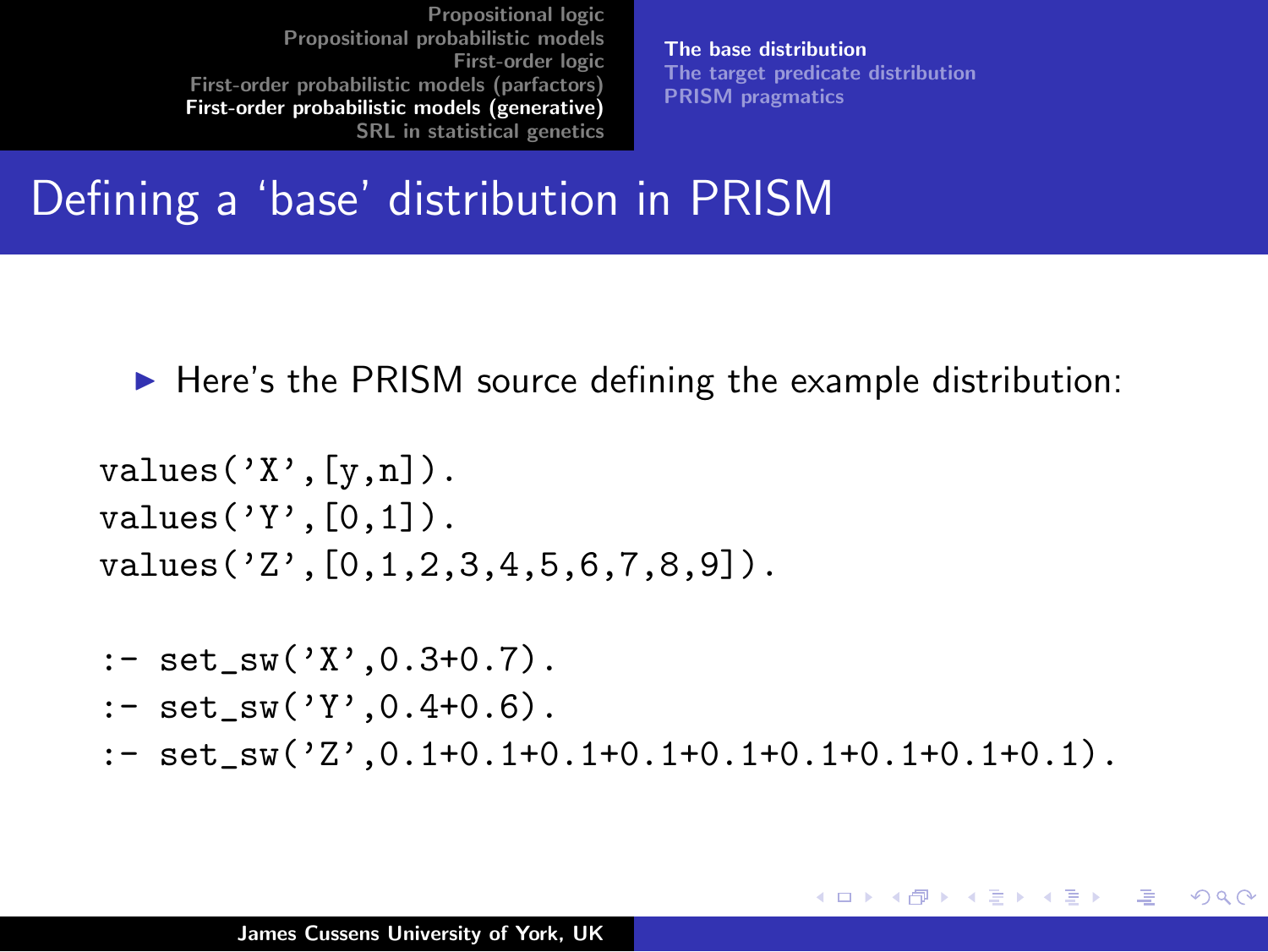[The base distribution](#page-27-0) [The target predicate distribution](#page-30-0) [PRISM pragmatics](#page-32-0)

K ロ ⊁ K 倒 ≯ K ミ ⊁ K ミ ⊁

 $2Q$ 

哇

#### A joint instantiation determines a logical theory



 $\triangleright$  This joint instantiation determines the following logical theory:

$$
\frac{\text{msw}('X', 1, y), \text{msw}('X', 2, n), \text{msw}('X', 3, y), \dots}{\text{msw}('Y', 1, 0), \text{msw}('Y', 2, 1), \text{msw}('Y', 3, 0), \dots}
$$

$$
\frac{\text{msw}('Z', 1, 4), \text{msw}('Z', 2, 3), \text{msw}('Z', 3, 1), \dots}{\text{msw}('Z', 1, 4), \text{msw}('Z', 2, 3), \text{msw}('Z', 3, 1), \dots}
$$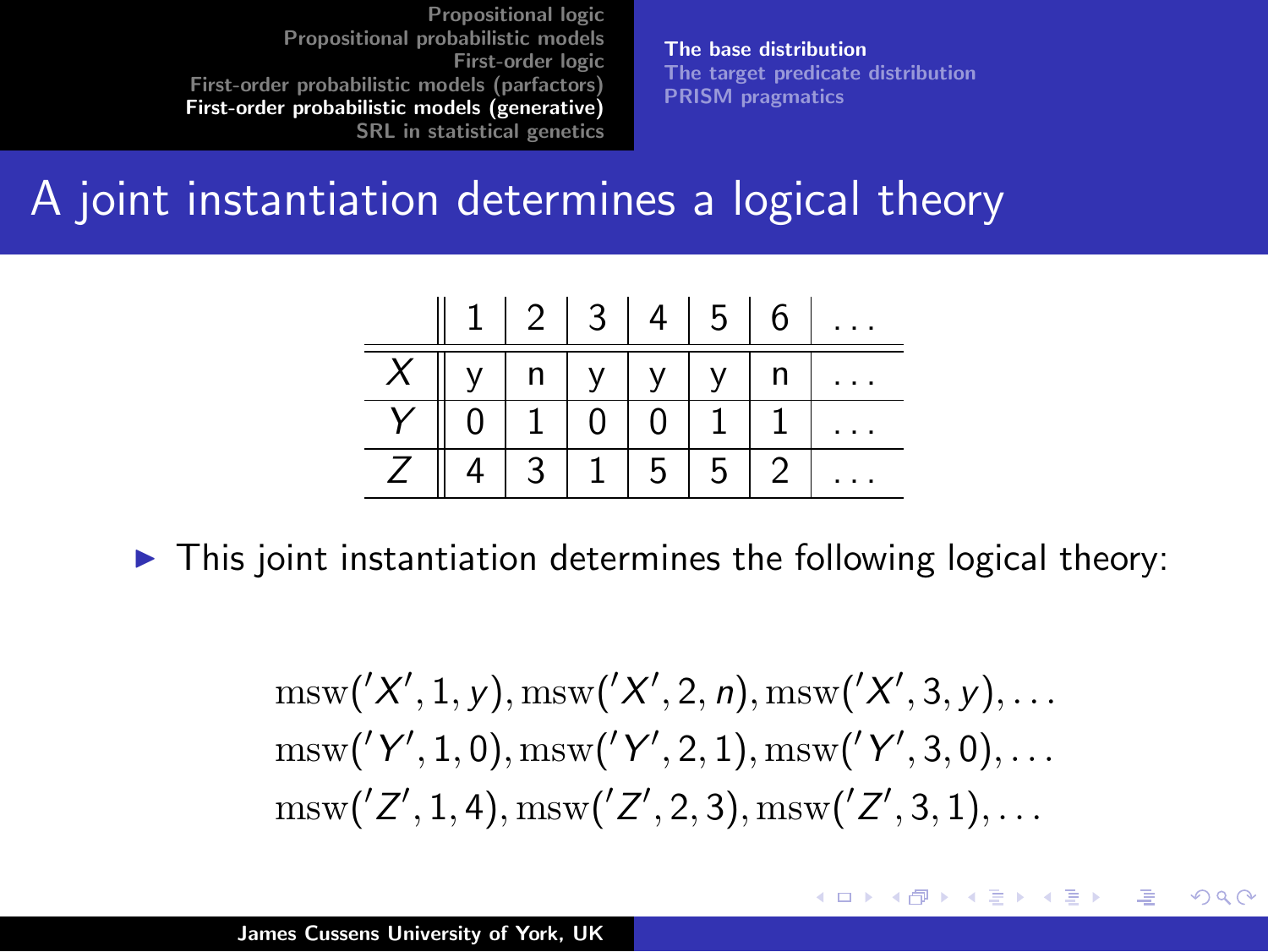[The base distribution](#page-27-0) [The target predicate distribution](#page-30-0) [PRISM pragmatics](#page-32-0)

### Using a fixed, arbitrary logical theory to extend a base distribution

- $F_1, R + ?$  $F_2, R + ?$
- $F_3$ ,  $R + ?$
- $\triangleright$  Can extend this simple base distribution by considering what becomes true once a probabilistically chosen theory is added to an existing fixed logical theory R.
- lacktriangleright Let fla be some first-order sentence. Prob(fla) is the probability of getting a base joint instantiation F such that  $F, R \vdash \text{fla}.$

K ロ ⊁ K 倒 ≯ K ミ ⊁ K ミ ⊁

<span id="page-30-0"></span>へのへ

 $\triangleright$  Use Closed World Assumption to get this to work.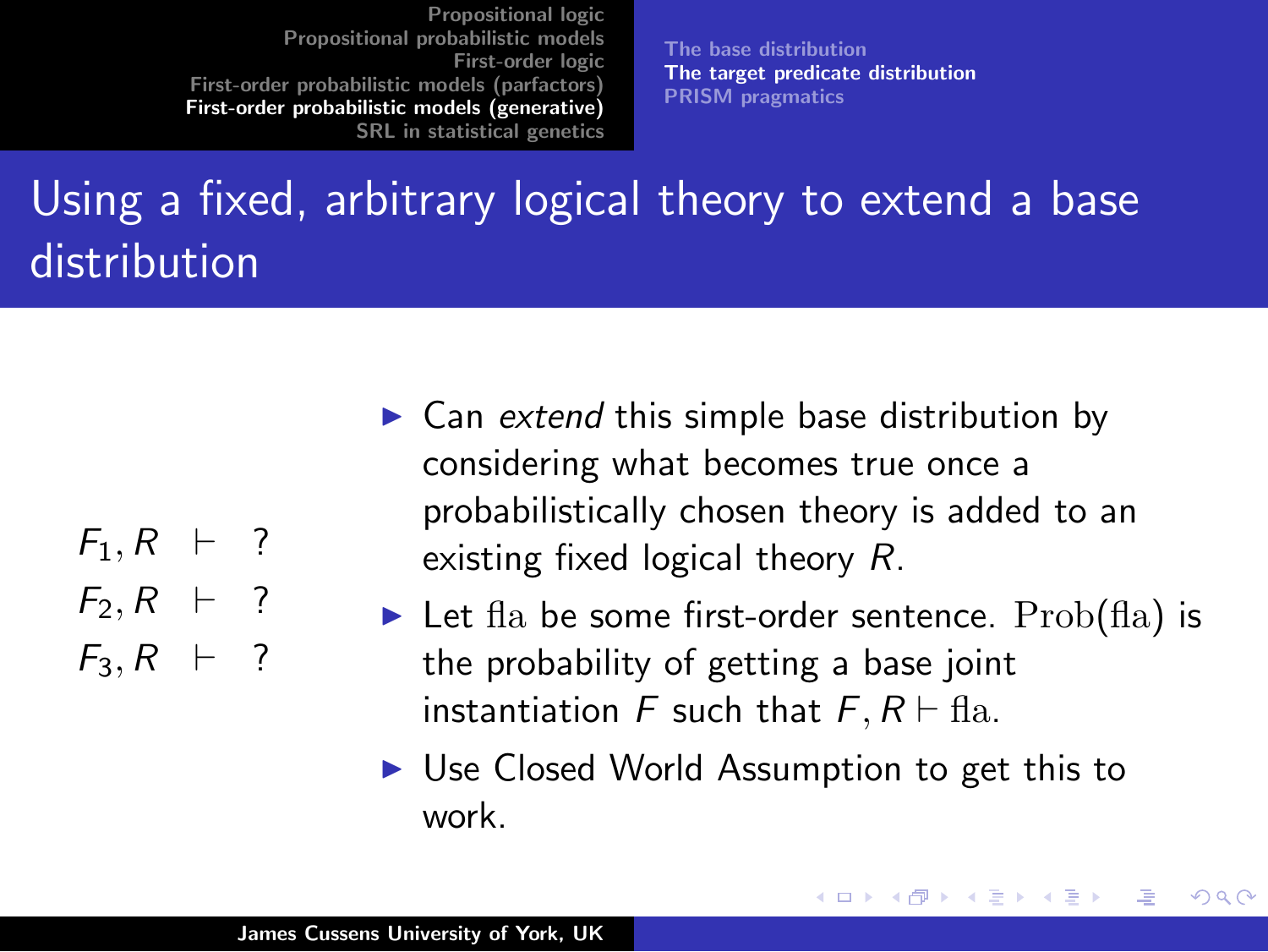[The base distribution](#page-27-0) [The target predicate distribution](#page-30-0) [PRISM pragmatics](#page-32-0)

#### Working with target predicates

| $\mathsf{F}_1,\mathsf{R}$ | ⊢ | t(a) |
|---------------------------|---|------|
| $F_2, R$                  | ⊢ | t(b) |
| $F_3, R$                  | ⊢ | t(a) |

- It is convenient to specify a target predicate such that exactly one ground atom with this predicate symbol follows from any choice of F.
- $\triangleright$  Defines a distribution over the *success* set of t.
- $\blacktriangleright$  This can be generalised to allow at most one target ground atom to follow ('failure' models).

 $\left\{ \begin{array}{ccc} 1 & 0 & 0 \\ 0 & 1 & 0 \end{array} \right\}$  ,  $\left\{ \begin{array}{ccc} 0 & 0 & 0 \\ 0 & 0 & 0 \end{array} \right\}$ 

へのへ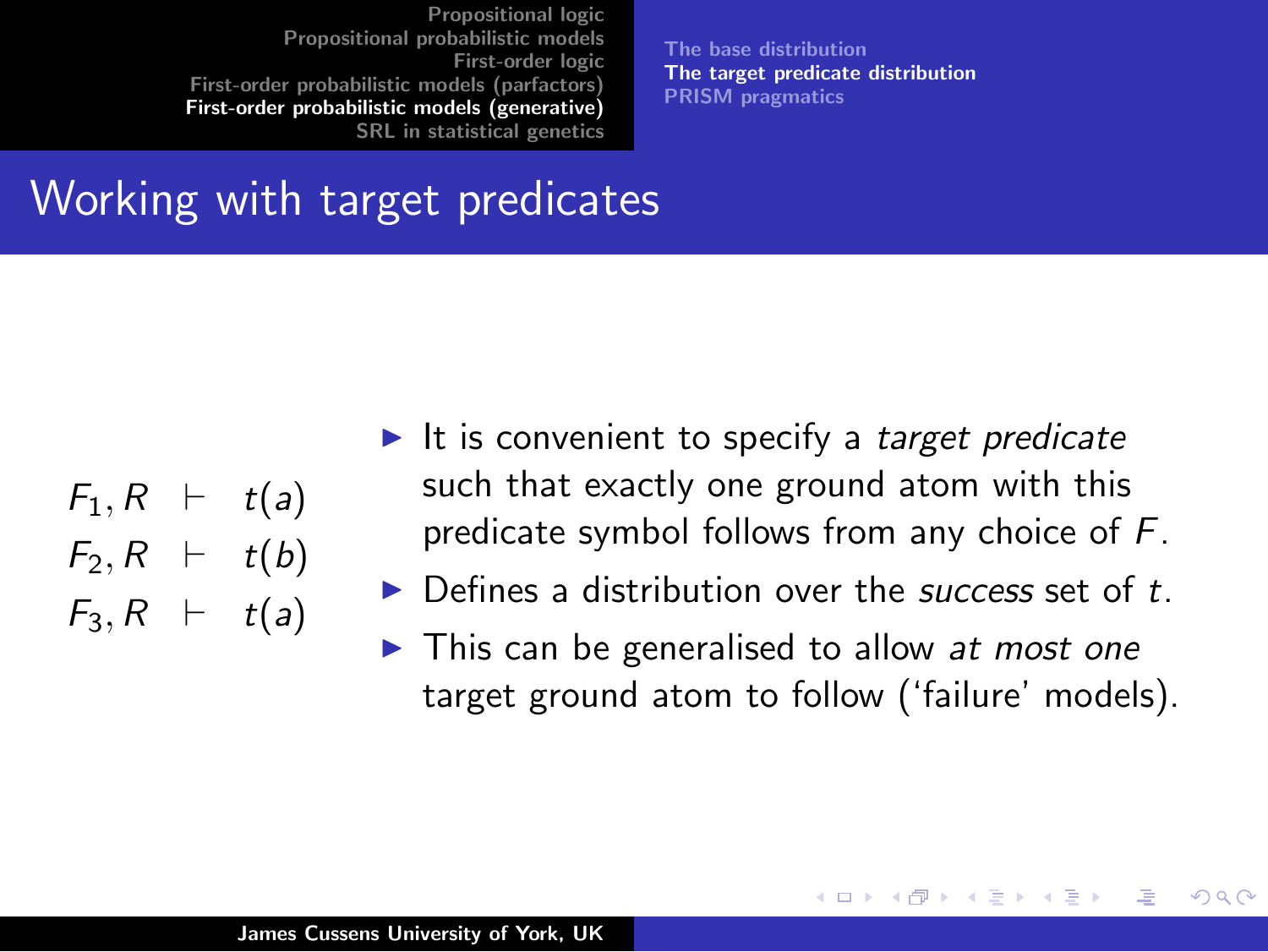[The base distribution](#page-27-0) [The target predicate distribution](#page-30-0) [PRISM pragmatics](#page-32-0)

 $\left\{ \begin{array}{ccc} 1 & 0 & 0 \\ 0 & 1 & 0 \end{array} \right\}$  ,  $\left\{ \begin{array}{ccc} 0 & 0 & 0 \\ 0 & 0 & 0 \end{array} \right\}$ 

<span id="page-32-0"></span>へのへ

#### Computing target probabilities from a PRISM distribution

- $\triangleright$  We don't consider all possible infinite instantiations of the base distribution!
- It's a PRISM requirement that  $Prob(t(a))$  for any target atom  $t(a)$  is a finite sum of finite products of base distribution probabilities.
- $\triangleright$  For a given  $t(a)$ , abduction is used to find (conjunctions of) 'msw' facts that make  $t(a)$  true.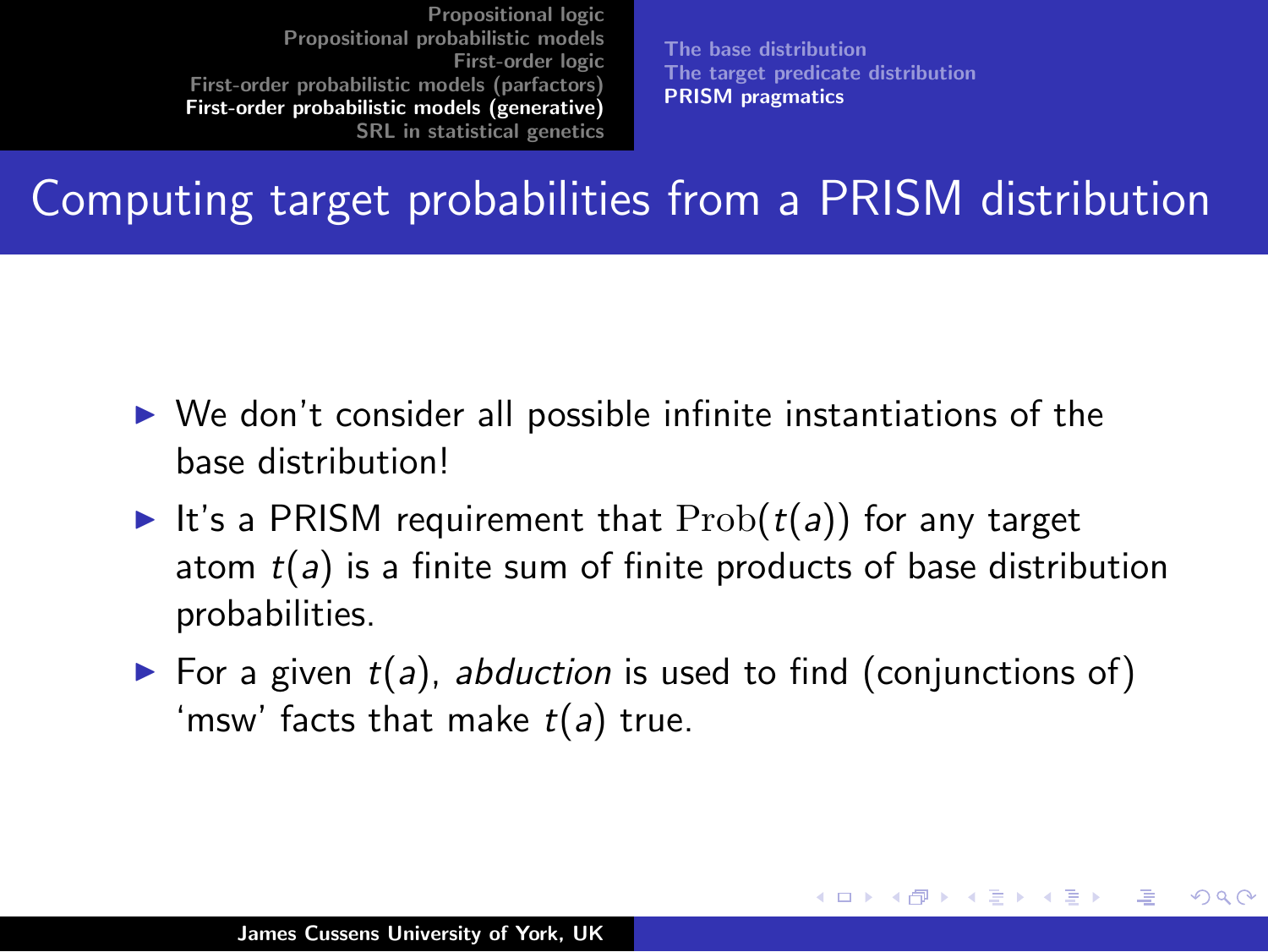[The base distribution](#page-27-0) [The target predicate distribution](#page-30-0) [PRISM pragmatics](#page-32-0)

 $2Q$ 

哇

メロメ メ母メ メミメメミメ

#### Abduction: a HMM example

 $hmm([a,b,a])$  $\Leftrightarrow$  msw(out(s0),1,a)  $\land$  msw(tr(s0),1,s0)  $\land$  hmm(s0,[b,a])  $\lor$  msw(out(s0),1,a)  $\land$  msw(tr(s0),1,s1)  $\land$  hmm(s1,[b,a])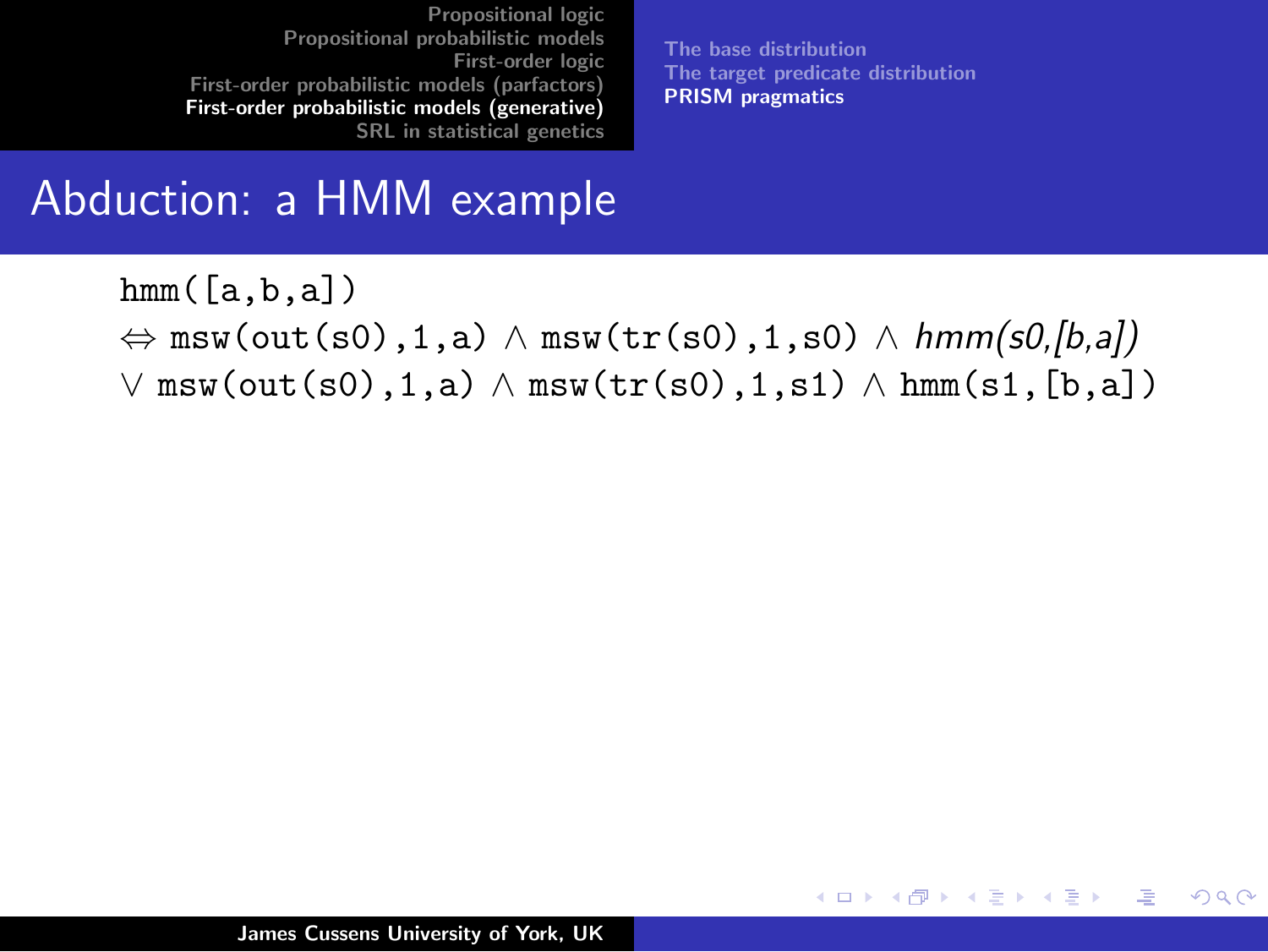[The base distribution](#page-27-0) [The target predicate distribution](#page-30-0) [PRISM pragmatics](#page-32-0)

すロチ す母 ト すき ト すき トー

つくい

#### Abduction: a HMM example

 $hmm([a,b,a])$  $\Leftrightarrow$  msw(out(s0),1,a)  $\land$  msw(tr(s0),1,s0)  $\land$  hmm(s0,[b,a])  $\vee$  msw(out(s0),1,a)  $\wedge$  msw(tr(s0),1,s1)  $\wedge$  hmm(s1,[b,a])  $hmm(s0,[b,a])$  $\Leftrightarrow$  msw(out(s0),2,b)  $\land$  msw(tr(s0),2,s0)  $\land$  hmm(s0,[a])  $\lor$  msw(out(s0),2,b)  $\land$  msw(tr(s0),2,s1)  $\land$  hmm(s1,[a])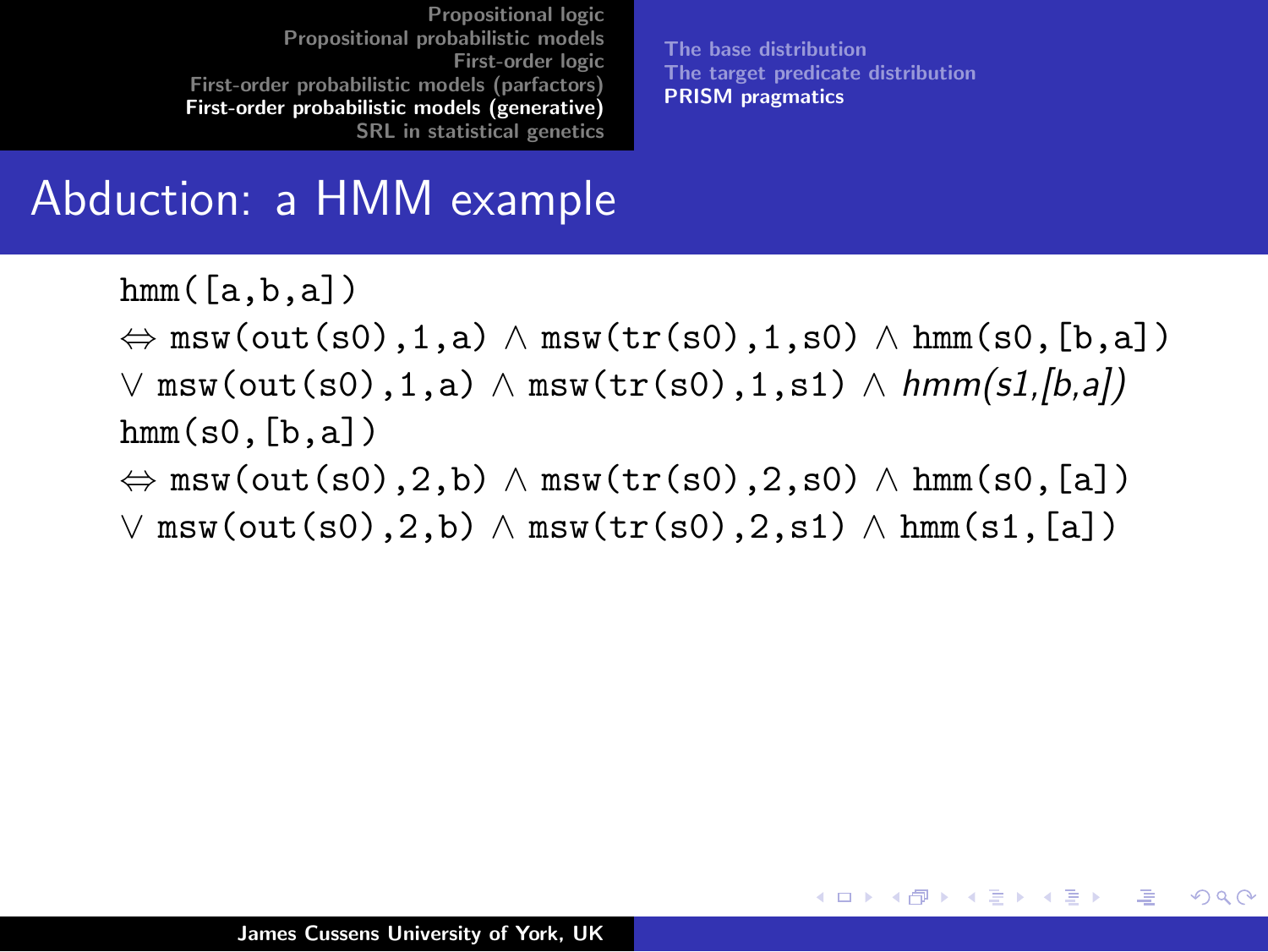[The base distribution](#page-27-0) [The target predicate distribution](#page-30-0) [PRISM pragmatics](#page-32-0)

メロメ メ御き メミメ メミメー

哇

つくい

#### Abduction: a HMM example

 $hmm([a,b,a])$  $\Leftrightarrow$  msw(out(s0),1,a)  $\land$  msw(tr(s0),1,s0)  $\land$  hmm(s0,[b,a])  $\vee$  msw(out(s0),1,a)  $\wedge$  msw(tr(s0),1,s1)  $\wedge$  hmm(s1,[b,a])  $hmm(s0,[b,a])$  $\Leftrightarrow$  msw(out(s0),2,b)  $\land$  msw(tr(s0),2,s0)  $\land$  hmm(s0,[a])  $\vee$  msw(out(s0),2,b)  $\wedge$  msw(tr(s0),2,s1)  $\wedge$  hmm(s1,[a])  $hmm(s1,[b,a])$  $\Leftrightarrow$  msw(out(s1),1,b)  $\land$  msw(tr(s1),1,s0)  $\land$  hmm(s0,[a])  $\vee$  msw(out(s1),1,b)  $\wedge$  msw(tr(s1),1,s1)  $\wedge$  hmm(s1,[a])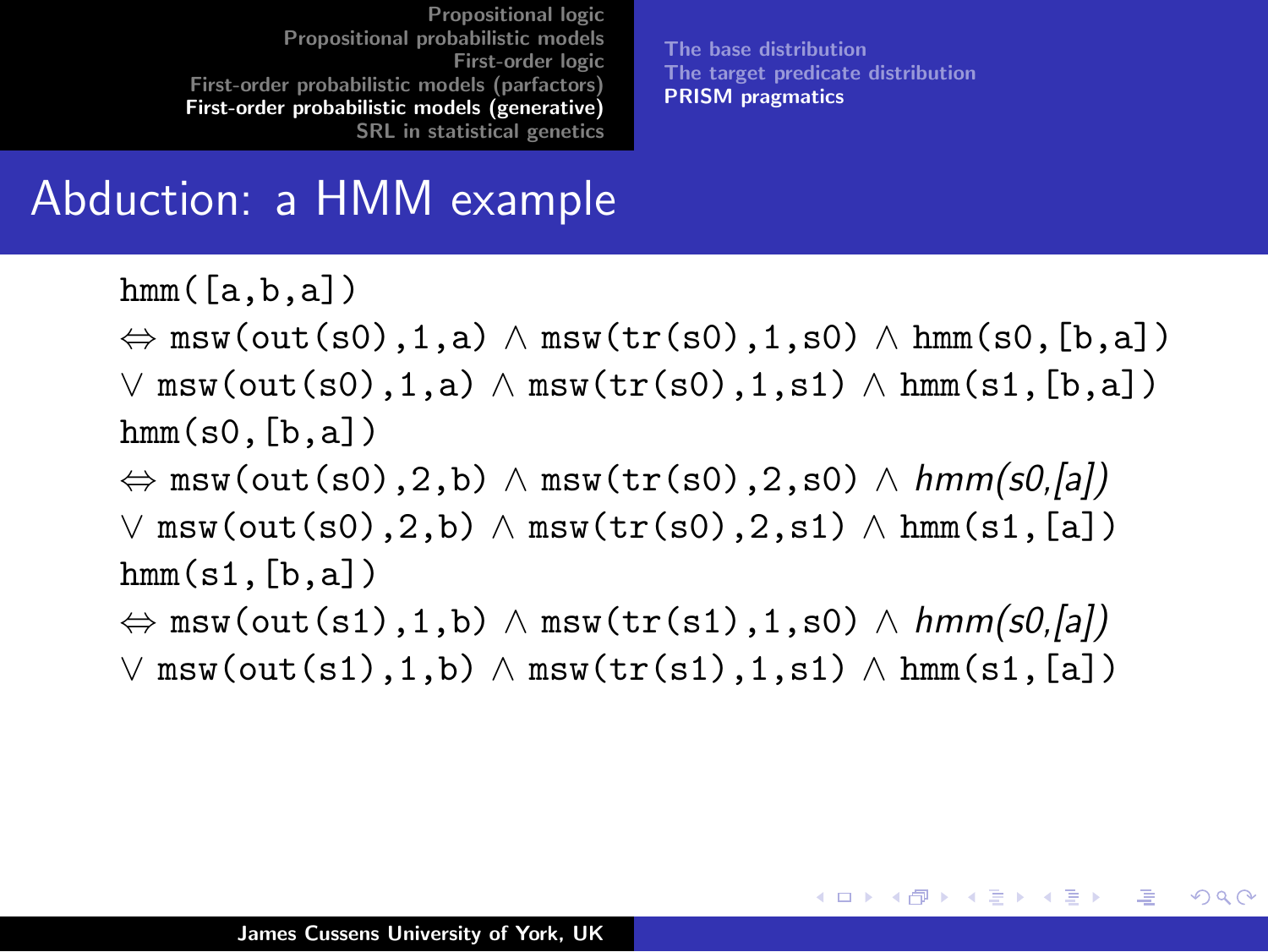[The base distribution](#page-27-0) [The target predicate distribution](#page-30-0) [PRISM pragmatics](#page-32-0)

K ロ ▶ K 御 ▶ K 君 ▶ K 君 ▶ ...

造

つくい

#### Abduction: a HMM example

 $hmm([a,b,a])$  $\Leftrightarrow$  msw(out(s0),1,a)  $\land$  msw(tr(s0),1,s0)  $\land$  hmm(s0,[b,a])  $\vee$  msw(out(s0),1,a)  $\wedge$  msw(tr(s0),1,s1)  $\wedge$  hmm(s1,[b,a])  $hmm(s0,[b,a])$  $\Leftrightarrow$  msw(out(s0),2,b)  $\land$  msw(tr(s0),2,s0)  $\land$  hmm(s0,[a])  $\vee$  msw(out(s0),2,b)  $\wedge$  msw(tr(s0),2,s1)  $\wedge$  hmm(s1,[a])  $hmm(s1,[b,a])$  $\Leftrightarrow$  msw(out(s1),1,b)  $\land$  msw(tr(s1),1,s0)  $\land$  hmm(s0,[a])  $\vee$  msw(out(s1),1,b)  $\wedge$  msw(tr(s1),1,s1)  $\wedge$  hmm(s1,[a])  $hmm(s0,[a])$  $\Leftrightarrow$  msw(out(s0),3,a)  $\land$  msw(tr(s0),3,stop)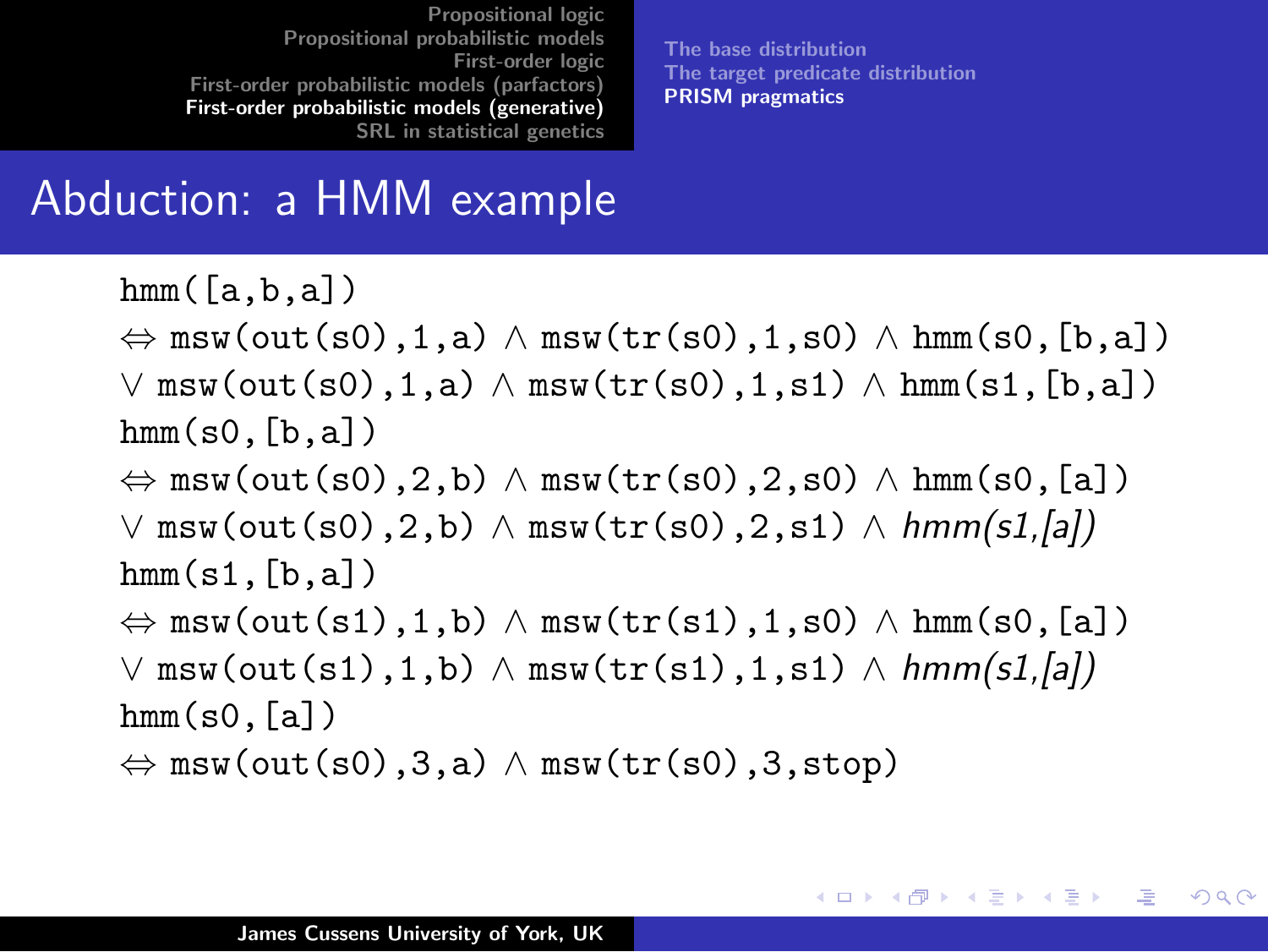[The base distribution](#page-27-0) [The target predicate distribution](#page-30-0) [PRISM pragmatics](#page-32-0)

#### Abduction: a HMM example

 $hmm([a,b,a])$  $\Leftrightarrow$  msw(out(s0),1,a)  $\land$  msw(tr(s0),1,s0)  $\land$  hmm(s0,[b,a])  $\vee$  msw(out(s0),1,a)  $\wedge$  msw(tr(s0),1,s1)  $\wedge$  hmm(s1,[b,a])  $hmm(s0,[b,a])$  $\Leftrightarrow$  msw(out(s0),2,b)  $\land$  msw(tr(s0),2,s0)  $\land$  hmm(s0,[a])  $\vee$  msw(out(s0),2,b)  $\wedge$  msw(tr(s0),2,s1)  $\wedge$  hmm(s1,[a])  $hmm(s1,[b,a])$  $\Leftrightarrow$  msw(out(s1),1,b)  $\land$  msw(tr(s1),1,s0)  $\land$  hmm(s0,[a])  $\vee$  msw(out(s1),1,b)  $\wedge$  msw(tr(s1),1,s1)  $\wedge$  hmm(s1,[a])  $hmm(s0,[a])$  $\Leftrightarrow$  msw(out(s0),3,a)  $\land$  msw(tr(s0),3,stop)  $hmm(s1,[a])$  $\Leftrightarrow$  msw(out(s1),2,a)  $\land$  msw(tr(s1),2,stop) → 伊 ▶ → 君 ▶ → 君 ▶ → 注  $-10<sup>-1</sup>$ つくい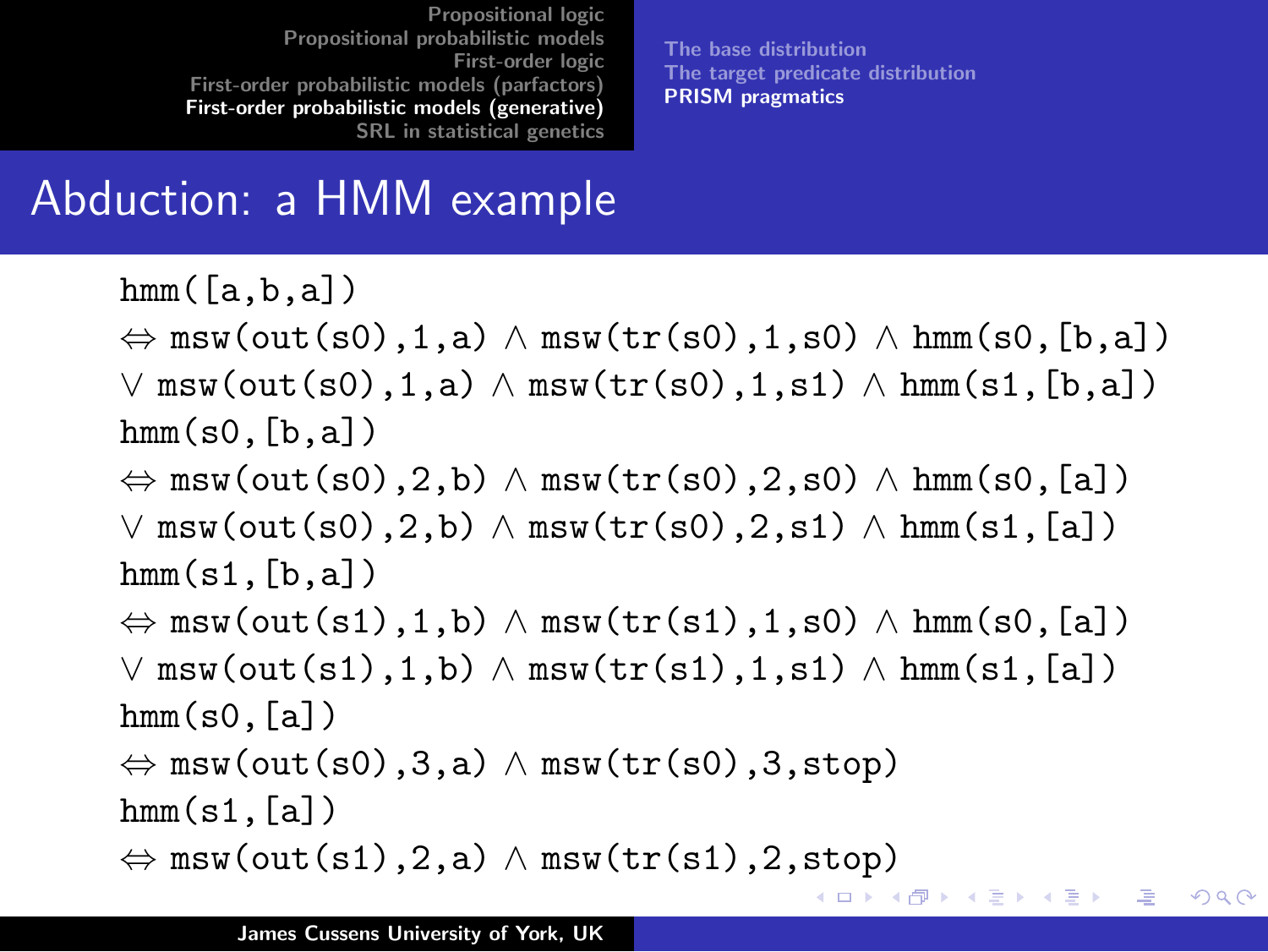[The base distribution](#page-27-0) [The target predicate distribution](#page-30-0) [PRISM pragmatics](#page-32-0)

つくい

#### Computing probabilities by abduction

 $hmm([a,b,a])$  $\Leftrightarrow$  msw(out(s0),1,a)  $\land$  msw(tr(s0),1,s0)  $\land$  hmm(s0,[b,a])  $\vee$  msw(out(s0),1,a)  $\wedge$  msw(tr(s0),1,s1)  $\wedge$  hmm(s1,[b,a])  $hmm(s0,[b,a])$  $\Leftrightarrow$  msw(out(s0),2,b)  $\land$  msw(tr(s0),2,s0)  $\land$  hmm(s0,[a])  $\vee$  msw(out(s0),2,b)  $\wedge$  msw(tr(s0),2,s1)  $\wedge$  hmm(s1,[a])  $hmm(s1,[b,a])$  $\Leftrightarrow$  msw(out(s1),1,b)  $\land$  msw(tr(s1),1,s0)  $\land$  hmm(s0,[a])  $\vee$  msw(out(s1),1,b)  $\wedge$  msw(tr(s1),1,s1)  $\wedge$  hmm(s1,[a])  $hmm(s0,[a])$  $\Leftrightarrow$  msw(out(s0),3,a)  $\land$  msw(tr(s0),3,stop)  $hmm(s1,[a])$  $\Leftrightarrow$  msw(out(s1),2,a)  $\land$  msw(tr(s1),2,stop) → 伊 ▶ → 君 ▶ → 君 ▶ → 注  $-10<sup>-1</sup>$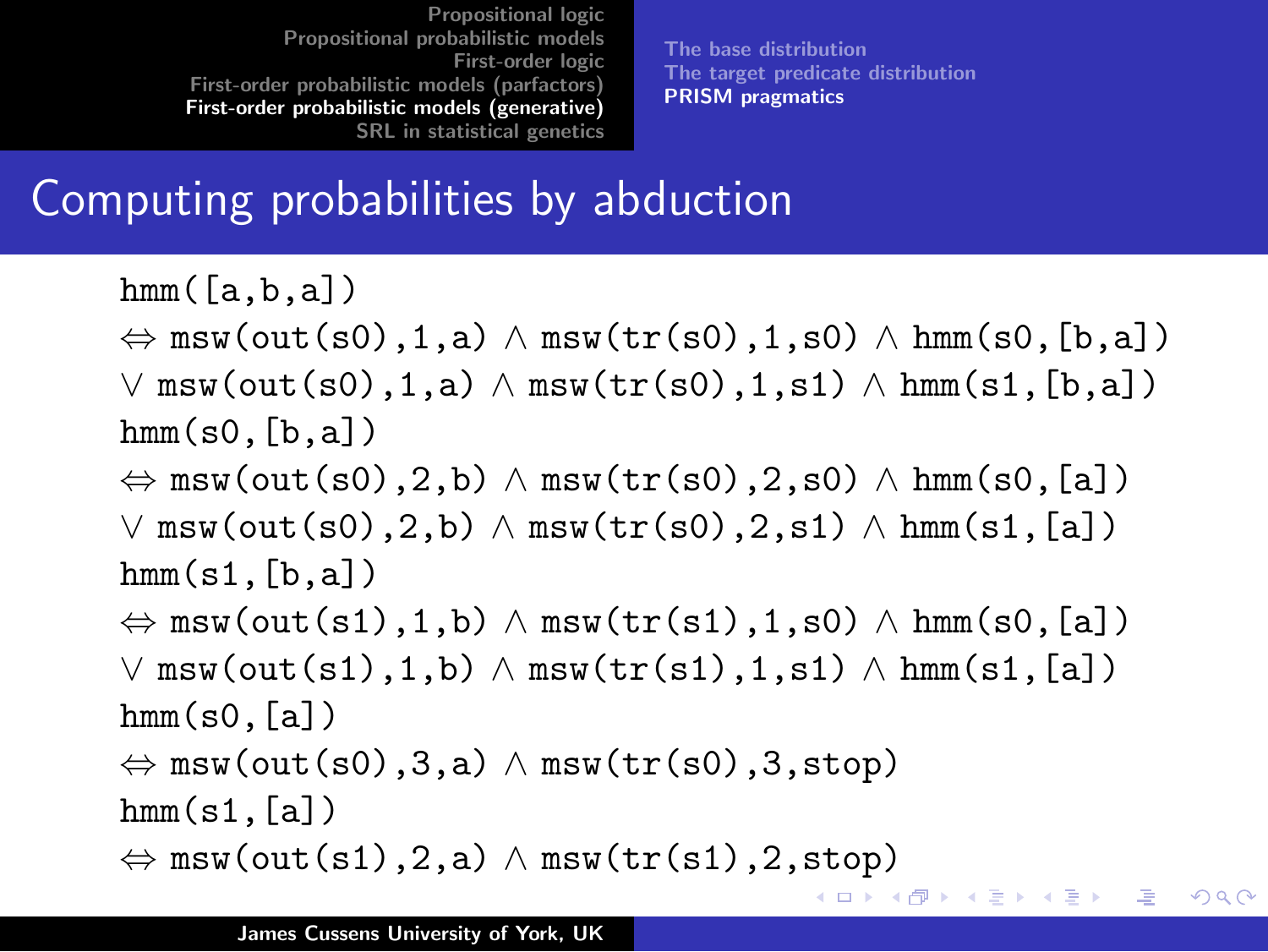[The base distribution](#page-27-0) [The target predicate distribution](#page-30-0) [PRISM pragmatics](#page-32-0)

#### Computing probabilities by abduction

 $Pr(hmm([a,b,a]))$  $= Pr(msw(out(s0),1,a)) \times Pr(msw(tr(s0),1,s0)) \times Pr(hmm(s0,[b,a]))$  $+$  Pr(msw(out(s0),1,a))  $\times$  Pr(msw(tr(s0),1,s1))  $\times$  Pr(hmm(s1,[b,a]))  $hmm(s0,[b,a])$  $\Leftrightarrow$  msw(out(s0),2,b)  $\land$  msw(tr(s0),2,s0)  $\land$  hmm(s0,[a])  $\vee$  msw(out(s0),2,b)  $\wedge$  msw(tr(s0),2,s1)  $\wedge$  hmm(s1,[a])  $hmm(s1,[b,a])$  $\Leftrightarrow$  msw(out(s1),1,b)  $\land$  msw(tr(s1),1,s0)  $\land$  hmm(s0,[a])  $\vee$  msw(out(s1),1,b)  $\wedge$  msw(tr(s1),1,s1)  $\wedge$  hmm(s1,[a])  $hmm(s0,[a])$  $\Leftrightarrow$  msw(out(s0),3,a)  $\land$  msw(tr(s0),3,stop)  $hmm(s1,[a])$  $\Leftrightarrow$  msw(out(s1),2,a)  $\land$  msw(tr(s1),2,stop) メ御 ドメ 君 ドメ 君 ドッ 注  $-10<sup>-1</sup>$  $\Omega$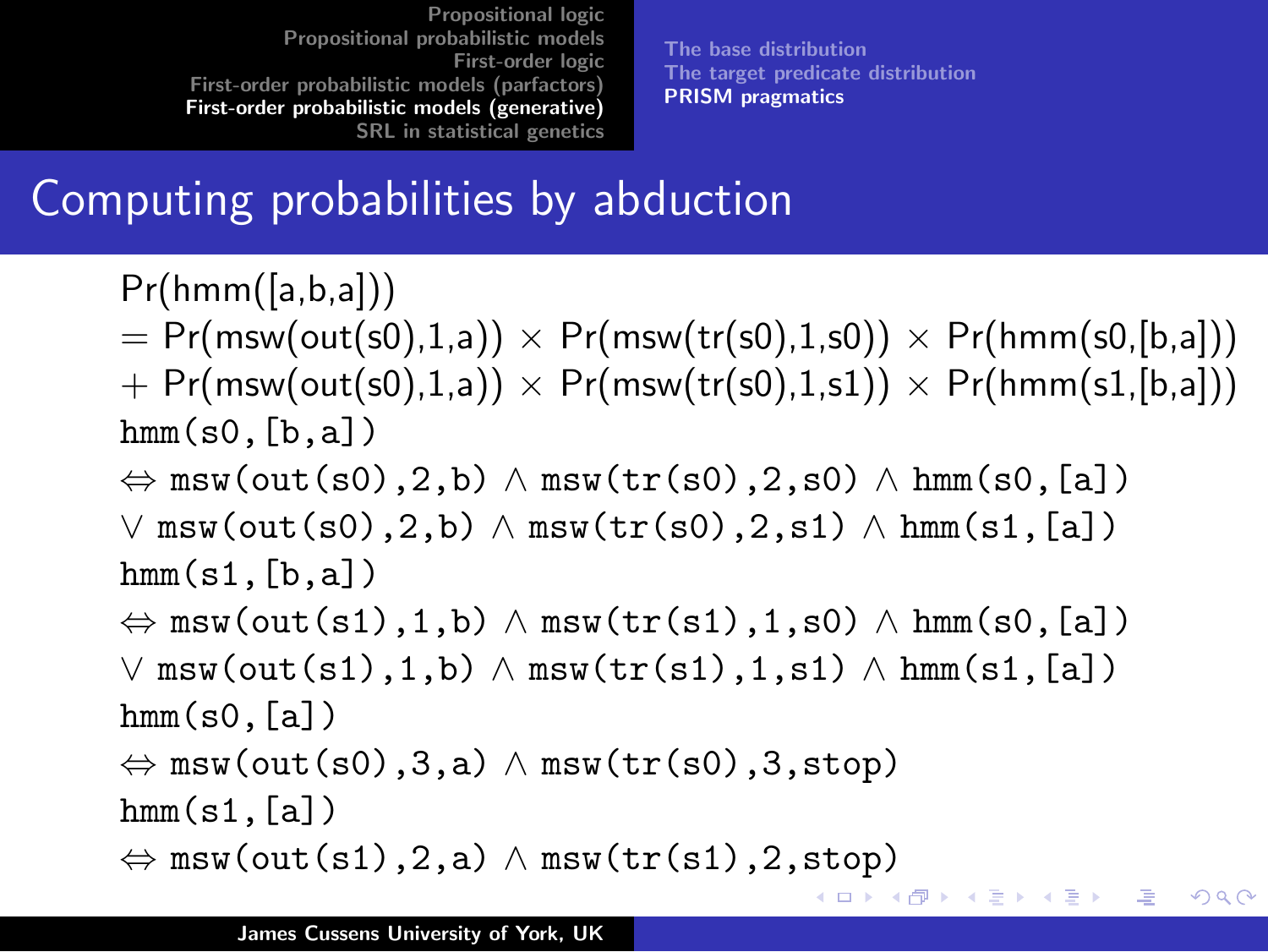[The base distribution](#page-27-0) [The target predicate distribution](#page-30-0) [PRISM pragmatics](#page-32-0)

メ都 トメミトメミト

 $-10<sup>-1</sup>$ 

注

つくい

#### Computing probabilities by abduction

 $Pr(hmm([a,b,a]))$ 

 $= Pr(msw(out(s0),1,a)) \times Pr(msw(tr(s0),1,s0)) \times Pr(hmm(s0,[b,a]))$  $+$  Pr(msw(out(s0),1,a))  $\times$  Pr(msw(tr(s0),1,s1))  $\times$  Pr(hmm(s1,[b,a]))

 $Pr(hmm(s0,[b,a]))$ 

- $= Pr(msw(out(s0),2,b)) \times Pr(msw(tr(s0),2,s0)) \times Pr(hmm(s0,[a]))$
- $+$  Pr(msw(out(s0),2,b))  $\times$  Pr(msw(tr(s0),2,s1))  $\times$  Pr(hmm(s1,[a]))  $hmm(s1,[b,a])$
- $\Leftrightarrow$  msw(out(s1),1,b)  $\land$  msw(tr(s1),1,s0)  $\land$  hmm(s0,[a])  $\vee$  msw(out(s1),1,b)  $\wedge$  msw(tr(s1),1,s1)  $\wedge$  hmm(s1,[a])

```
hmm(s0,[a])
```

```
\Leftrightarrow msw(out(s0),3,a) \land msw(tr(s0),3,stop)
```
 $hmm(s1,[a])$ 

```
\Leftrightarrow msw(out(s1),2,a) \land msw(tr(s1),2,stop)
```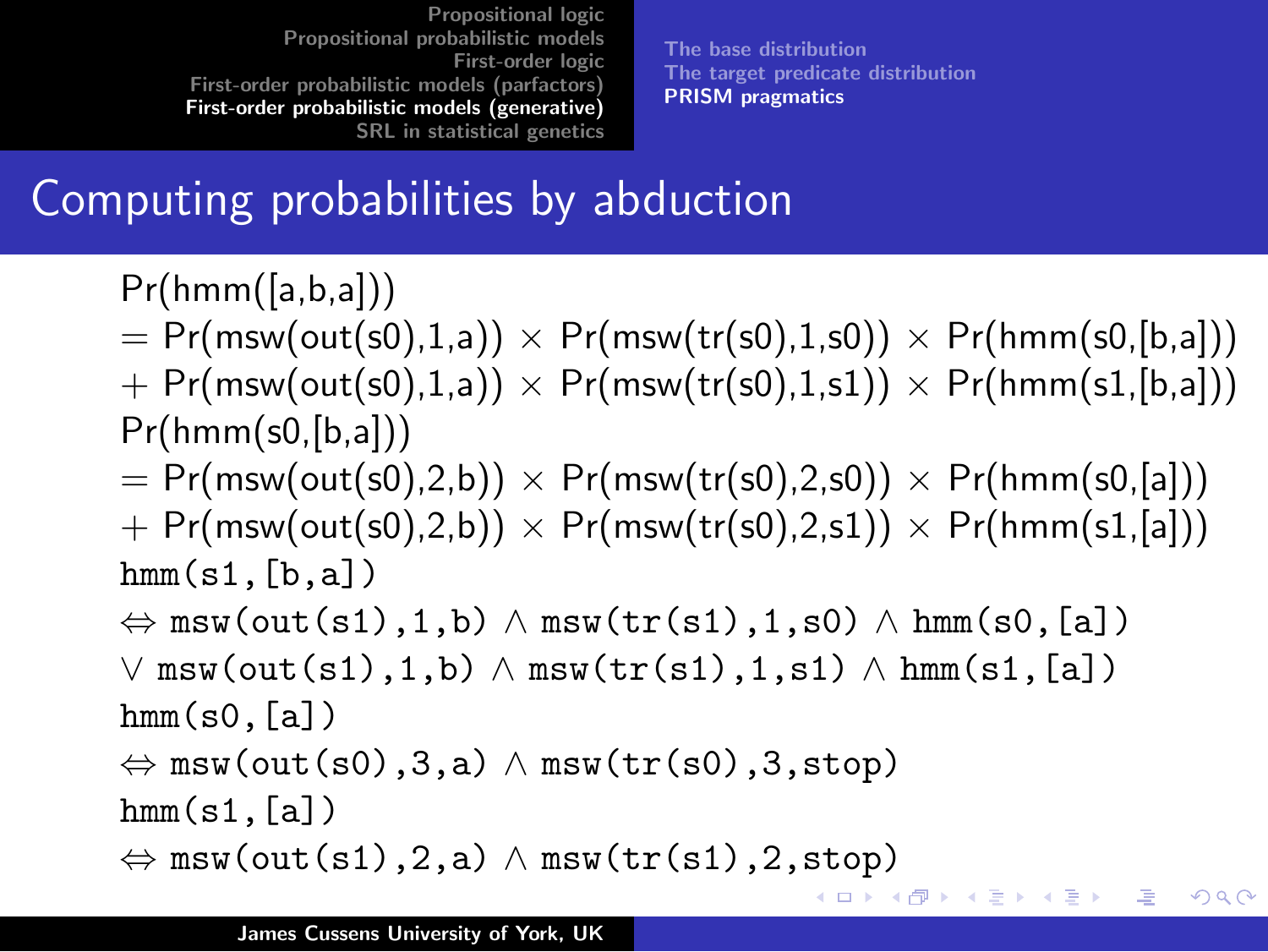[The base distribution](#page-27-0) [The target predicate distribution](#page-30-0) [PRISM pragmatics](#page-32-0)

メ都 トメミトメミト

4. 17. 18.

注

つくい

#### Computing probabilities by abduction

 $Pr(hmm([a,b,a]))$ 

 $= Pr(msw(out(s0),1,a)) \times Pr(msw(tr(s0),1,s0)) \times Pr(hmm(s0,[b,a]))$ 

- $+$  Pr(msw(out(s0),1,a))  $\times$  Pr(msw(tr(s0),1,s1))  $\times$  Pr(hmm(s1,[b,a]))  $Pr(hmm(s0,[b,a]))$
- $= Pr(msw(out(s0),2,b)) \times Pr(msw(tr(s0),2,s0)) \times Pr(hmm(s0,[a]))$
- $+$  Pr(msw(out(s0),2,b))  $\times$  Pr(msw(tr(s0),2,s1))  $\times$  Pr(hmm(s1,[a]))  $Pr(hmm(s1,[b,a]))$
- $= Pr(msw(out(s1),1,b)) \times Pr(msw(tr(s1),1,s0)) \times Pr(hmm(s0,[a]))$
- $+$  Pr(msw(out(s1),1,b))  $\times$  Pr(msw(tr(s1),1,s1))  $\times$  Pr(hmm(s1,[a]))  $hmm(s0,[a])$

```
\Leftrightarrow msw(out(s0),3,a) \land msw(tr(s0),3,stop)
```
 $hmm(s1,[a])$ 

```
\Leftrightarrow msw(out(s1),2,a) \land msw(tr(s1),2,stop)
```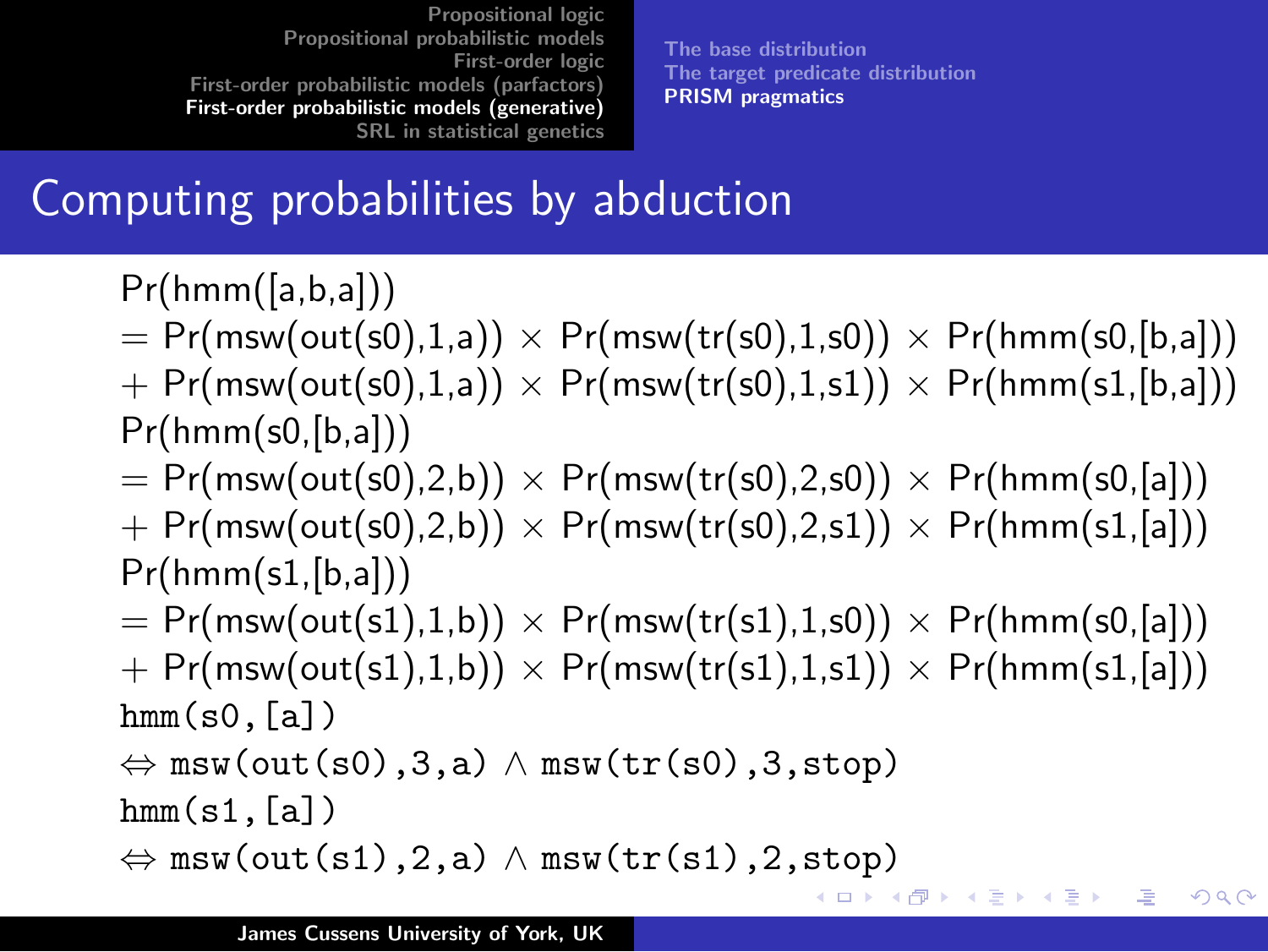[The base distribution](#page-27-0) [The target predicate distribution](#page-30-0) [PRISM pragmatics](#page-32-0)

哇

つくい

#### Computing probabilities by abduction

 $Pr(hmm([a,b,a]))$ 

- $= Pr(msw(out(s0),1,a)) \times Pr(msw(tr(s0),1,s0)) \times Pr(hmm(s0,[b,a]))$
- $+$  Pr(msw(out(s0),1,a))  $\times$  Pr(msw(tr(s0),1,s1))  $\times$  Pr(hmm(s1,[b,a]))  $Pr(hmm(s0,[b,a]))$
- $= Pr(msw(out(s0),2,b)) \times Pr(msw(tr(s0),2,s0)) \times Pr(hmm(s0,[a]))$
- $+$  Pr(msw(out(s0),2,b))  $\times$  Pr(msw(tr(s0),2,s1))  $\times$  Pr(hmm(s1,[a]))  $Pr(hmm(s1,[b,a]))$
- $= Pr(msw(out(s1),1,b)) \times Pr(msw(tr(s1),1,s0)) \times Pr(hmm(s0,[a]))$
- $+$  Pr(msw(out(s1),1,b))  $\times$  Pr(msw(tr(s1),1,s1))  $\times$  Pr(hmm(s1,[a]))  $Pr(hmm(s0,[a]))$
- $= Pr(msw(out(s0),3,a)) \times Pr(msw(tr(s0),3,stop))$

 $hmm(s1,[a])$ 

```
\Leftrightarrow msw(out(s1),2,a) \land msw(tr(s1),2,stop)
                                               イロメ イ御メ イヨメ イヨメー
```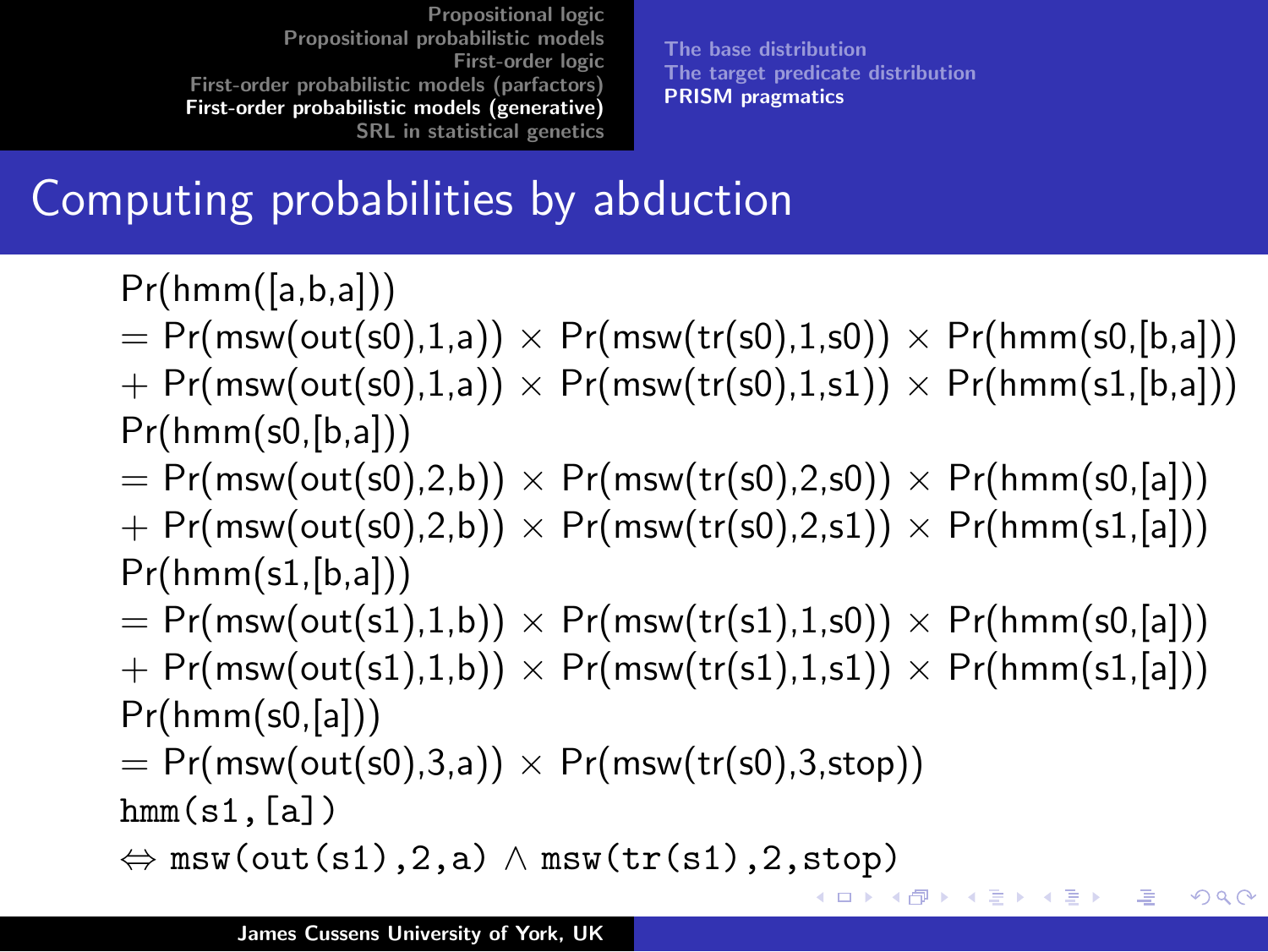[The base distribution](#page-27-0) [The target predicate distribution](#page-30-0) [PRISM pragmatics](#page-32-0)

 $\Omega$ 

#### Computing probabilities by abduction

 $Pr(hmm([a,b,a]))$ 

- $= Pr(msw(out(s0),1,a)) \times Pr(msw(tr(s0),1,s0)) \times Pr(hmm(s0,[b,a]))$
- $+$  Pr(msw(out(s0),1,a))  $\times$  Pr(msw(tr(s0),1,s1))  $\times$  Pr(hmm(s1,[b,a]))  $Pr(hmm(s0,[b,a]))$
- $= Pr(msw(out(s0),2,b)) \times Pr(msw(tr(s0),2,s0)) \times Pr(hmm(s0,[a]))$
- $+$  Pr(msw(out(s0),2,b))  $\times$  Pr(msw(tr(s0),2,s1))  $\times$  Pr(hmm(s1,[a]))  $Pr(hmm(s1,[b,a]))$
- $= Pr(msw(out(s1),1,b)) \times Pr(msw(tr(s1),1,s0)) \times Pr(hmm(s0,[a]))$
- $+$  Pr(msw(out(s1),1,b))  $\times$  Pr(msw(tr(s1),1,s1))  $\times$  Pr(hmm(s1,[a]))  $Pr(hmm(s0,[a]))$
- $= Pr(msw(out(s0),3,a)) \times Pr(msw(tr(s0),3,stop))$
- $Pr(hmm(s1,[a]))$
- $= Pr(msw(out(s1),2,a)) \times Pr(msw(tr(s1),2,stop))$ メ御き メミメ メミメー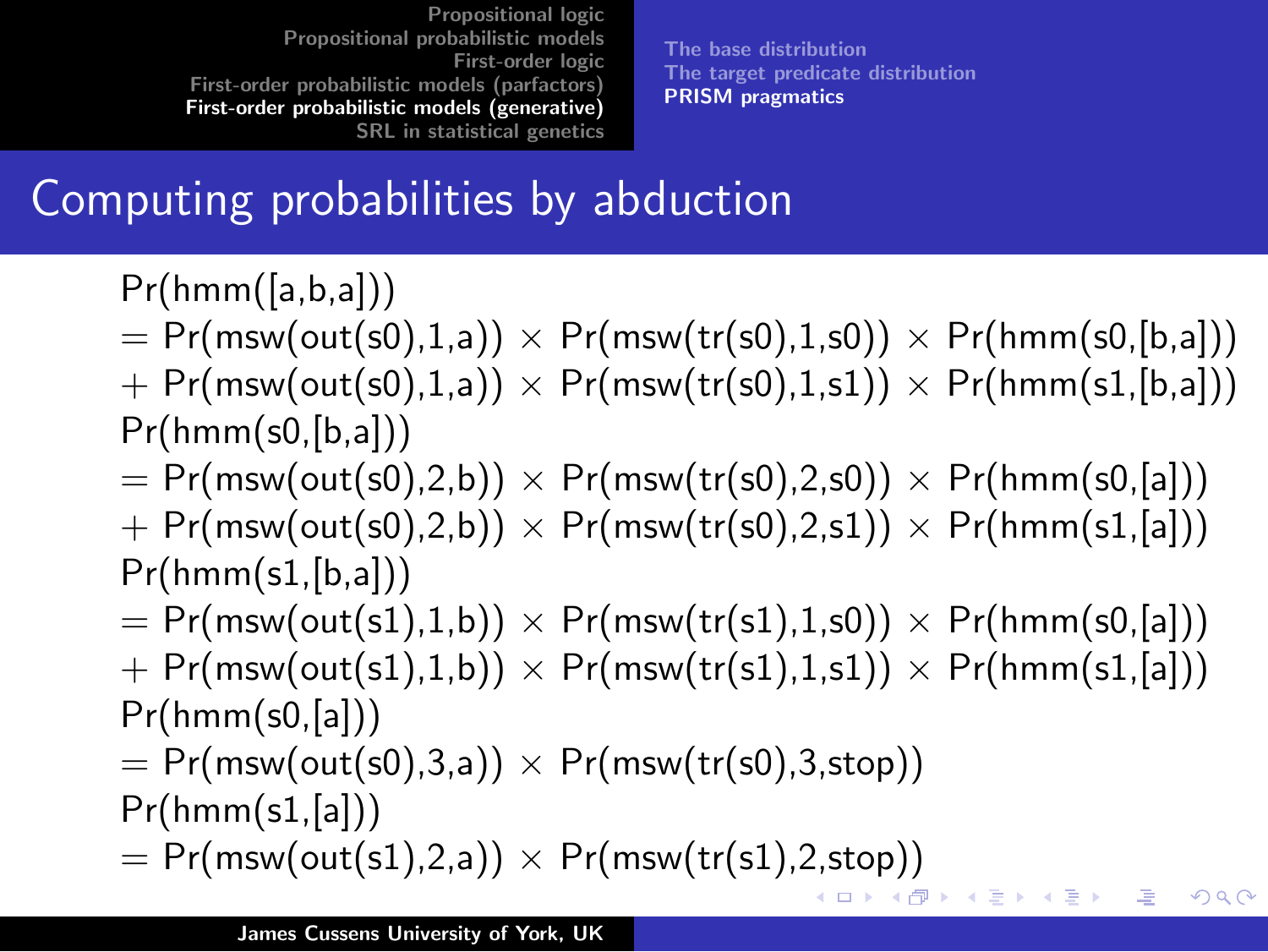What's the data?

[The base distribution](#page-27-0) [The target predicate distribution](#page-30-0) [PRISM pragmatics](#page-32-0)

K ロ ⊁ K 倒 ≯ K ミ ⊁ K ミ ⊁

 $2Q$ 

<span id="page-44-0"></span>哇

- $\triangleright$  In PRISM we assume iid worlds, but we only see the instance of the target predicate true in each world
- $\blacktriangleright$  Thus have to use EM to fit parameters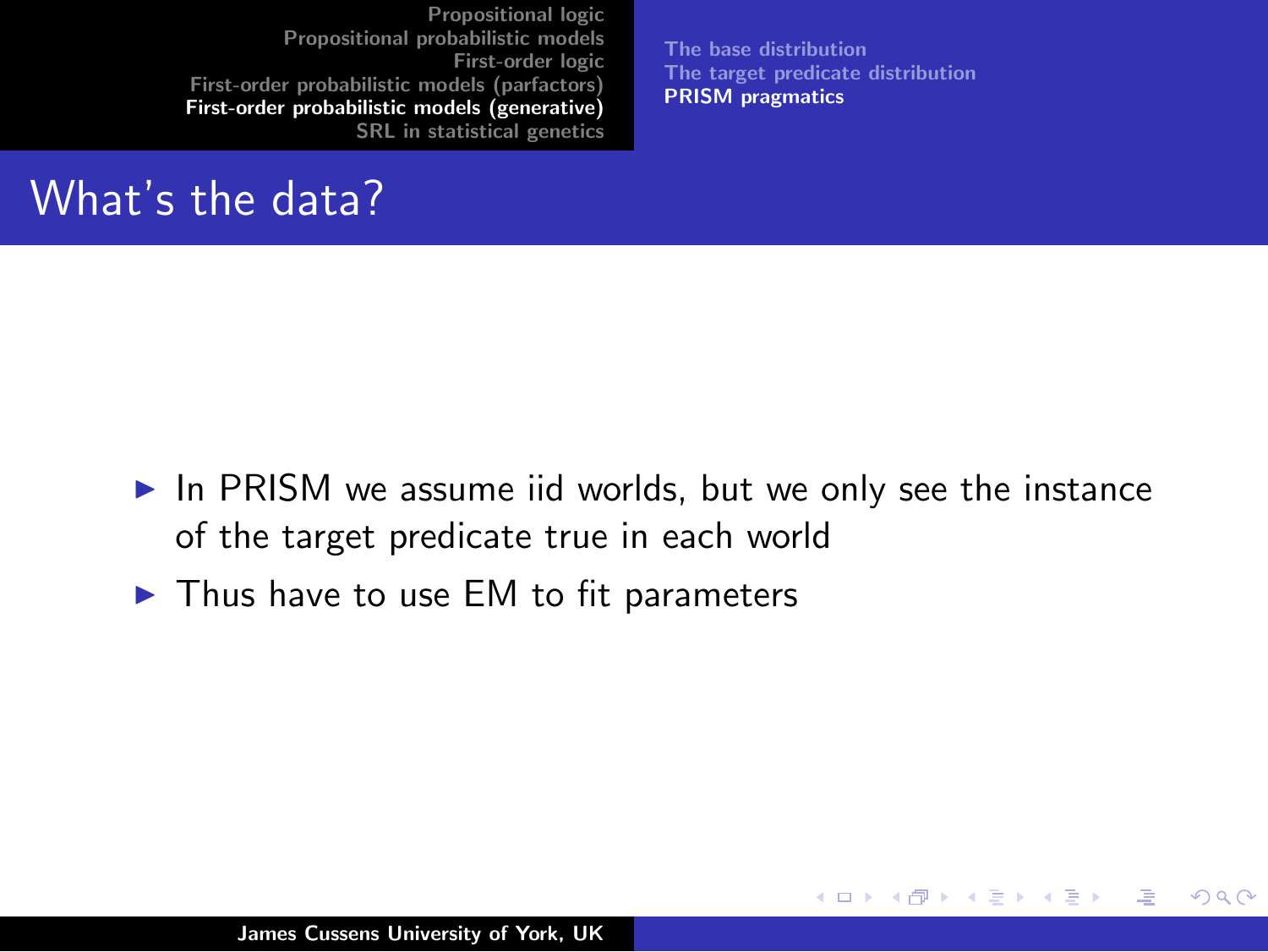#### Bayesian network learning for pedigrees



- $\triangleright$  At most 2 parents per child (hurray!)
- $\blacktriangleright$  Parameters are known, pure structure learning
- $\blacktriangleright$  Lots of logical constraints

**K ロ ト K 倒 ト K 走 ト** 

 $\blacktriangleright$  Relations between objects

<span id="page-45-0"></span>つへへ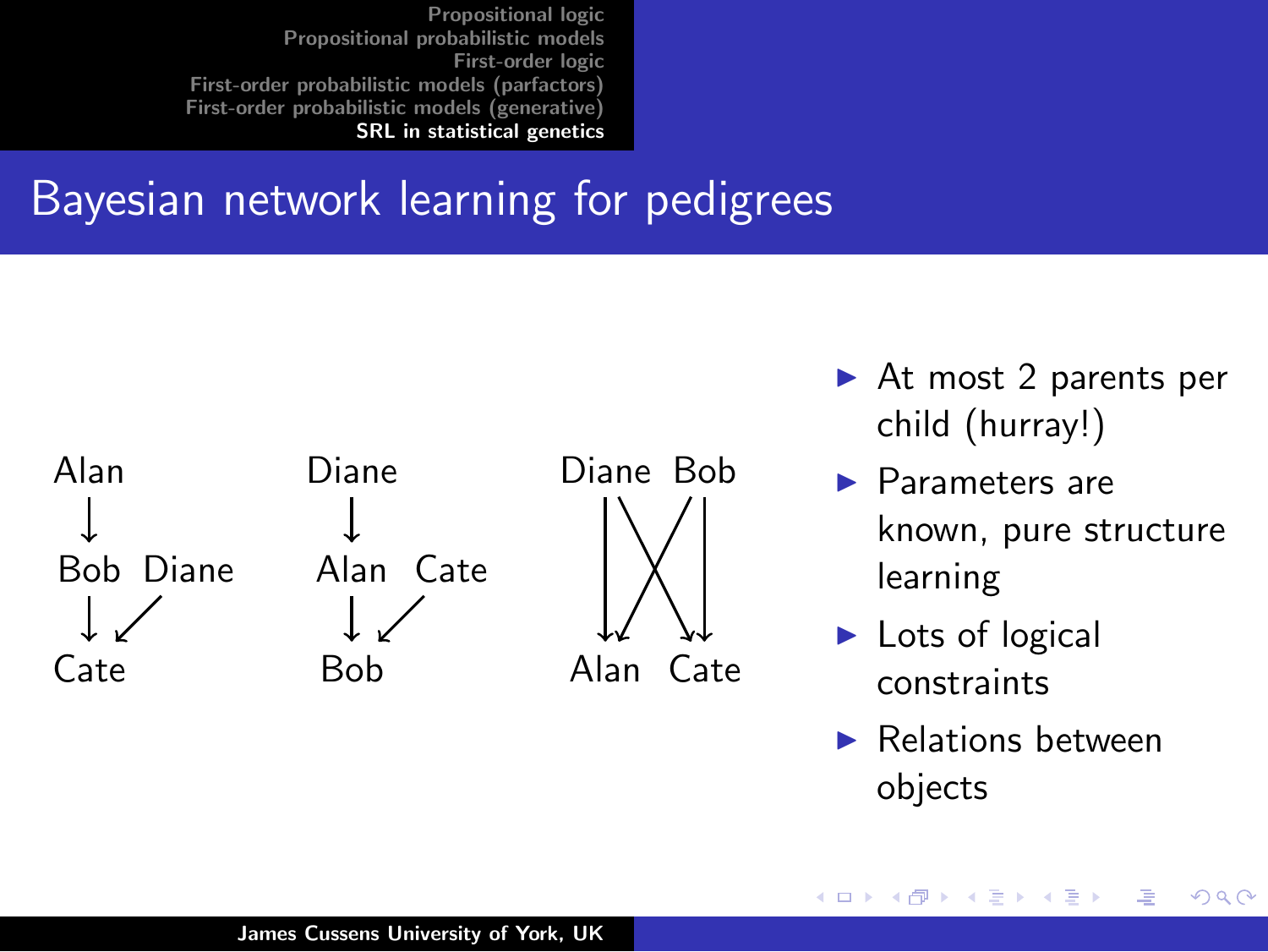#### Some genetics

- $\triangleright$  Different variants of a gene are called *alleles*.
- ▶ You get one allele from your mother and one from your father: your genotype.

K ロ ⊁ K 倒 ≯ K ミ ⊁ K ミ ⊁

つくい

 $\blacktriangleright$  Typically one observes unordered genotypes: don't know parental orgin of the allele.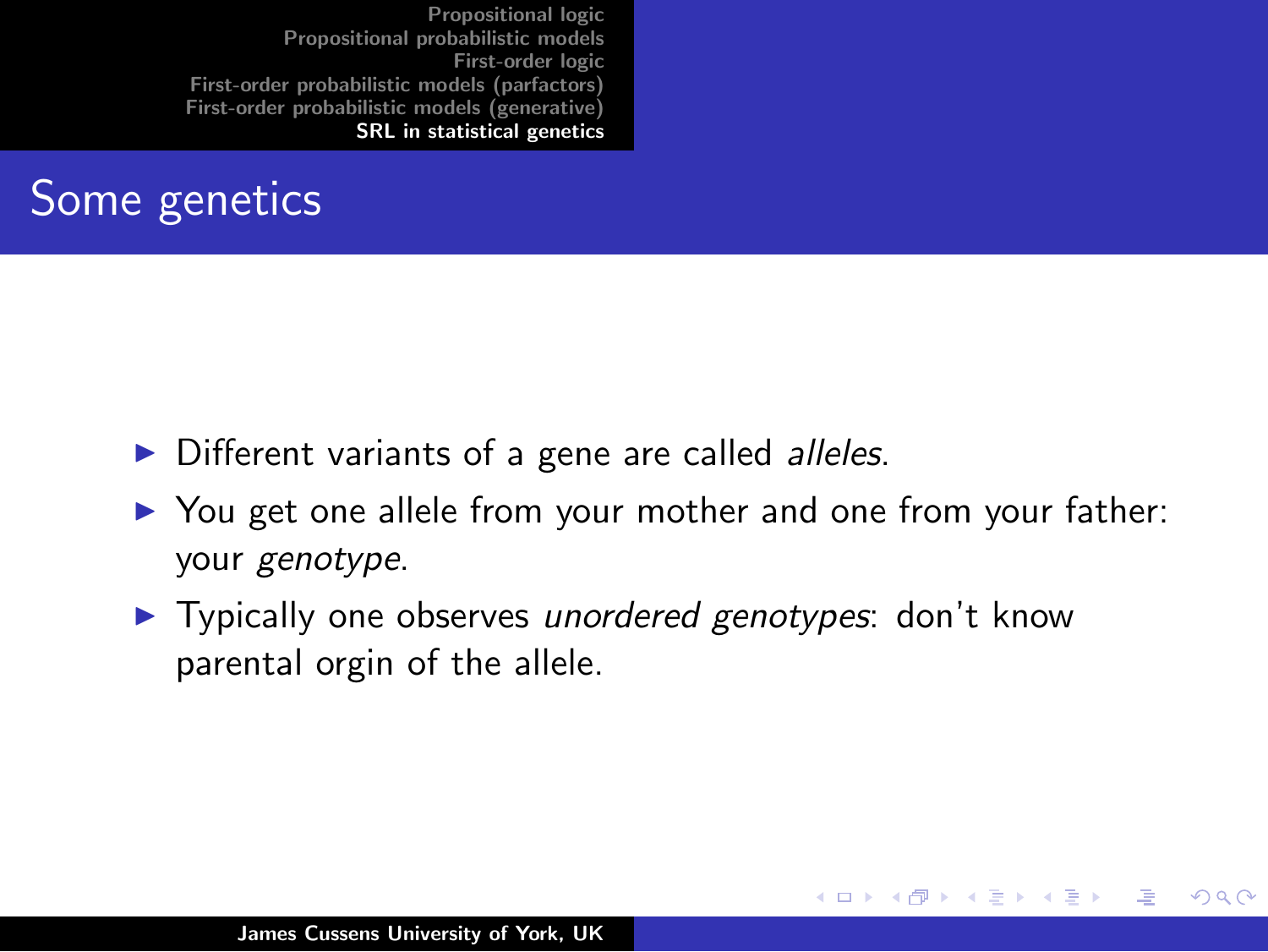#### The problem

Given

- $\triangleright$  A set G of possible pedigrees;
- **a** prior over pedigrees  $P(g)$ ;
- $\triangleright$  observed marker data  $x_0$ :
- $\triangleright$  and an assumption of Mendelian segregation

 $2Q$ 

**∢ ロ ▶ - ∢ @ ▶ - ∢ ミ** 

 $\sim$ 3 로

Find

$$
\blacktriangleright \ \arg\max_{g \in G} P(g|x_o)
$$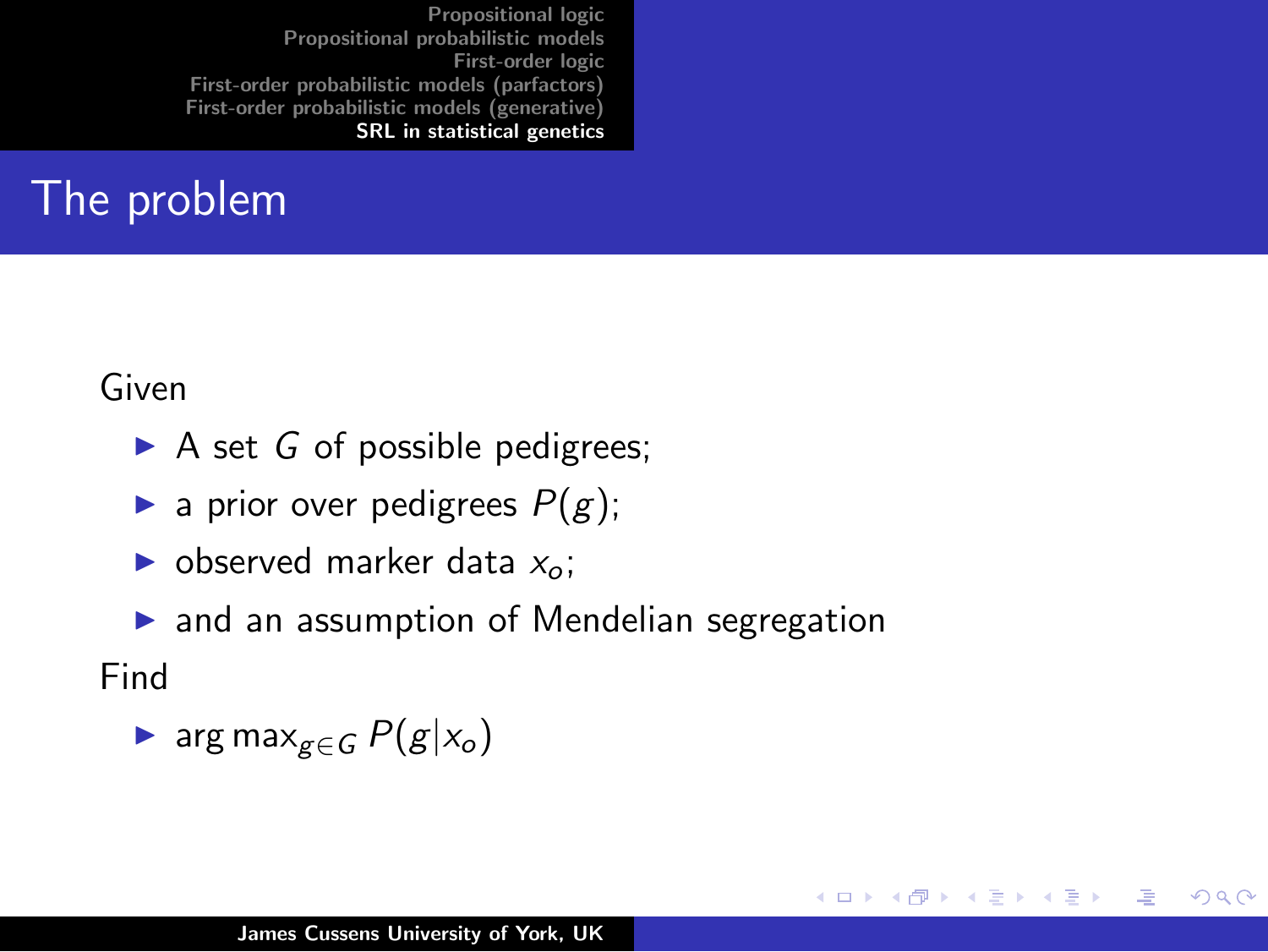### Defining a joint probability distribution

- $\triangleright$  Good Bayesians reduce learning to probabilistic inference.
- $\triangleright$  There will be four disjoint collections of binary variables to encode:
	- 1. the pedigree  $(g)$
	- 2. the unobserved ordered genotypes  $(y)$
	- 3. the observed and unobserved unordered genotypes  $(x = (x_h, x_o))$
	- 4. and the (possibly observed) auxilliary variables giving e.g. relative age information  $(z)$ .

メロメ メ御き メミメ メミメー

へのへ

 $\triangleright$  An exponential-family distribution will be defined for  $P(g, x, y, z)$  using Markov logic.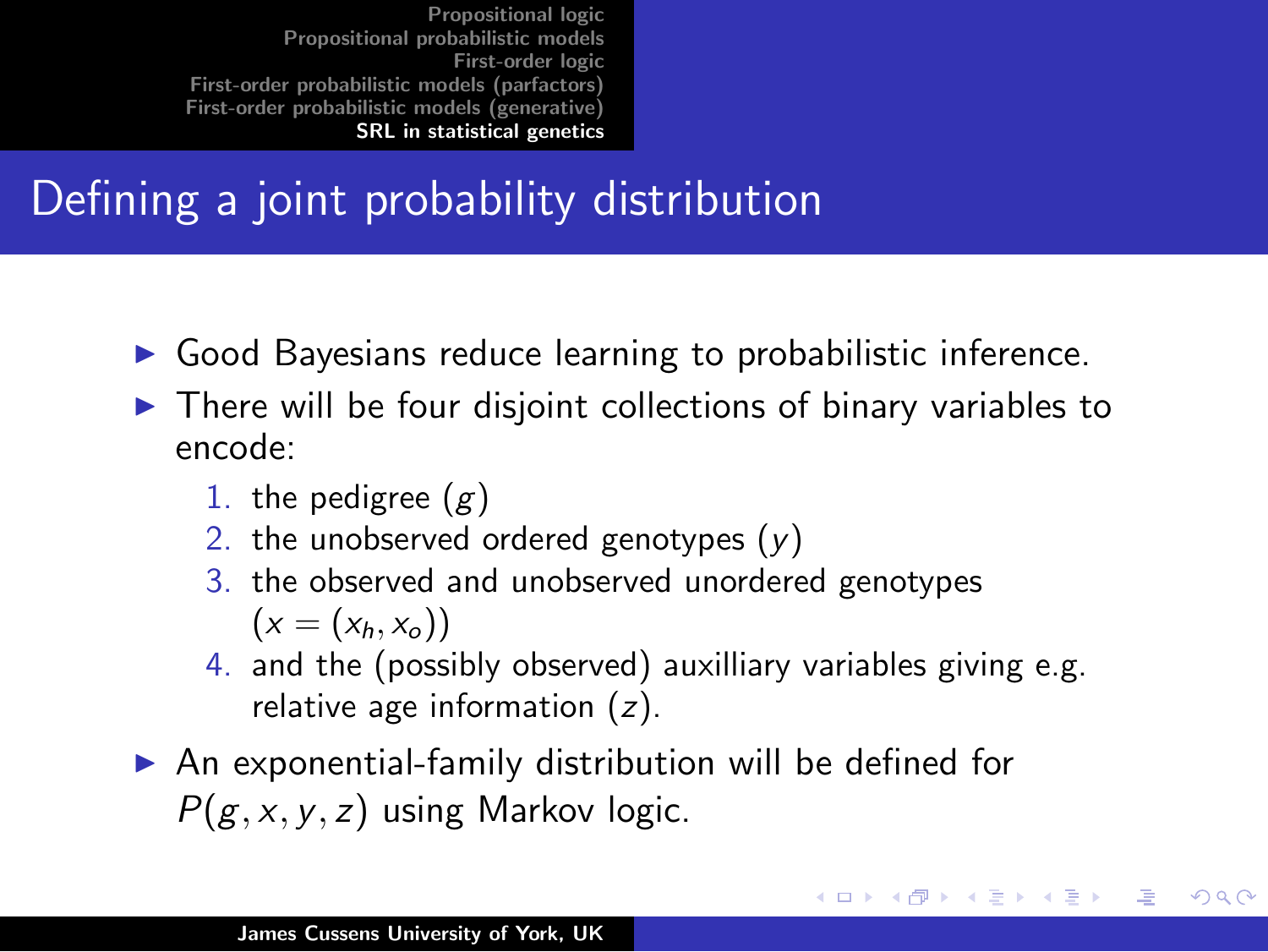Pedigree and auxiliary variables

Pedigree variables father(bob, alice), mother(alice, rob), ... Auxiliary variables older(bob, alice), ...

There are many constraints, for example:

- $\blacktriangleright \forall X, Y : \text{father}(X, Y) \rightarrow \text{older}(X, Y),$  $\forall X, Y, Z : \text{older}(X, Y) \land \text{older}(Y, Z) \rightarrow \text{older}(X, Z), \dots$
- $\triangleright \forall X, Y, Z : X \neq Y \rightarrow \neg \text{father}(X, Z) \vee \neg \text{father}(Y, Z), \dots$

メロメ メ団 メイ きょくきょう

へのへ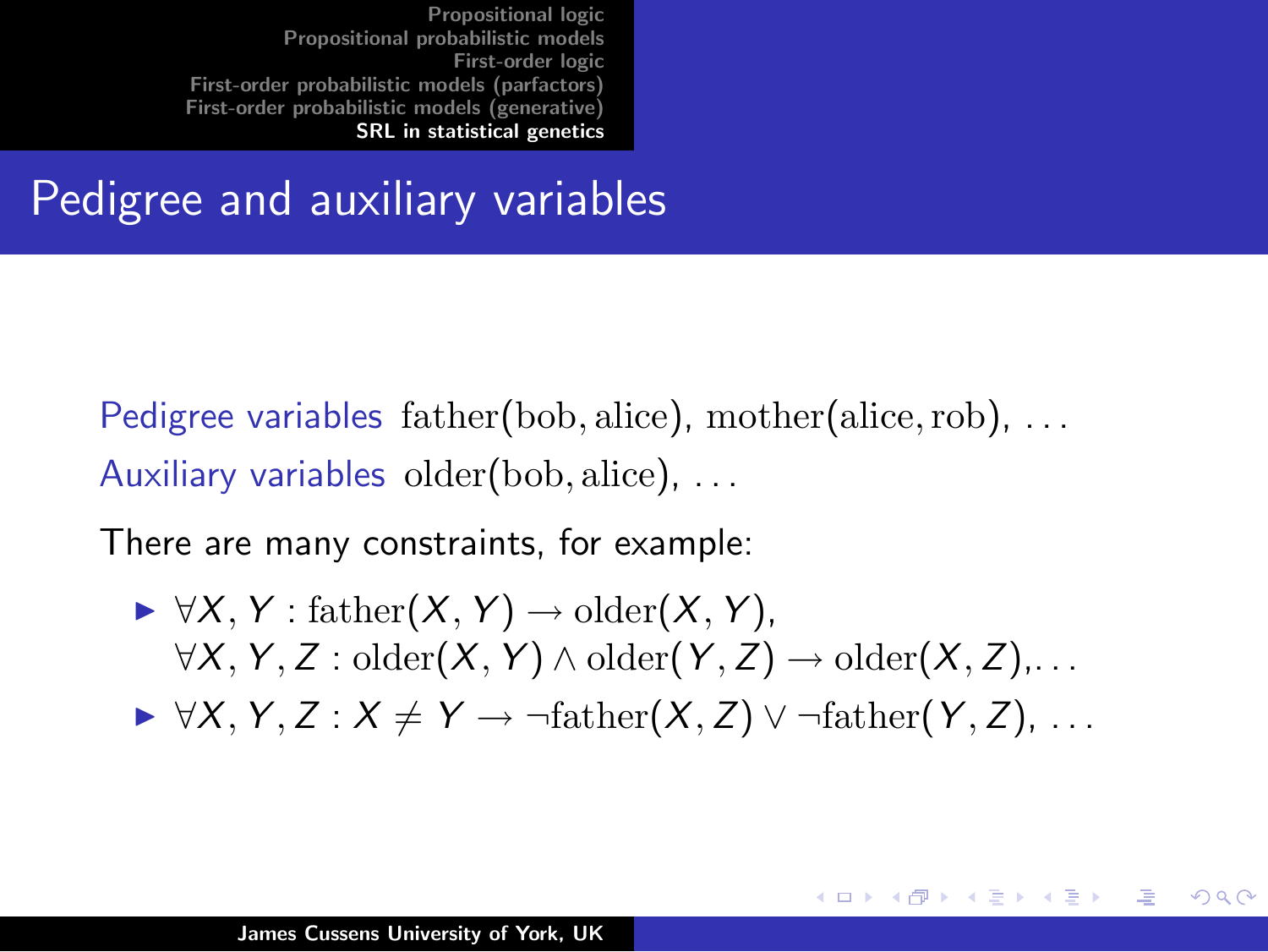#### Ordered genotype variables

Ordered genotype variables  $pat(bob, a2)$ ,  $mat(alice, a4)$ , ...

- $\triangleright$  pat and mat are functional relations:  $\forall X, A, B : A \neq B \rightarrow \neg mat(X, A) \vee \neg mat(X, B),$  $\forall X : \exists A : \text{pat}(X, A), \ldots$
- $\blacktriangleright$  Homozygous inheritance:  $\forall X, Y, A : \text{pat}(X, A) \land \text{mat}(X, A) \land \text{father}(X, Y) \rightarrow \text{pat}(Y, A).$

**K ロ メ イ団 メ ス ミ メ ス ミ メ** 

へのへ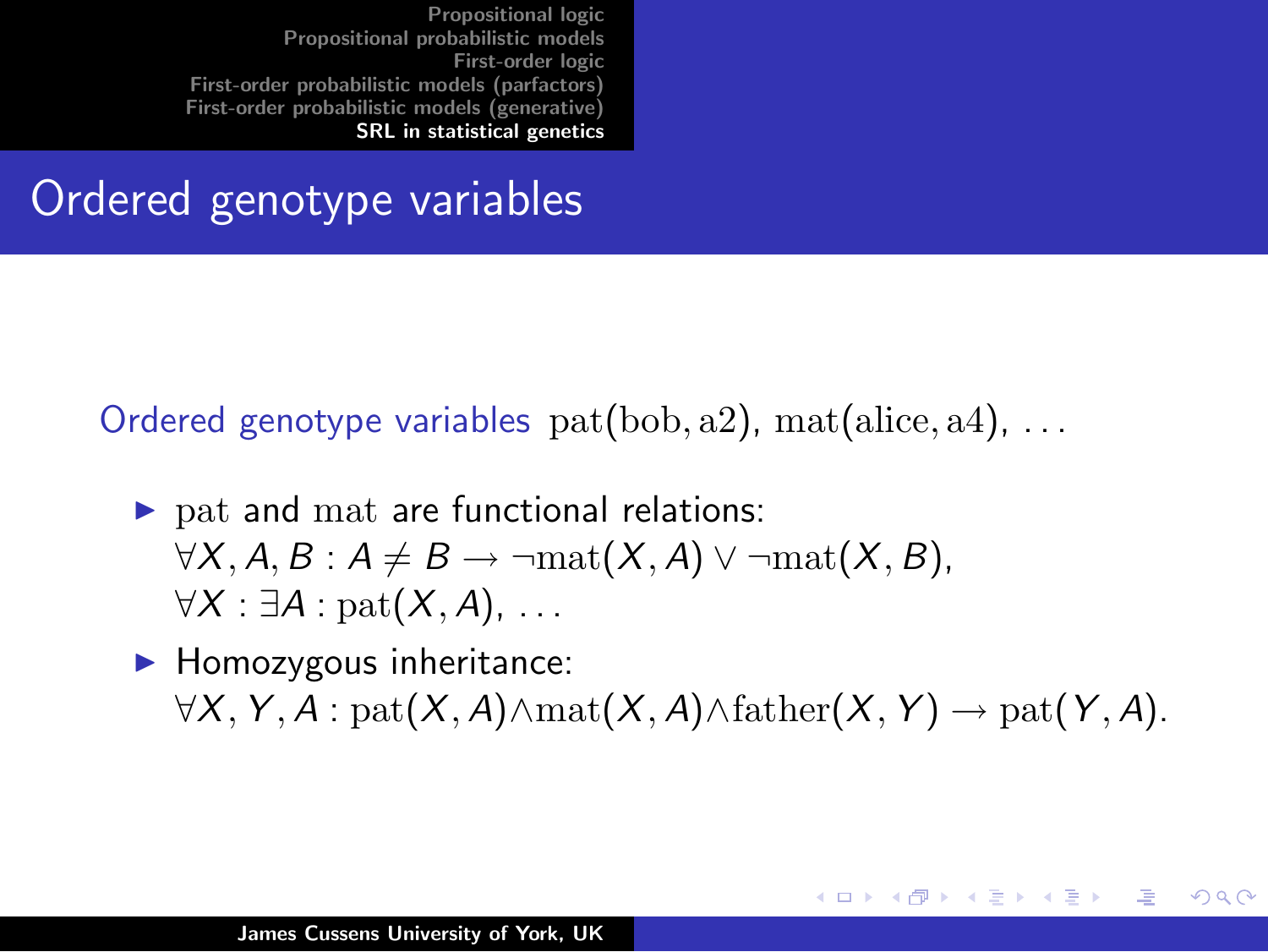#### Unordered genotype variables

Unordered genotype variables genotype(bob, a1, a2), ...

$$
\rightarrow \forall X, A, B : \text{genotype}(X, A, B) \leftrightarrow \\ (\text{pat}(X, A) \land \text{mat}(X, B)) \lor (\text{mat}(X, A) \land \text{pat}(X, B))
$$

メロメ メ御 メメ きょくきょう

哇

 $2Q$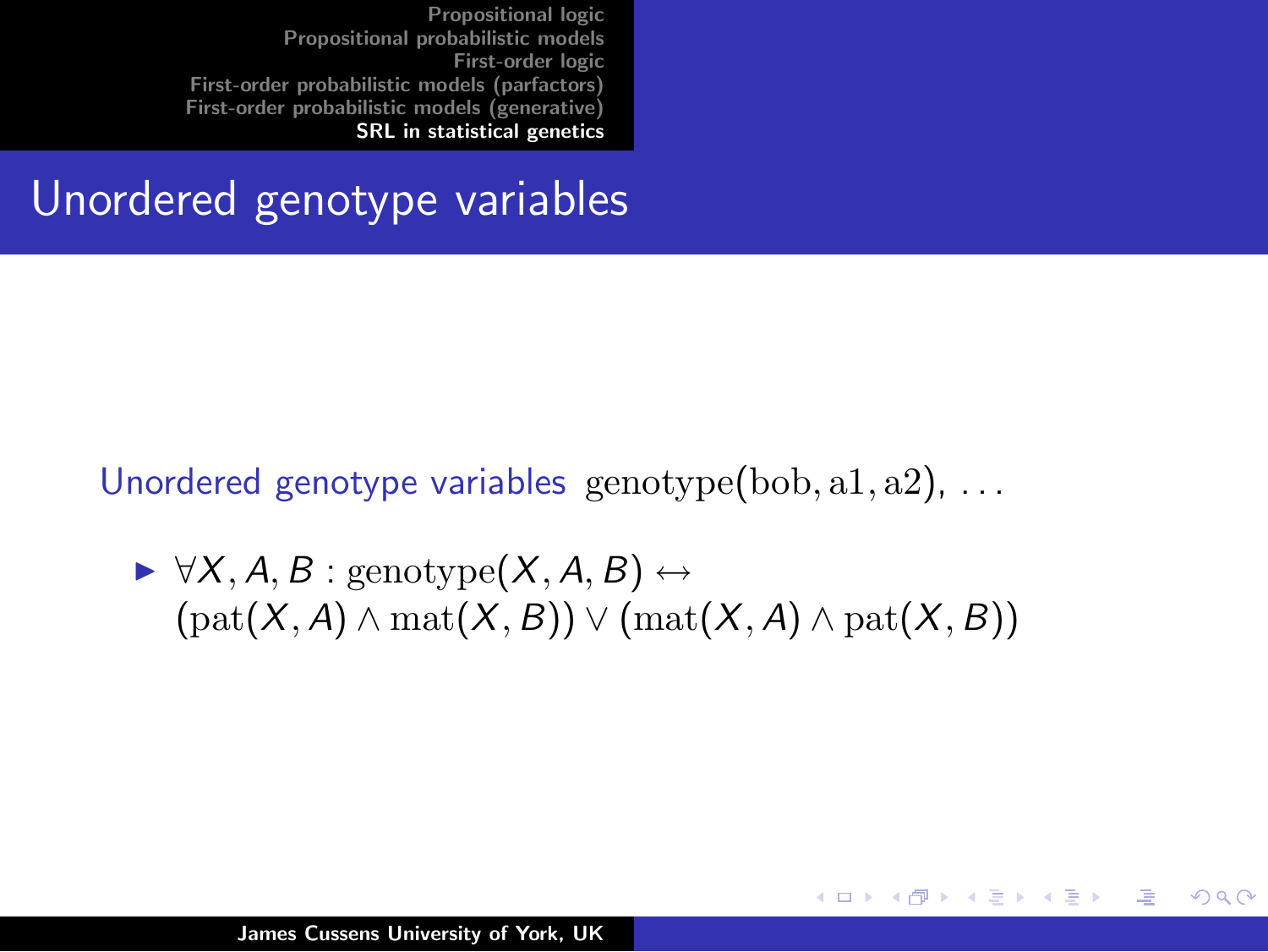#### An example possible world

As is typical only true ground atoms are listed:

| father(m1, m2) | pa(m2, a1)           |
|----------------|----------------------|
| older(m1,m2)   | pa(f1, a3)           |
| mother(f1,m1)  | ma(m1, a1)           |
| older(f1,m1)   | ma(m2, a2)           |
| mother(f1,m2)  | ma(f1, a1)           |
| older(f1,m2)   | genotype(m1,a1,a1)   |
| pa(m1, a1)     | genotype(m2, a1, a2) |
|                | genotype(f1,a1,a3)   |

K ロ ⊁ K 倒 ≯ K ミ ⊁ K ミ ⊁

哇

 $QQ$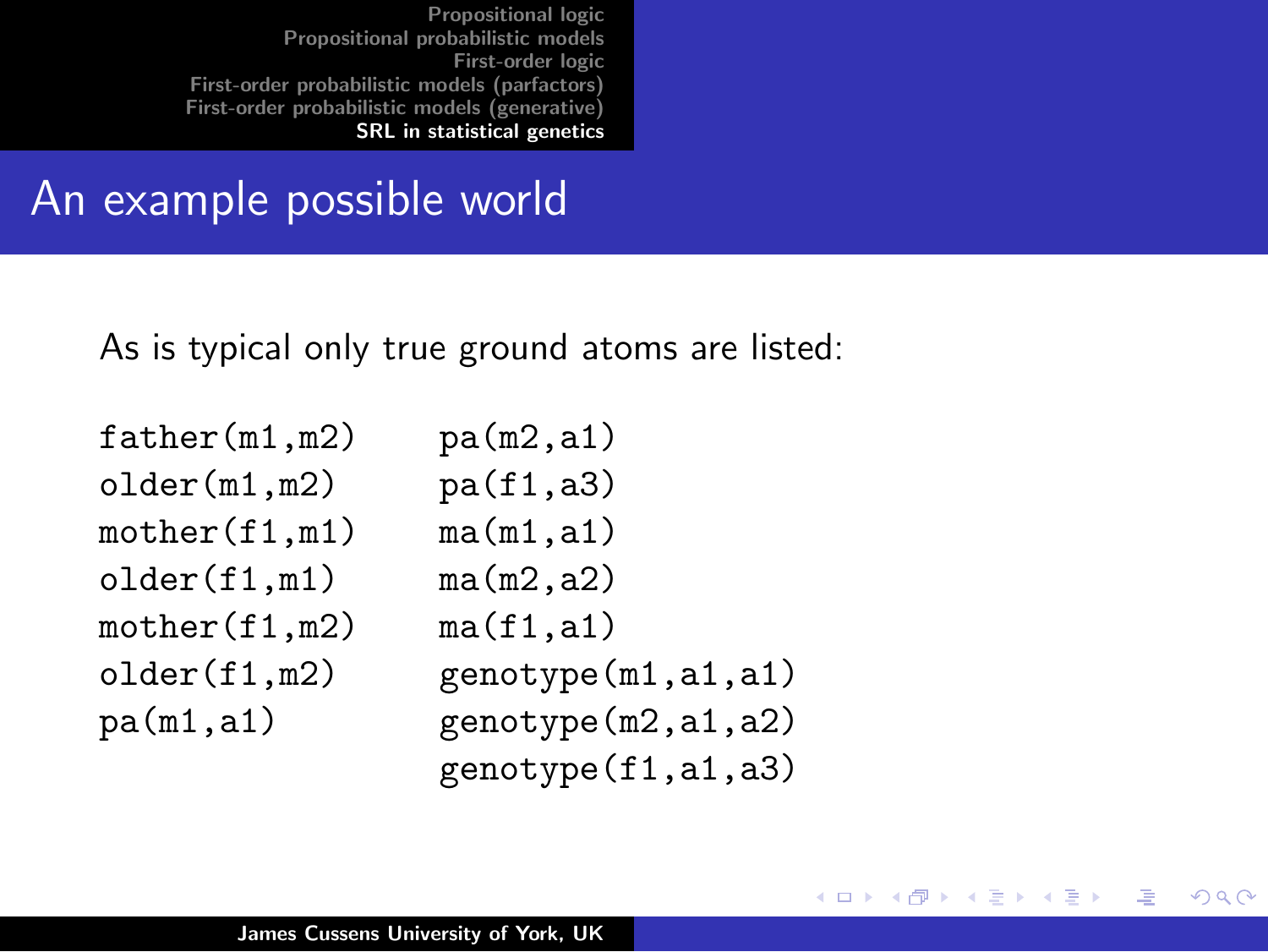#### Penalty for heterozygosity

Assuming Mendelian segregation

$$
-\log 0.5: \forall X, Y, A, B:
$$
  
 
$$
\neg(\text{father}(X, Y) \land \text{pat}(X, A) \land \text{mat}(X, B) \land A \neq B)
$$

K ロ ⊁ K 倒 ≯ K ミ ⊁ K ミ ⊁

唐

 $2Q$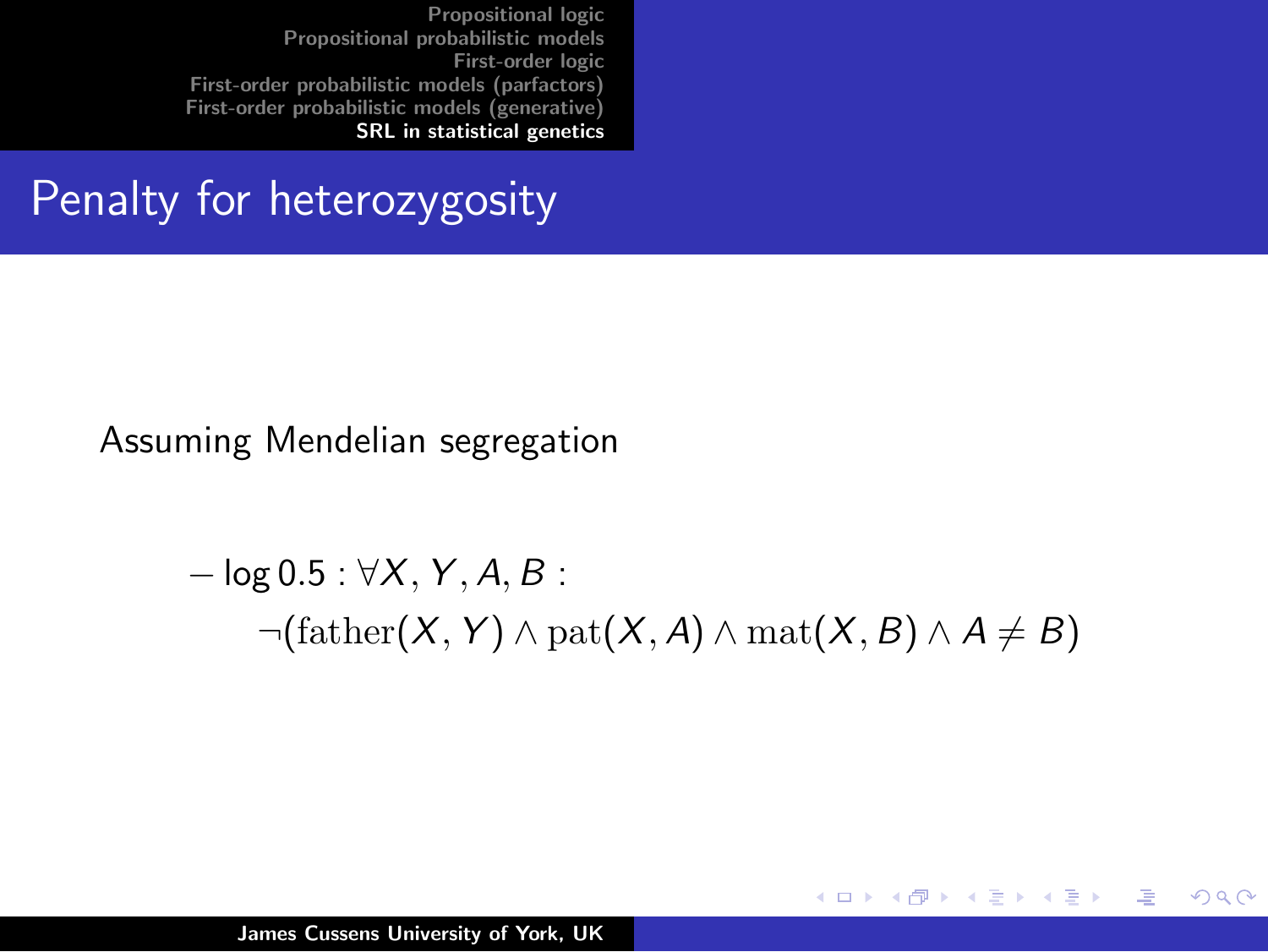#### Encoding population frequencies

$$
-\log p_i : \forall Y : \exists X : \mathrm{father}(X, Y) \vee \neg \mathrm{pat}(Y, a_i)
$$

$$
-\log p_i : \forall Y : \exists X : \mathrm{mother}(X, Y) \vee \neg \mathrm{mat}(Y, a_i)
$$

K ロ ⊁ K 倒 ≯ K ミ ⊁ K ミ ⊁

哇

 $2Q$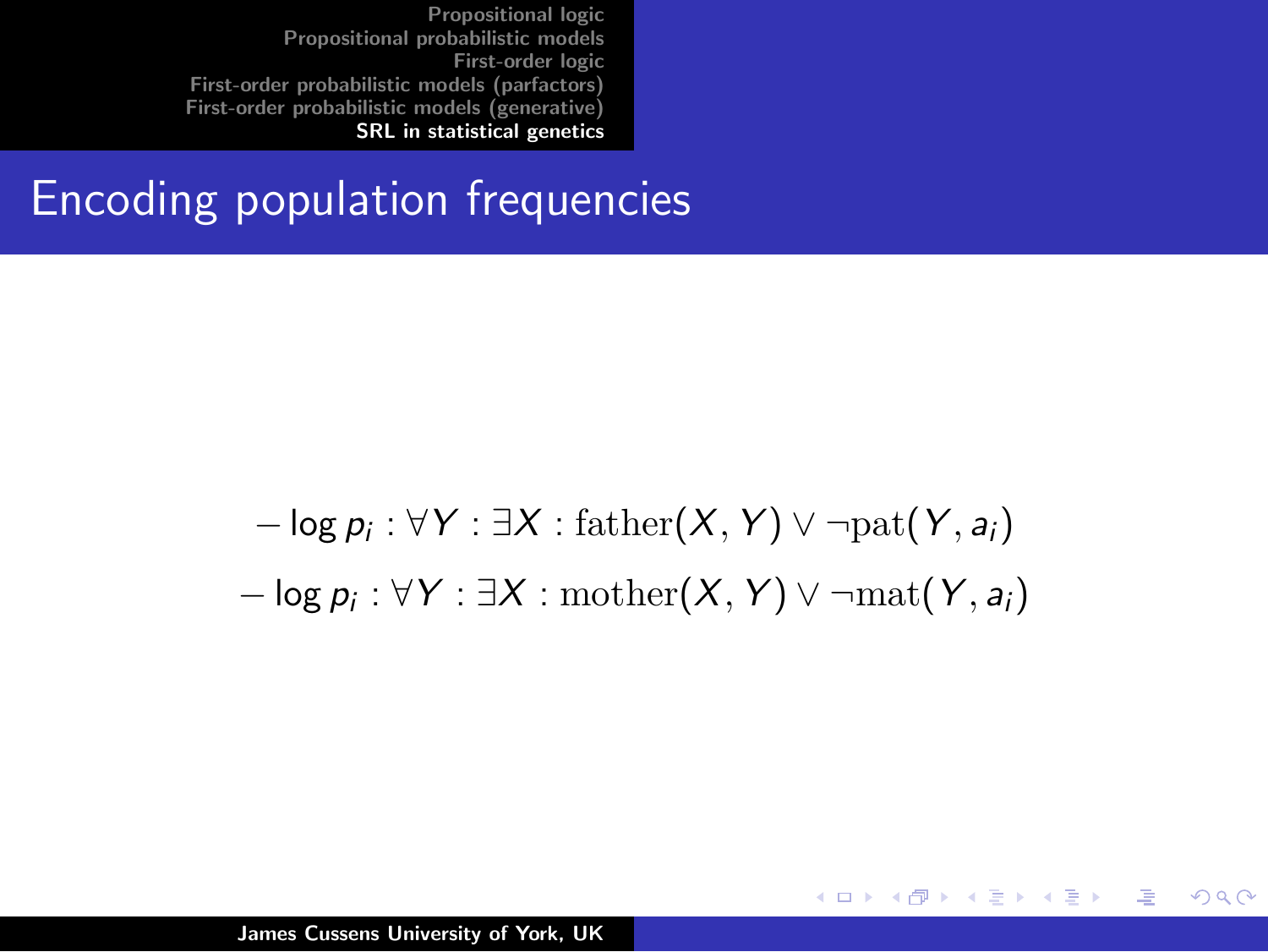#### Priors on pedigrees

For example:

30 :  $\forall X, Y, Z$  : mother $(X, Y) \wedge$  father $(Y, Z) \rightarrow \neg$  mother $(X, Z)$ 

20 :  $\forall X, Y, Z$  : mother $(X, Z) \wedge$  father $(Y, Z) \rightarrow \neg$ related $(X, Y)$ 

イロト イ団 トイ ミト イヨト

つくい

Just a different way of writing down the prior of (Sheehan & Egeland, 2007).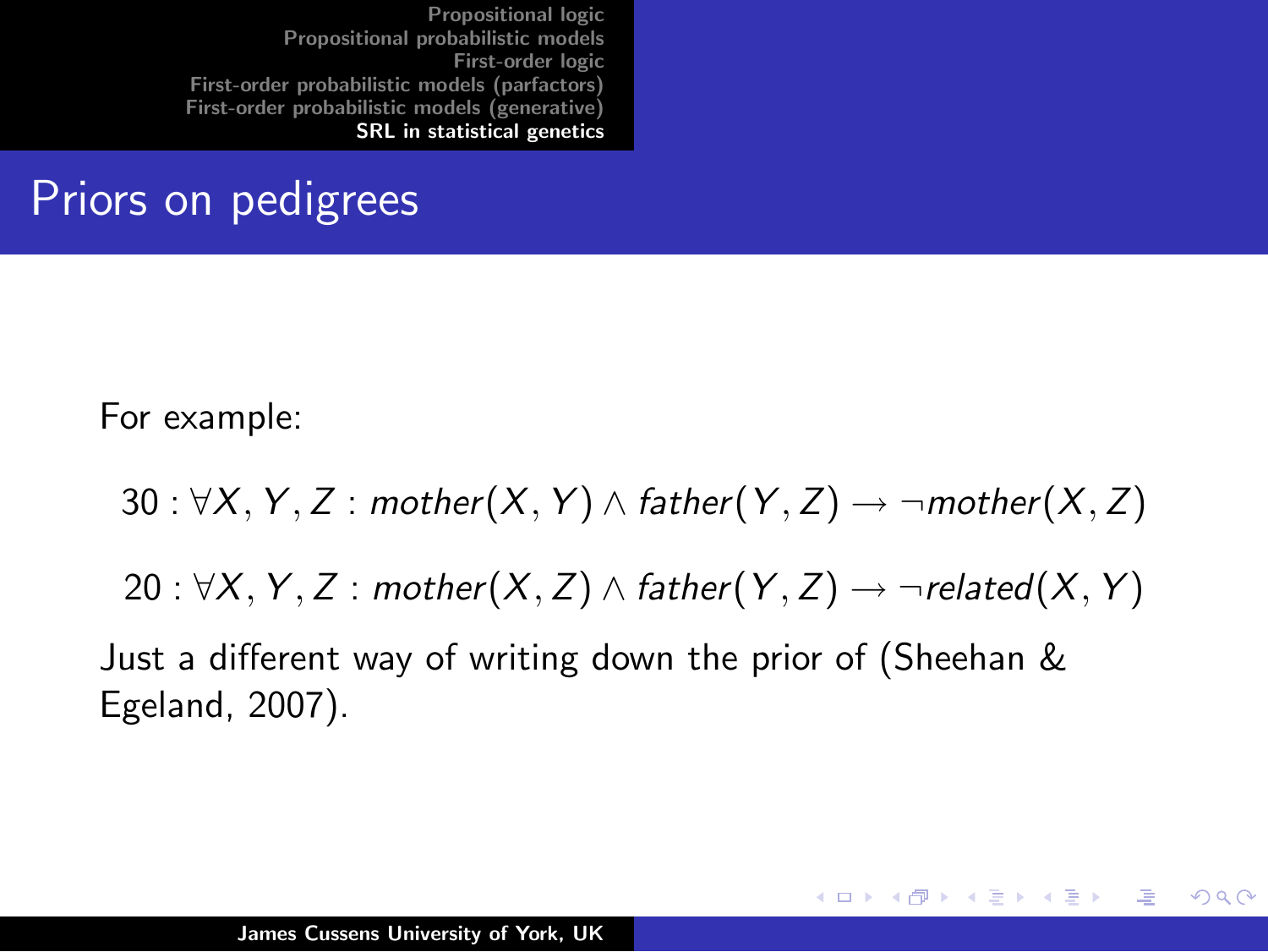#### Incorporating evidence

- I Just add in the appropriate ground atoms, e.g.
	- $\blacktriangleright$  genotype(bob, a1, a2)
	- $\blacktriangleright$  father(john, robin)
- $\blacktriangleright$  thus ruling out all worlds in which these are not true.
- $\blacktriangleright$  The intelligent approach is to 'propagate' the evidence to specialise the general-purpose logical knowledge base.

メロメ メ御 メメ ミメ メミメ

つくい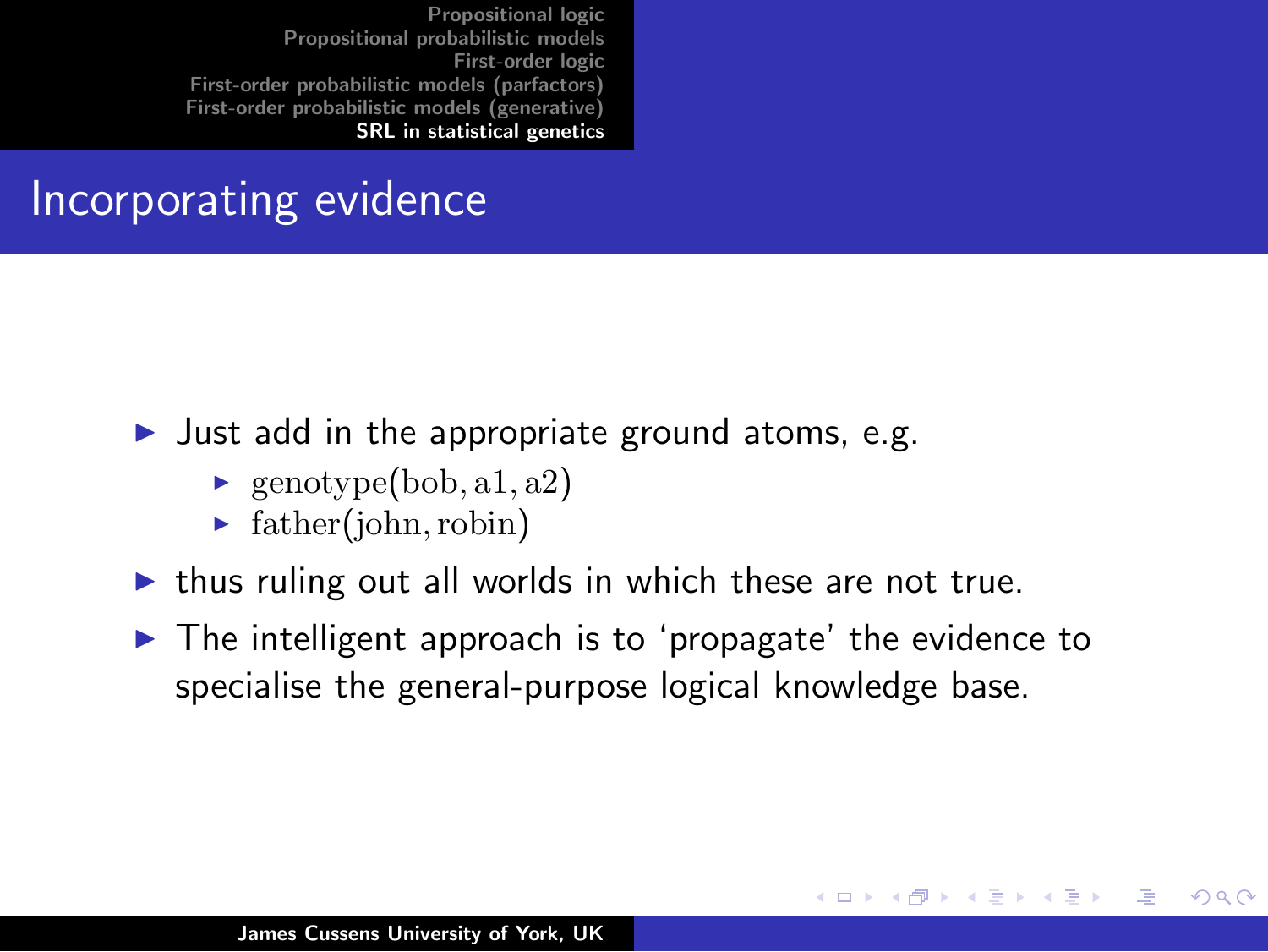#### An simple example

With a uniform prior on pedigrees and this (unordered) genotype data:

```
mother(f1,f3)
```
genotype(m1,a1,a2) genotype(f1,a2,a2) genotype(m2,a1,a2) genotype(f2,a1,a2) genotype(m3,a2,a2) genotype(f3,a2,a2) genotype(m4,a1,a2) genotype(f4,a1,a2) genotype(m5,a1,a1) genotype(f5,a1,a1)

K ロ ⊁ K 倒 ≯ K ミ ⊁ K ミ ⊁

<span id="page-57-0"></span>つくい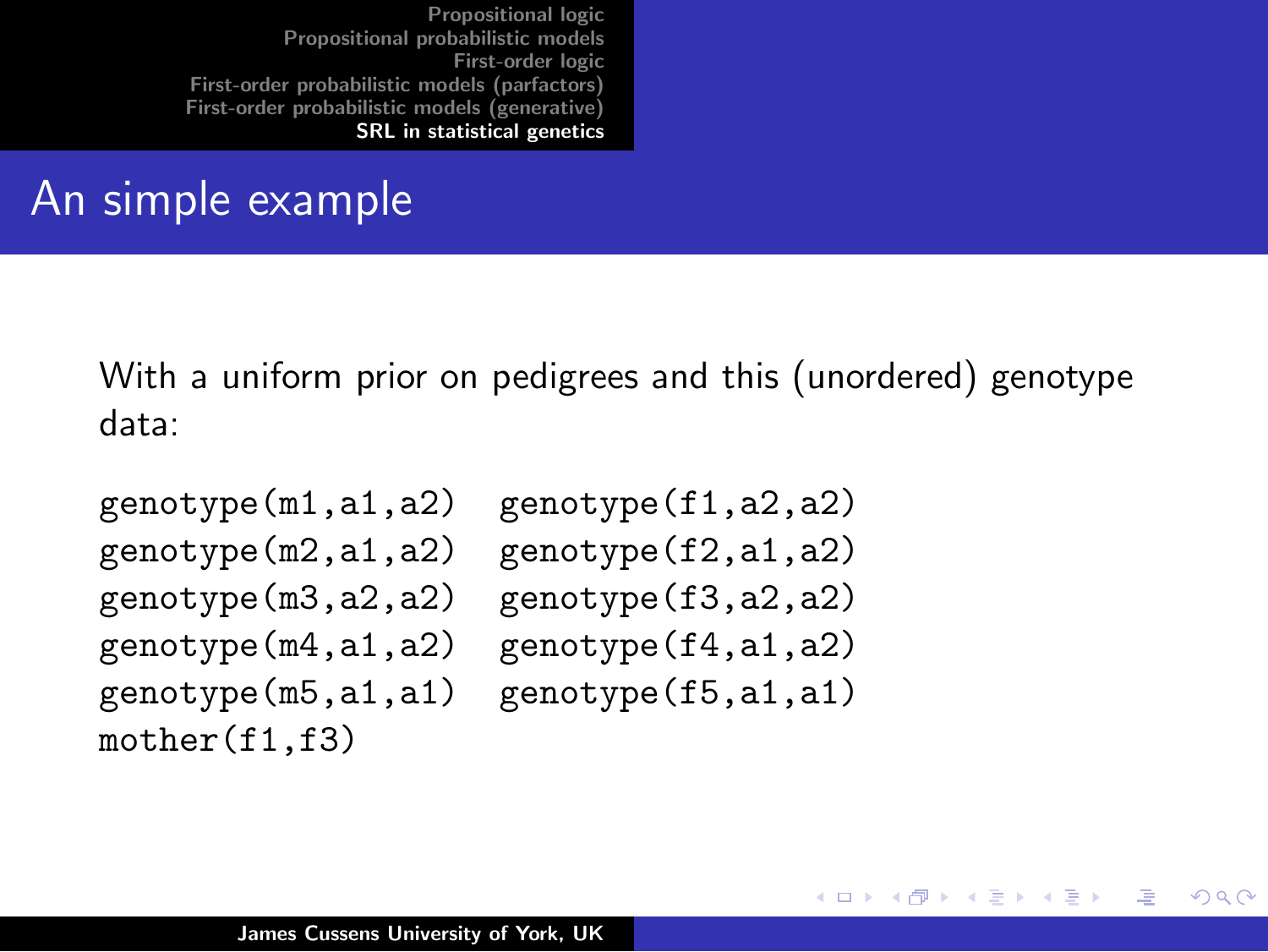#### A result

Grounding out and using the exact weighted MAX-SAT solver (minimaxsat1.0, Heras et al) took 30 seconds to establish that this 'possible world' is the most probable:

|            | ma(m1, a2)                                                                                                                                                                                                                                                                          |
|------------|-------------------------------------------------------------------------------------------------------------------------------------------------------------------------------------------------------------------------------------------------------------------------------------|
|            | ma(m2, a2)                                                                                                                                                                                                                                                                          |
|            | ma(m3, a2)                                                                                                                                                                                                                                                                          |
|            | ma(m4, a2)                                                                                                                                                                                                                                                                          |
|            | ma(m5, a1)                                                                                                                                                                                                                                                                          |
|            | ma(f1, a2)                                                                                                                                                                                                                                                                          |
|            | ma(f2, a2)                                                                                                                                                                                                                                                                          |
|            | ma(f3, a2)                                                                                                                                                                                                                                                                          |
|            | ma(f4, a1)                                                                                                                                                                                                                                                                          |
| pa(f5, a1) | ma(f5, a1)                                                                                                                                                                                                                                                                          |
|            | $mother(f1,m1)$ $pa(m1,a1)$<br>$mother(f1,m3)$ $pa(m2,a1)$<br>$mother(f1,m4)$ $pa(m3,a2)$<br>$mother(f1,f3)$ $pa(m4,a1)$<br>$mother(f2,m2)$ $pa(m5,a1)$<br>$mother(f2,f1)$ $pa(f1,a2)$<br>$mother(f2,f4)$ $pa(f2,a1)$<br>$mother(f2,f5)$ $pa(f3,a2)$<br>$mother(f5,m5)$ $pa(f4,a2)$ |

<span id="page-58-0"></span> $\Omega$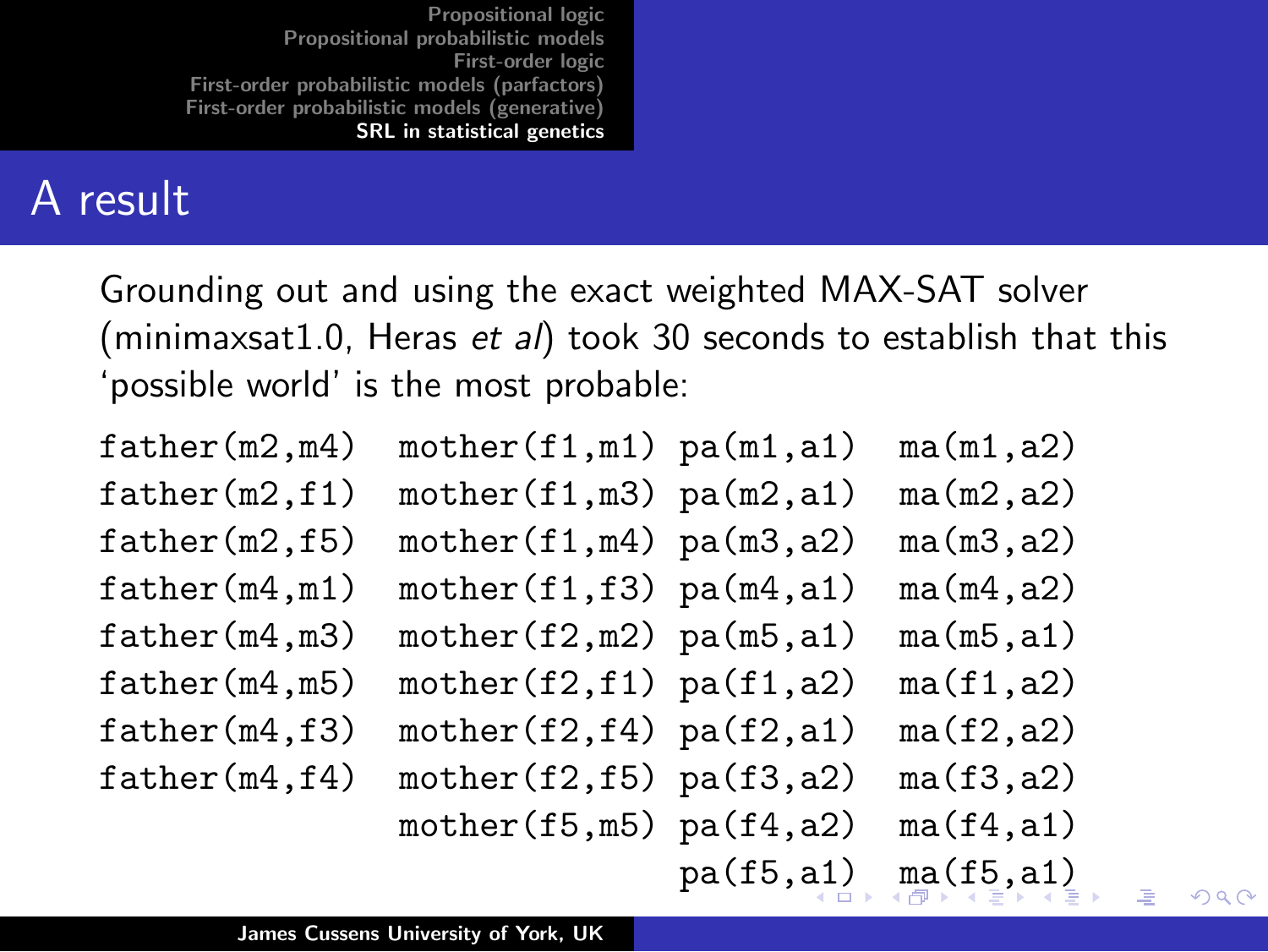#### Another result

Took 145s.

```
genotype(m1,a1,a2) genotype(f1,a2,a2)
genotype(m2,a1,a2) genotype(f2,a1,a2)
genotype(m3,a2,a2) genotype(f3,a2,a2)
genotype(m4,a1,a2) genotype(f4,a1,a2)
genotype(m5,a1,a1) genotype(f5,a1,a1)
```
メロメ メ御 メメ ミメメ ミメ

<span id="page-59-0"></span>つくい

If a total order is added, this reduces to 0.076s.